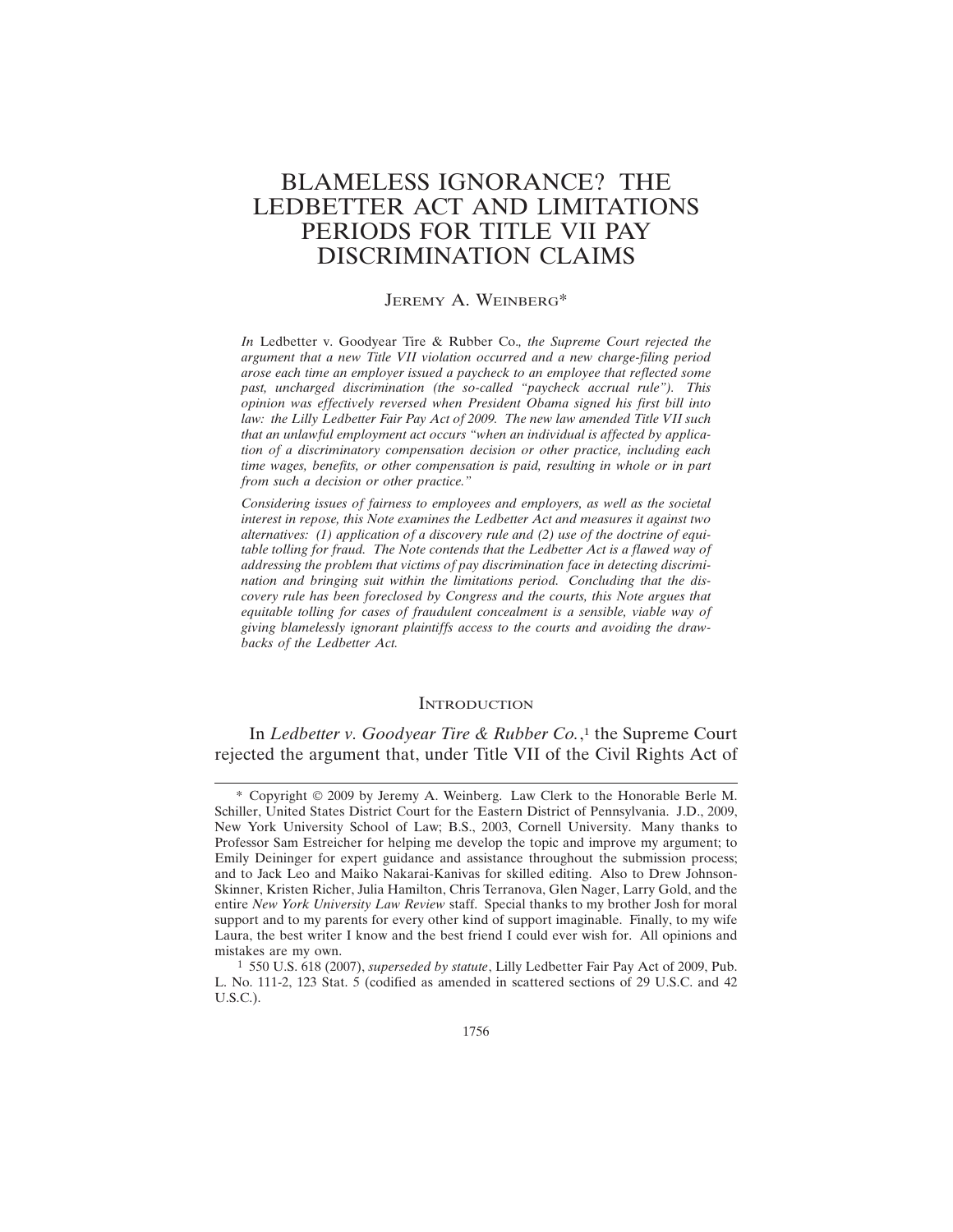1964 ("Title VII"),<sup>2</sup> a new act of discrimination occurred and a new charge-filing period<sup>3</sup> arose each time the employer issued a paycheck to the employee that reflected some past, uncharged discrimination.4 Congress and the president effectively reversed the Court's opinion in 2009 when President Obama signed his first bill into law: the Lilly Ledbetter Fair Pay Act.<sup>5</sup> The Ledbetter Act amended Title VII to say that an unlawful employment act occurs "when an individual is affected by application of a discriminatory compensation decision or other practice, including each time wages, benefits, or other compensation is paid, resulting in whole or in part from such a decision or other practice."6 Signed just days into the Obama presidency and amidst the turmoil of economic panic, many heralded the bill as a progressive triumph.7

This Note argues that the Ledbetter Act simultaneously did too much and too little to promote equal pay. Considering issues of fairness to employees and employers, as well as the societal interest in repose, this Note examines the Ledbetter Act and measures it against two alternatives: (1) application of a discovery rule and (2) use of the doctrine of equitable tolling for fraud.

Part I profiles the Ledbetter Act, describing the legal and social context from which it developed and the implications of its passage. Part II argues that the Act—though designed to protect victims of

42 U.S.C. § 2000e-2(a)(1).

3 Charge-filing periods and statutes of limitations are conceptually identical. The latter refers to the period in which a prospective plaintiff must commence a civil suit in order to retain a cause of action. The former refers to the period in which a prospective Title VII plaintiff must file an administrative charge with the Equal Employment Opportunity Commission ("EEOC") in order to preserve the possibility of a later suit. *See* § 2000e-5 (establishing requirement that charge be filed with EEOC prior to commencement of Title VII action). I will use the terms "charge-filing period," "statute of limitations," and "limitations period" interchangeably to refer to laws that bar claims not brought within a certain period.

4 *Ledbetter*, 550 U.S. at 625 (rejecting plaintiff's argument that each paycheck she received that "'carried forward' the effects of prior uncharged discrimination decisions" was new violation with new limitations period).

5 Lilly Ledbetter Fair Pay Act of 2009, Pub. L. No. 111-2, 123 Stat. 5 (codified as amended in scattered sections of 29 U.S.C. and 42 U.S.C.).

6 *Id.* at 6.

7 *See, e.g.*, Gail Collins, *Lilly's Big Day*, N.Y. TIMES, Jan. 29, 2009, at A27 (criticizing Court's decision and praising Ledbetter Act).

<sup>2</sup> 42 U.S.C. §§ 2000e to e-17 (2006). Title VII is the federal law that bars discrimination in employment. The primary substantive provision of the law states:

It shall be an unlawful employment practice for an employer . . . to fail or refuse to hire or to discharge any individual, or otherwise to discriminate against any individual with respect to his compensation, terms, conditions, or privileges of employment, because of such individual's race, color, religion, sex, or national origin . . . .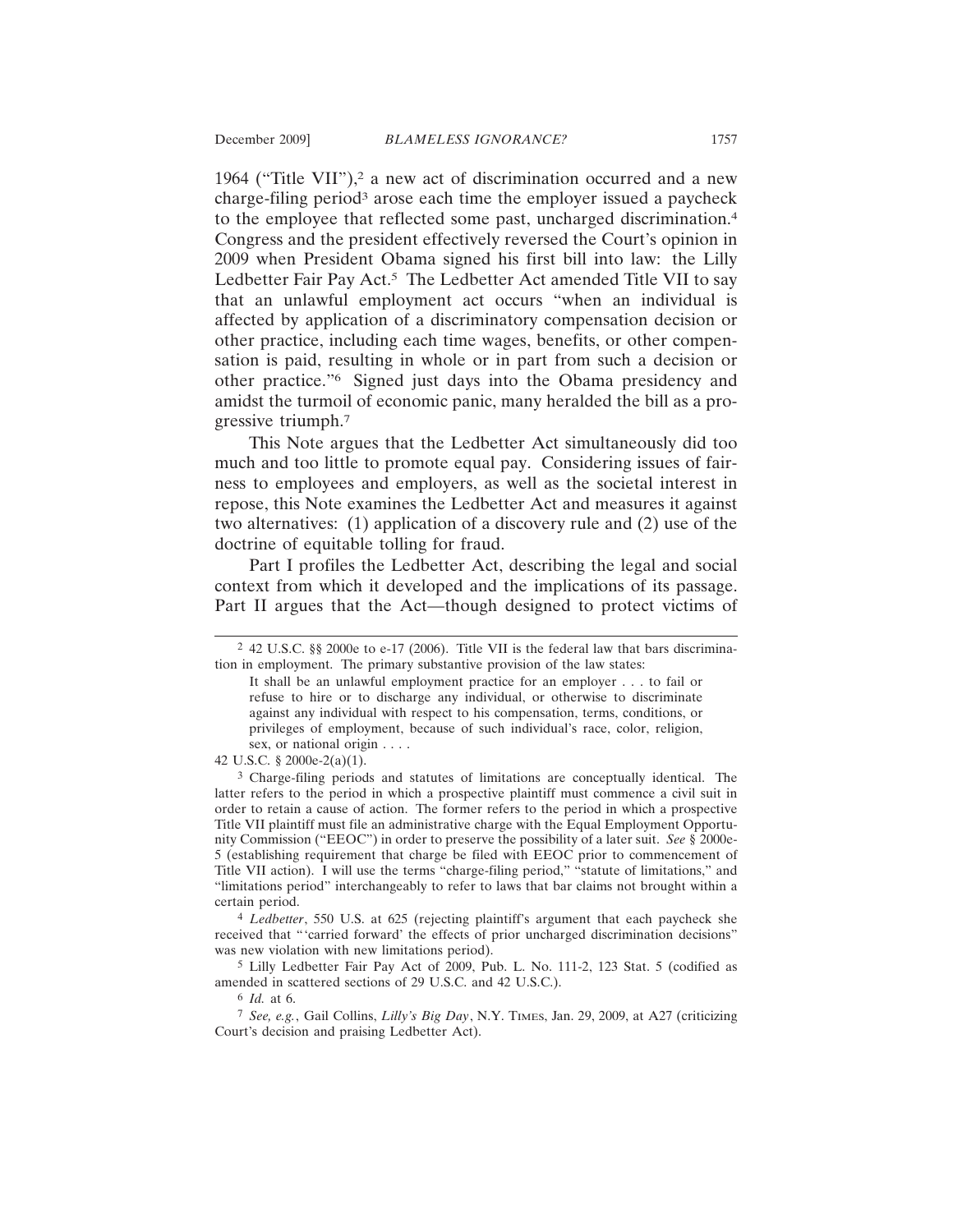discrimination—does so at significant cost, fails to protect many of the most aggrieved individuals, and grants an undeserved windfall to certain plaintiffs. Part III introduces two alternatives that avoid some of the pitfalls of the Ledbetter Act, explores the advantages these approaches have over the course Congress has taken, and examines the role these alternative doctrines might play now that the Ledbetter Act is law.

> I THE ORIGINS OF THE LEDBETTER ACT

#### *A.* Ledbetter v. Goodyear Tire & Rubber Co.

In *Ledbetter v. Goodyear Tire & Rubber Co.*, Lilly Ledbetter sued her employer alleging sex discrimination in violation of Title VII.8 Ledbetter had worked as a supervisor at a Goodyear plant between 1979 and 1998 and was receiving significantly less pay than male supervisors at the same plant.<sup>9</sup> While the court records reveal little about Ledbetter's initial salary or the raises she received in her first few years of work, it is clear that her pay failed to keep pace with that of her peers through the 1990s, at least in part because she was receiving lower annual pay raises than her male co-workers.10

Ledbetter filed a discrimination claim with the Equal Employment Opportunity Commission (EEOC) in 1998, a necessary step before filing a suit charging discrimination under Title VII.<sup>11</sup> After the requisite EEOC investigation, Ledbetter was permitted to commence suit in federal district court in Alabama, where a jury found in her favor.<sup>12</sup> The district court judge denied defendant's motion for judgment as a matter of law, holding that it was permissible for Ledbetter to challenge pay decisions<sup>13</sup> that fell outside the chargefiling period.14

Goodyear appealed, contending that the trial court had erred in allowing Ledbetter to challenge every pay decision to which she was subjected while employed at Goodyear.15 Goodyear argued that Title VII required prospective plaintiffs to file a charge with the EEOC

<sup>8</sup> Ledbetter v. Goodyear Tire & Rubber Co., 421 F.3d 1169, 1169–70 (11th Cir. 2005). 9 *Id.* at 1173–75.

<sup>10</sup> *Id.*

<sup>11</sup> 42 U.S.C. § 2000e-5(e)(1) (2006).

<sup>12</sup> Ledbetter v. Goodyear Tire & Rubber Co., No. 99-C-3137-E, 2003 WL 25507253 (N.D. Ala. Sept. 24, 2003).

<sup>13</sup> I use the term "pay decision" in this context to mean any decision about how much compensation an employee receives from her employer for her work.

<sup>14</sup> 421 F.3d at 1176.

<sup>15</sup> *Id.*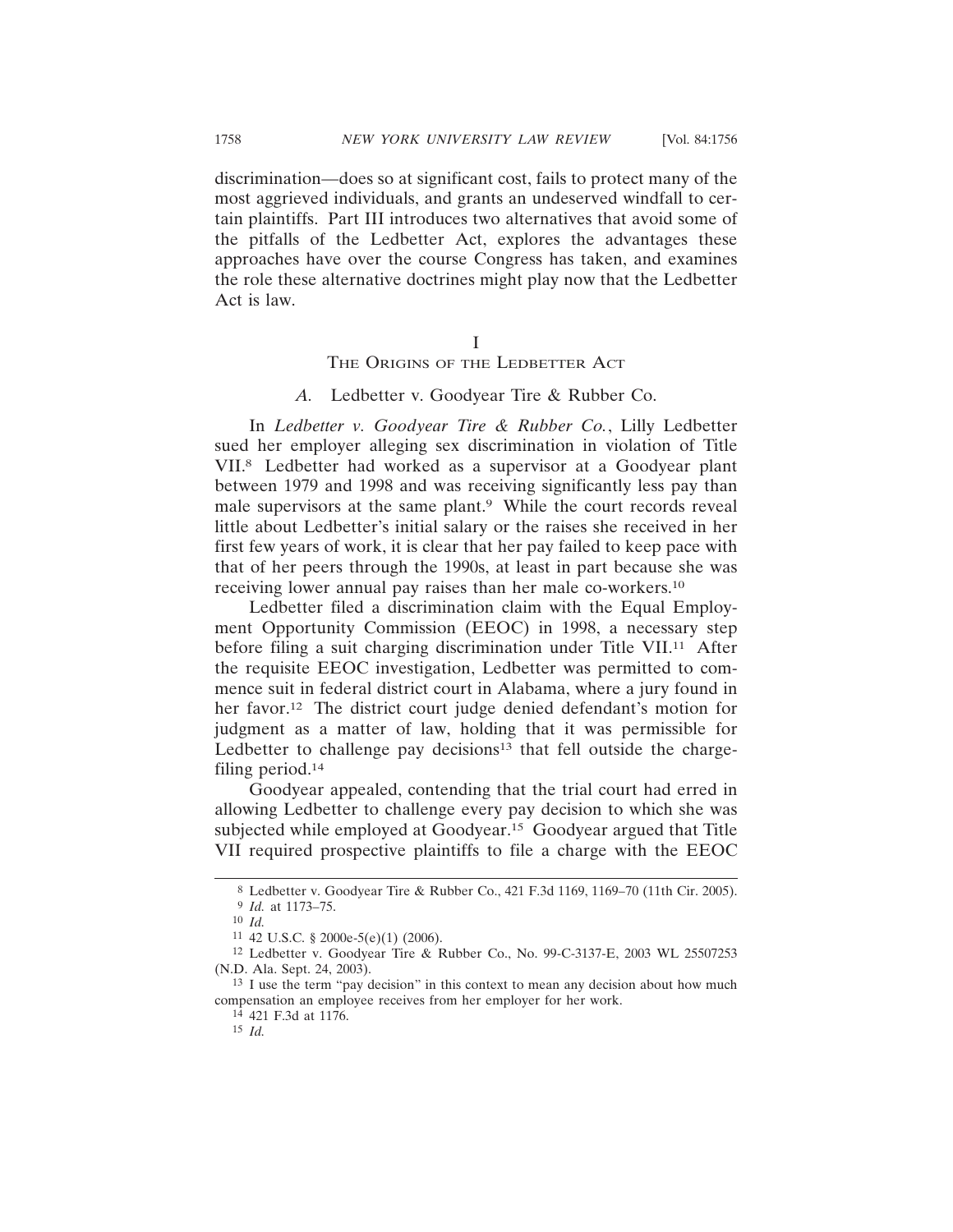within 180 days of the discrimination<sup>16</sup> and that Ledbetter's discrimination claims were time-barred since the pay decisions on which she based her lawsuit occurred more than 180 days before she filed her charge.17 Ledbetter countered that a "paycheck accrual rule" applied, meaning that a new statutory violation occurred (and therefore a new limitations period arose) each time she received a paycheck that was lower than it would otherwise have been but for the defendant's previous discrimination.18 This argument stemmed from language in the Supreme Court's decision in *Bazemore v. Friday*, in which Justice Brennan wrote that "[e]ach week's paycheck that delivers less to a black than to a similarly situated white is a wrong actionable under Title VII."19 A significant number of the circuit courts had read this language to mean that the Supreme Court had adopted a paycheck accrual rule, by which every paycheck that was affected by a prior act of discrimination was a new instance of discrimination, giving rise to a new limitations period.20 The Eleventh Circuit disagreed with

19 Bazemore v. Friday, 478 U.S. 385, 395 (1986) (per curiam) (Brennan, J., concurring in part). The *Bazemore* opinion was per curiam, but all members of the Court joined Justice Brennan's concurrence. *Id.* at 386, 388.

20 Wedow v. City of Kansas City, 442 F.3d 661, 671 (8th Cir. 2006) ("[E]ach week's paycheck that delivers less on a discriminatory basis is a separate Title VII violation."); Forsyth v. Fed'n Employment & Guidance Serv*.*, 409 F.3d 565, 573 (2d Cir. 2005) ("[E]very paycheck stemming from a discriminatory pay scale is an actionable discrete discriminatory act."); Shea v. Rice, 409 F.3d 448, 452 (D.C. Cir. 2005) ("[An] employer commit[s] a separate unlawful employment practice each time he pa[ys] one employee less than another for a discriminatory reason."); Goodwin v. Gen. Motors Corp*.*, 275 F.3d 1005, 1010 (10th Cir. 2002) ("Under *Bazemore*, then, pay discrimination must be viewed as a continually recurring series of violations, each of which is separately actionable under Title VII.").

Other courts of appeals viewed discrimination in pay as part of one continuing violation. *See, e.g.*, Brinkley-Obu v. Hughes Training, Inc., 36 F.3d 336, 349 (4th Cir. 1994) ("[P]aychecks are to be considered continuing violations of the law when they evidence discriminatory wages."); Calloway v. Partners Nat'l Health Plans, 986 F.2d 446, 449 (11th Cir. 1993) ("[R]ace based, discriminatory wage payments constitute a continuing violation of Title VII."); EEOC v. Penton Indus. Publ'g Co., 851 F.2d 835, 838 (6th Cir. 1988) (noting that "[t]he Supreme Court . . . recognized the existence of a 'continuing violation'" in *Bazemore*, where "there was a *current* and *continuing* differential between the wages earned by black workers and those earned by white workers"); Gibbs v. Pierce County Law Enforcement Support Agency, 785 F.2d 1396, 1399 (9th Cir. 1986) ("The policy of paying lower wages . . . on each payday constitutes a continuing violation." (internal quotation marks omitted)).

<sup>&</sup>lt;sup>16</sup> 42 U.S.C. § 2000e-5(e)(1). The charge-filing period is 180 days, except where the allegedly aggrieved individual "has initially instituted proceedings with a State or local agency with authority to grant or seek relief" for the discriminatory practice, in which case the charge-filing period is 300 days. *Id.* In Ledbetter's case, the relevant charge-filing period was 180 days.

<sup>17</sup> 421 F.3d at 1177.

<sup>18</sup> *Id.* at 1181.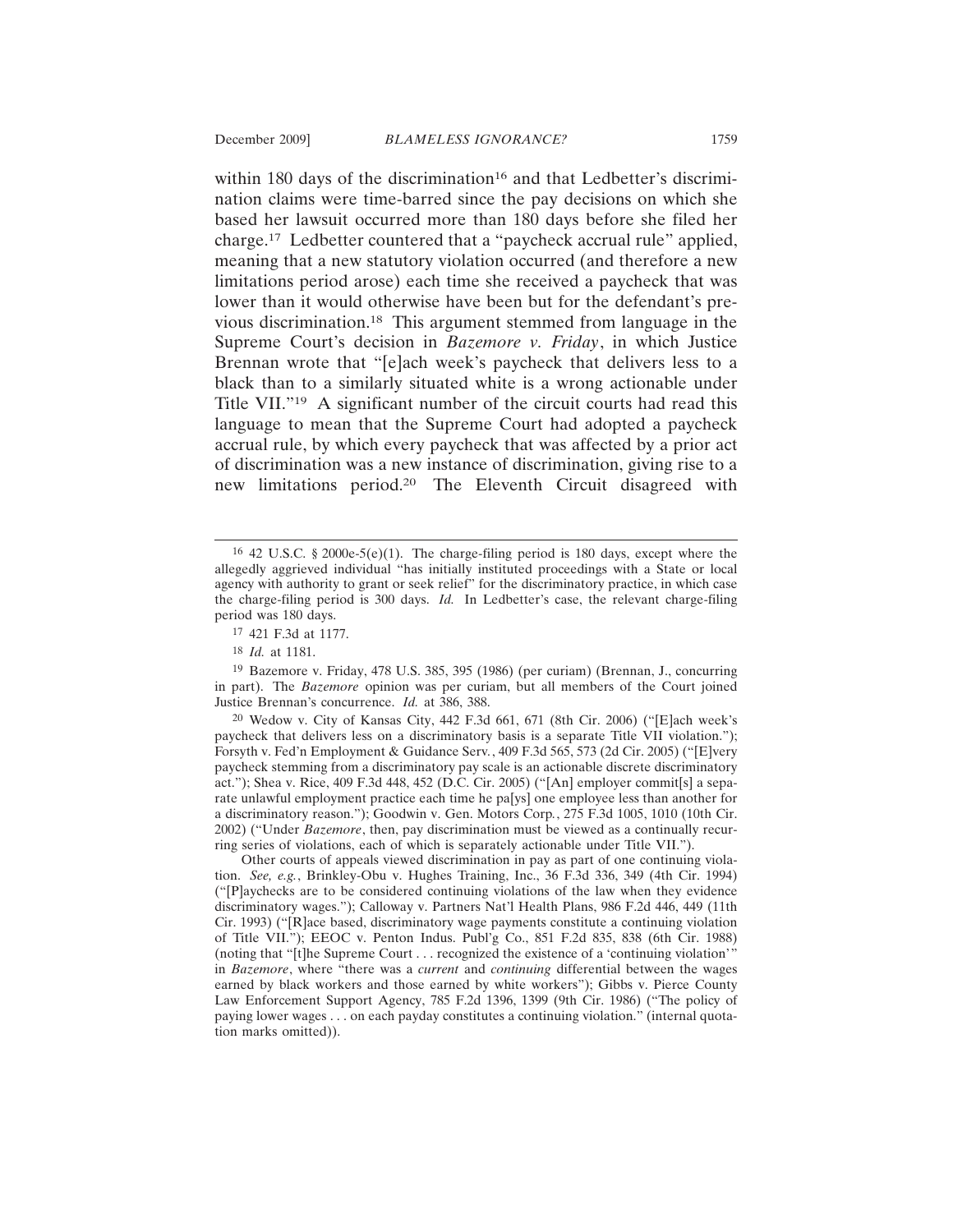Ledbetter's argument, holding that Goodyear was entitled to judgment as a matter of law.21

The Supreme Court affirmed the Eleventh Circuit's decision, holding that a paycheck accrual rule did not apply to Title VII.<sup>22</sup> Pointing to its decisions in *United Air Lines, Inc. v. Evans*, <sup>23</sup> *Delaware State College v. Ricks*, 24 and *Lorance v. AT&T Technologies, Inc.*, 25 in which the Court held that the present effects of past discrimination are not actionable if pursued after the charge-filing period for the original discrimination has expired, the Court described Ledbetter's case as simply an "appl[ication of] established precedent in a slightly different context."26 Like the plaintiffs in *Evans*, *Ricks*, and *Lorance*, Ledbetter could not be permitted to point to adverse effects she felt within the limitations period in order to maintain a claim charging the defendant with discriminatory acts that took place outside of that period.27

- 24 449 U.S. 250 (1980).
- 25 490 U.S. 900 (1989).

26 *Ledbetter*, 550 U.S. at 621; *see also Evans*, 431 U.S. at 558 ("But the emphasis should not be placed on mere continuity; the critical question is whether any present *violation* exists."); *Ricks*, 449 U.S. at 259 ("We conclude that . . . the limitations periods commenced to run when the tenure decision was made and Ricks was notified."); *Lorance*, 490 U.S. at 906 ("Because this diminution in employment status occurred in 1979—well outside the period of limitations for a complaint filed with the EEOC in 1983—the Seventh Circuit was correct to find petitioners' claims time barred."); *infra* notes 82–87 (discussing *Ricks*).

27 As the Court put it:

The instruction provided by *Evans*, *Ricks*, [and] *Lorance* . . . is clear. . . . A new violation does not occur, and a new charging period does not commence, upon the occurrence of subsequent nondiscriminatory acts that entail adverse effects resulting from the past discrimination. . . . Ledbetter should have filed an EEOC charge within 180 days after each allegedly discriminatory pay decision was made and communicated to her. She did not do so, and the paychecks that were issued to her during the 180 days prior to the filing of her EEOC charge do not provide a basis for overcoming that prior failure.

*Ledbetter*, 550 U.S. at 628–29*.*

<sup>21</sup> 421 F.3d at 1171, 1182–83.

<sup>22</sup> Ledbetter v. Goodyear Tire & Rubber Co., 550 U.S. 618, 621 (2007), *superseded by statute*, Lilly Ledbetter Fair Pay Act of 2009, Pub. L. No. 111-2, 123 Stat. 5 (codified as amended in scattered sections of 29 U.S.C. and 42 U.S.C.). The Court distinguished the language in *Bazemore*, stating that in *Bazemore*, the employer was using a facially discriminatory pay structure and that "[a]n employer that adopts and intentionally retains such a pay structure can surely be regarded as intending to discriminate on the basis of race as long as the structure is used." *Id.* at 634. For a criticism of the *Ledbetter* Court's treatment of the facts in *Bazemore*, see Charles A. Sullivan, *Raising the Dead?: The Lilly Ledbetter Fair Pay Act*, 84 TUL. L. REV. (forthcoming 2009) (manuscript at 13), *available at* http:// ssrn.com/abstract=1418101, which argues that "[t]he salary discrepancies at issue there did arise from de jure segregation of two branches of the Agricultural Service. However, the Service had been integrated with the passage of Title VII, and it claimed to have eradicated the effects of past segregation on compensation."

<sup>23</sup> 431 U.S. 553 (1977).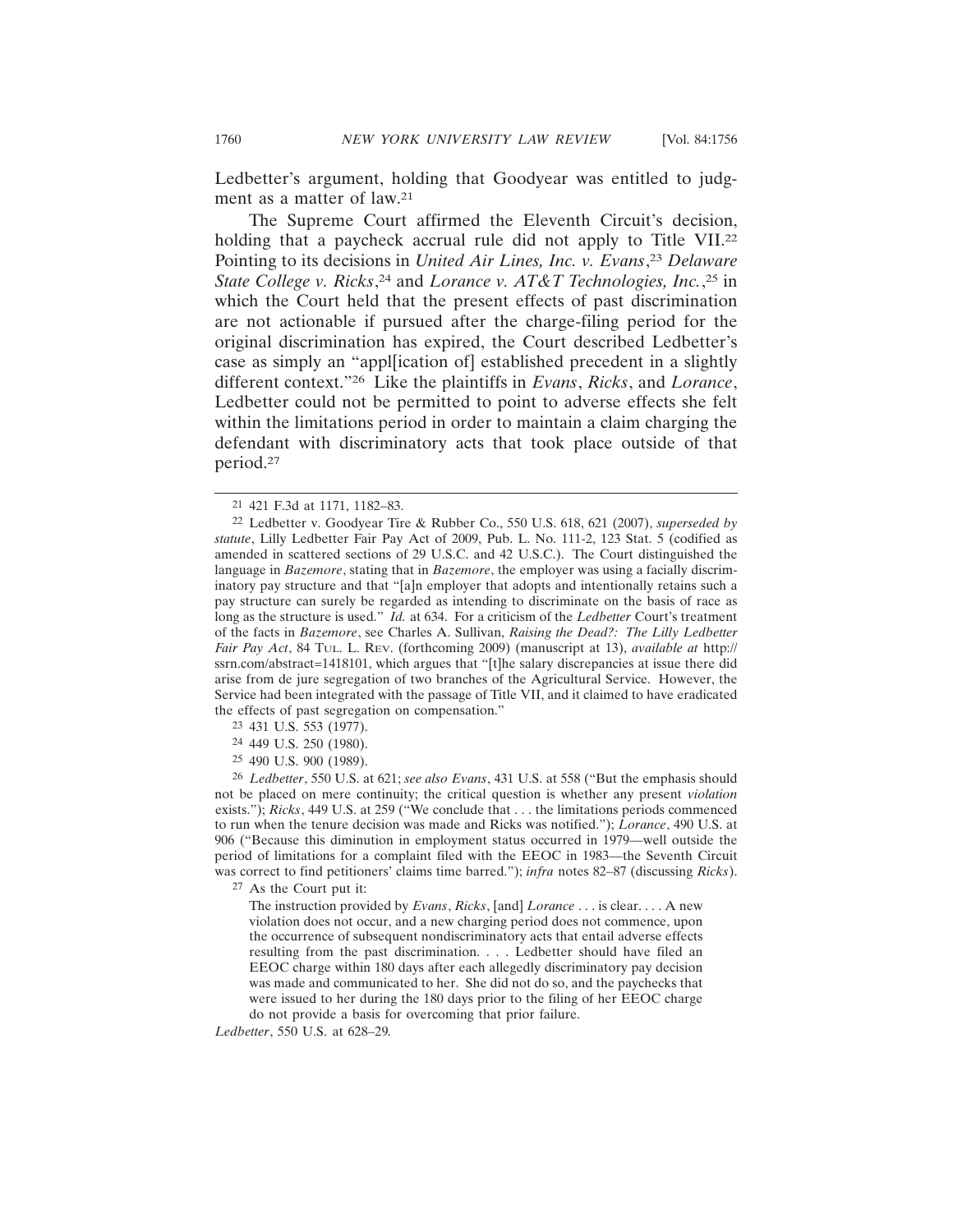The Court's ruling angered many, including Justice Ginsburg, who expressed her disapproval with the majority's holding by taking the unusual—and highly publicized—step of reading her dissent from the bench.28 Rejection of the paycheck accrual rule, Justice Ginsburg lamented, would prove disastrous for victims of pay discrimination, who will frequently fail to file a timely charge because they are often unaware of the fact that they have been victimized.29 Pay information, she reasoned, is often kept secret from employees, who will not realize that they have been discriminated against when their pay raises are smaller than others' due to membership in a protected class.30 Commentators quickly echoed Justice Ginsburg's disapproval, arguing that the *Ledbetter* ruling put victims of pay discrimination in the untenable and unrealistic position of having to investigate, uncover, and charge discrimination against their employer in a very short period. Most employees, critics warned, are unaware of such discrimination, unlikely to impute bad motives to their employer, and generally unwilling to rock the boat.31

Justice Ginsburg's dissent called upon Congress to take the lead and correct what she described as the majority's "parsimonious

<sup>28</sup> Robert Barnes, *Over Ginsburg's Dissent, Court Limits Bias Suits*, WASH. POST, May 30, 2007, at A1; Linda Greenhouse, *Oral Dissents Give Ginsburg a New Voice*, N.Y. TIMES, May 31, 2007, at A1.

<sup>29</sup> *See Ledbetter*, 550 U.S. at 649–50 (Ginsburg, J., dissenting) (discussing problem of concealed pay discrimination).

<sup>30</sup> *See id.* at 650 ("Having received a pay increase, the female employee is unlikely to discern at once that she has experienced an adverse employment decision. She may have little reason even to suspect discrimination until a pattern develops incrementally and she ultimately becomes aware of the disparity.").

<sup>31</sup> *See, e.g.*, *Justice Denied? The Implications of the Supreme Court's* Ledbetter v. Goodyear *Employment Discrimination Decision: Hearing Before the H. Comm. on Education and Labor*, 110th Cong. 26–32 (2007) [hereinafter *Justice Denied?*] (statement of Deborah L. Brake, Professor of Law, Univ. of Pittsburgh) (describing numerous challenges employees face in recognizing and proving pay discrimination under *Ledbetter* standard). Professor Brake also argued in her testimony that *Ledbetter* puts victims of pay discrimination in a Catch-22 situation, since they must complain immediately, but not too soon. *Id.* at 28. That is, *Ledbetter* requires victims of pay discrimination to complain quickly of suspected discrimination, but prior Supreme Court precedent holds that an employee who makes complaints about what she believes to be unlawful discrimination is only protected from retaliation if she had a reasonable belief that the practice violated Title VII. *Id.* (citing Clark County Sch. Dist. v. Breeden, 532 U.S. 268 (2001)). Therefore, failure to complain quickly of discrimination could lead an employee to lose her Title VII claim under *Ledbetter*, but being too quick to complain leaves an employee vulnerable to retaliation. *Id.* at 28–29. While an employee can protect herself against retaliation by filing a formal charge with the EEOC, Brake notes that this would encourage prospective plaintiffs to file a charge whenever they have the slightest inclination that discrimination might be afoot, leading to a heavy burden on the EEOC and departing from Title VII's goal of encouraging informal conciliation of disputes. *Id*.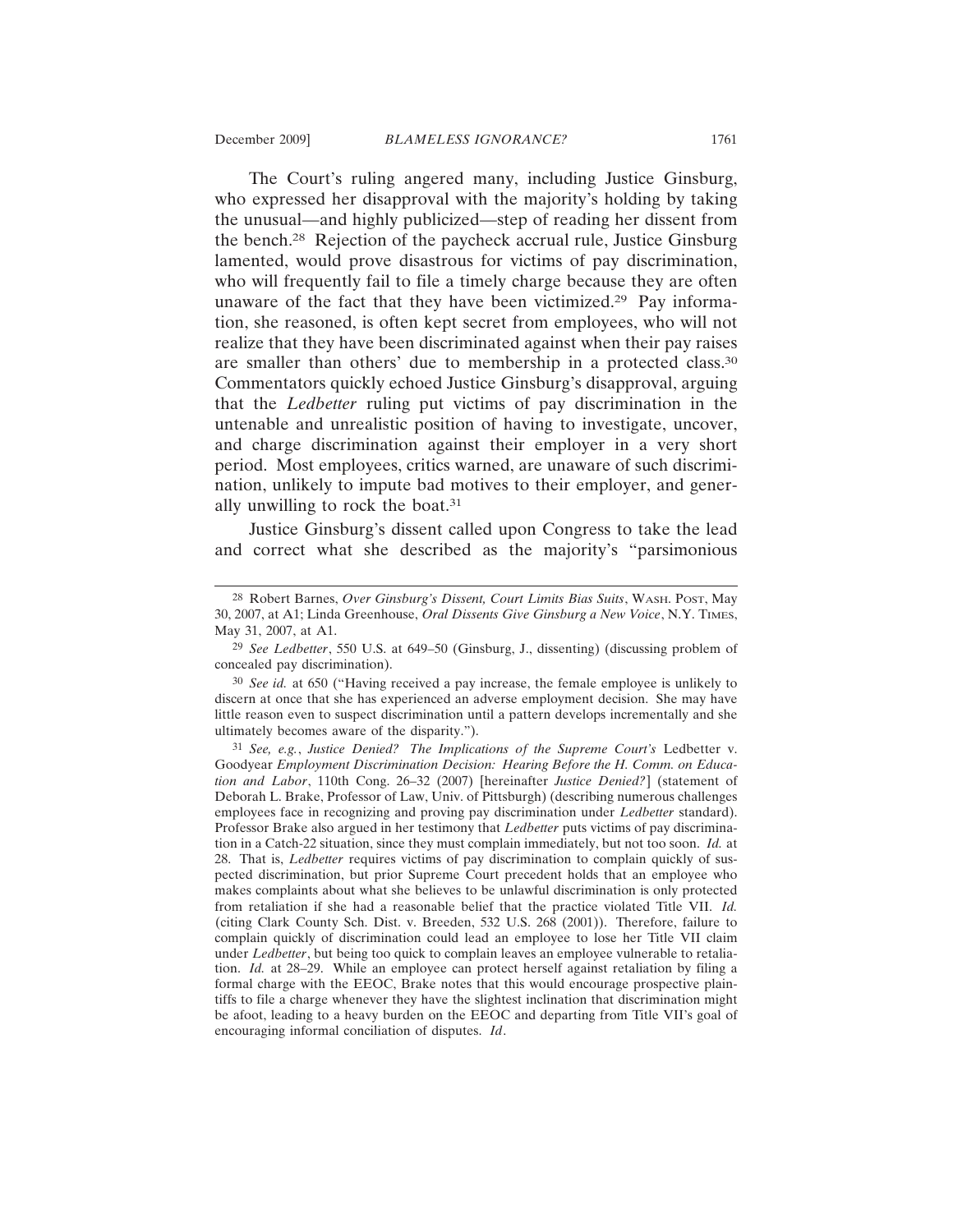reading of Title VII."32 Democrats in the 110th Congress responded by putting forth a bill that would codify the paycheck accrual rule in Title VII. The House of Representatives passed the bill,<sup>33</sup> but the Senate failed to follow suit.<sup>34</sup> However, the 111th Congress, with a bolstered Democratic majority in both Houses and a Democrat in the White House, wasted no time in passing a nearly identical bill<sup>35</sup> and sending it to the President in the first month of his new term.36 President Obama promptly signed the measure into law—his first such act as president.<sup>37</sup>

#### *B. The Passage of the Ledbetter Act*

The Lilly Ledbetter Fair Pay Act of 200938 effectively reversed the *Ledbetter* decision and codified the paycheck accrual rule into Title VII. The Act established that an unlawful employment practice occurs "when an individual is affected by application of a discriminatory compensation decision or other practice, including each time wages, benefits, or other compensation is paid, resulting in whole or in part from such a decision or other practice."39 Thus, the limitations period for a victim of discrimination begins not only when the discriminatory decision is made but also resets each time the employee receives a paycheck that is "tainted" by the discriminatory decision. The plaintiff's possible compensatory recovery is still limited to two years of back pay from the time a charge is filed,<sup>40</sup> but the Ledbetter Act allows many plaintiffs who would have been time-barred under the *Ledbetter* decision to file suit much later, provided that they have received a "tainted" paycheck within the limitations period.

<sup>32</sup> 550 U.S. at 661 (Ginsburg, J., dissenting).

<sup>33</sup> Lilly Ledbetter Fair Pay Act of 2007, H.R. 2831, 110th Cong.

<sup>34</sup> Carl Hulse, *Republican Senators Block Pay Discrimination Measure*, N.Y. TIMES, Apr. 24, 2008, at A22.

<sup>35</sup> *See* Sullivan, *supra* note 22, at 23 (noting that two bills were identical).

<sup>36</sup> Sheryl Gay Stolberg, *Obama Signs Equal-Pay Legislation*, N.Y. TIMES, Jan. 29, 2009, http://www.nytimes.com/2009/01/30/us/politics/30ledbetter-web.html?\_r=1.

<sup>37</sup> *Id.* (noting that Ledbetter Act was first bill Obama signed into law as president).

<sup>38</sup> Lilly Ledbetter Fair Pay Act of 2009, Pub. L. No. 111-2, 123 Stat. 5 (codified as amended in scattered sections of 29 U.S.C. and 42 U.S.C.).

<sup>39</sup> *Id.* at 5–6.

<sup>40 42</sup> U.S.C. § 2000e-5(g)(1) (2006). Back pay is generally understood to be the compensation that an employee was supposed to receive but did not because of discrimination. An employee is responsible for mitigating her damages once she has been subject to discrimination. For a discussion of these and other procedural elements of Title VII's remedial scheme, see SAMUEL ESTREICHER & MICHAEL C. HARPER, CASES AND MATERIALS ON EMPLOYMENT DISCRIMINATION AND EMPLOYMENT LAW 1055–59 (3d ed. 2008).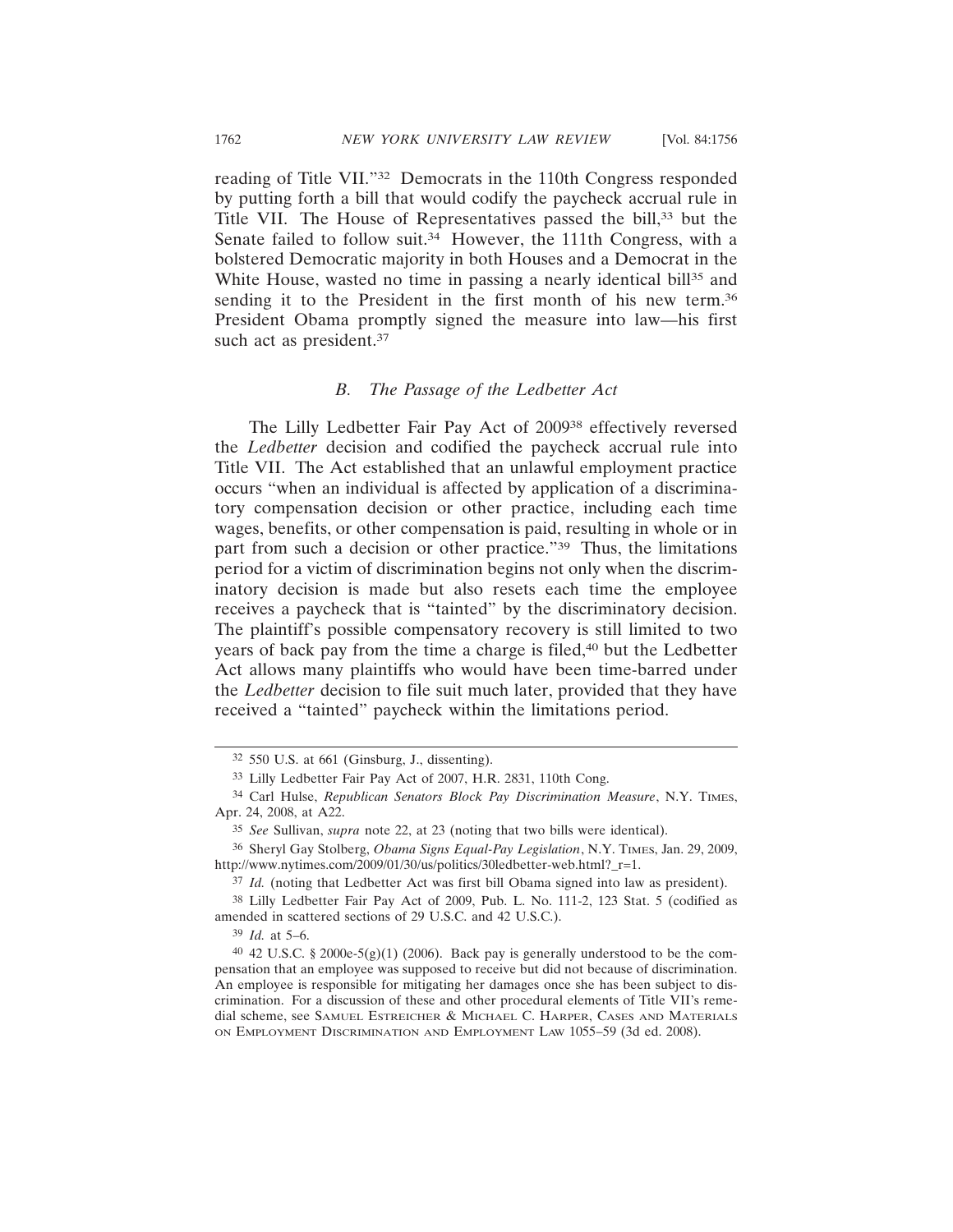## II PROBLEMS WITH THE LEDBETTER ACT'S PAYCHECK ACCRUAL RULE

In the aftermath of its passage, proponents hailed the Ledbetter Act as a triumph for equal rights and a victory of sensible thinking over stodgy legal technicalities.41 Many saw it as Congress returning the legal landscape to the status quo as it existed before the *Ledbetter* decision, when the federal courts generally presumed that Title VII was governed by a paycheck accrual rule.<sup>42</sup> Few commentators stopped to consider whether the paycheck accrual rule was the best means of overcoming the perceived barriers resulting from the *Ledbetter* opinion—namely, the difficulty of discovering and bringing a charge of pay discrimination within the limitations period.

This Part argues that codification of the paycheck accrual rule was a knee-jerk reaction that failed adequately to consider important interests that arise in the context of discrimination suits, such as the societal interest in repose, the difficulty that victims of discrimination outside of the context of pay face in bringing timely claims, and the importance of treating like plaintiffs alike.

## *A. The Paycheck Accrual Rule Gives Inadequate Weight to Employer Interests*

By codifying the paycheck accrual rule, Congress made the limitations period for a particular class of discrimination cases dependent on a factor totally divorced from the discriminatory intent that gives rise to a Title VII claim. There is nothing about the act of paying wages to an employee that necessarily suggests an employer is engaging in discrimination, yet under the Ledbetter Act, this is precisely what determines the relevant limitations period.43

The first problem this raises is that it punishes employers for the acts of their predecessors. The law allows plaintiffs to hold today's management liable for the discriminatory intent of those who left the company long ago, even if every employment decision of the existing

<sup>41</sup> *See* Collins, *supra* note 7, at A27 (describing plight of women denied right to fair pay due to infeasibility of *Ledbetter* rule).

<sup>42</sup> *E.g.*, 155 CONG. REC. S673, S701 (daily ed. Jan. 21, 2009) (statement of Sen. Mikulski) ("[M]y bill . . . simply restores the law before the Supreme Court decision."); Collins, *supra* note 7, at A27 ("Until the Supreme Court stepped in, courts generally presumed that the 180-day time limit began the last time an employee got a discriminatory pay check, not the first. In an attempt at bipartisan comity, the Senate decided to simply restore the status quo . . . ."). For a discussion of the paycheck accrual rule and its application in Title VII pay discrimination cases in federal courts prior to *Ledbetter*, see *supra* notes 19–20.

<sup>43</sup> § 3(A), 123 Stat. at 5–6 (2009).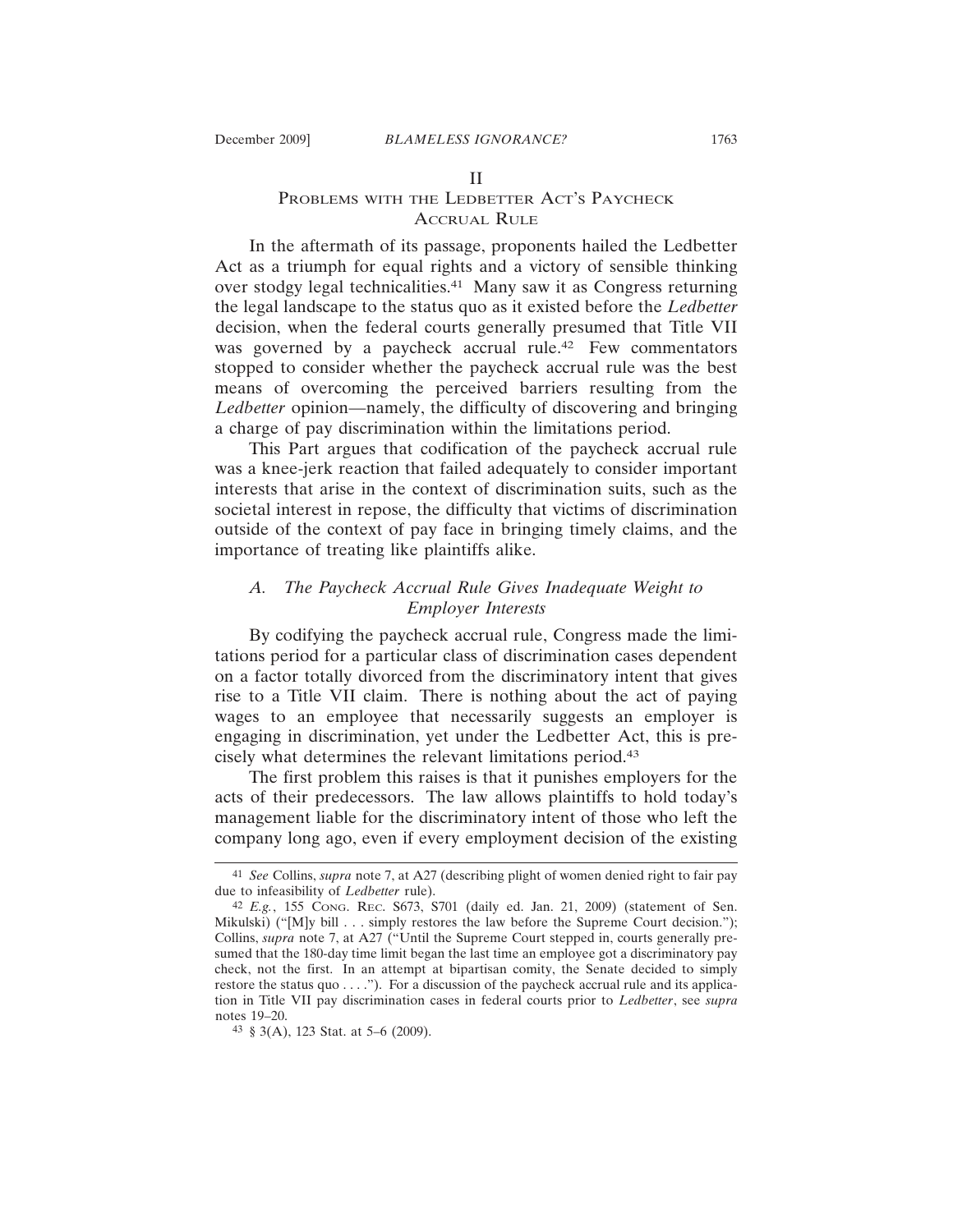management was made for nondiscriminatory reasons. The new law states that "an unlawful employment practice occurs . . . when an individual is affected by application of a discriminatory compensation decision."44 This language shifts the focus of the limitations period from the acts of the employer to the effect on the employee. Thus, even if the wrongful conduct was the decision of managers long past, this law allows the employee whose wage was "tainted" to bring suit against the employer today.45

An example illustrates the problem. Imagine that an employee receives a poor work evaluation from her supervisor in 2009 and as a result, receives a smaller pay raise than her colleagues. Unbeknownst to all, the supervisor gave the employee this poor work evaluation because she refused the supervisor's sexual advances. Every year thereafter, her work evaluations and pay raises are comparable to those of her colleagues.46 In 2024, after the supervisor has retired and the senior leaders at the employer have been replaced, the employee sues under Title VII for discrimination on the basis of sex. Because the employee's latest paycheck is lower than it otherwise would have been absent the discrimination fifteen years earlier, the employee has a good claim against the employer under the Ledbetter Act, and a jury is likely to be highly sympathetic to her plea for relief. Yet the employer's new management acted in a nondiscriminatory way. Each pay decision that it made was free of discrimination. Furthermore, there was nothing about the 2009 pay decision that should have made the employer's new management aware that discrimination had taken place. Reviewing the employee's file would have led the new management to conclude that a year of poor performance, not discrimination, led to the employee's lower salary. This would have raised no red flags.

While there may be cases where it will be beneficial for new management to investigate the pay disparities that it inherited from prior

<sup>44</sup> *Id.*

<sup>45</sup> Of course, it is the corporate entity and not the individual managers who will be held accountable for discriminatory pay. The point is merely that, under the Ledbetter Act, new ownership potentially will be on the hook for the sins of their predecessors from decades earlier without notice of the past wrongful conduct.

<sup>46</sup> Throughout this Note, my general assumption is that, for the most part, an employee's pay is set annually based on her prior year's salary plus some percentage increase, often based on an assessment of employee performance. This does not account for promotions or factors like training that can lead to increased pay. Nor does it consider systems of lockstep raises (like that found in the federal government's General Schedule pay scale or in many large law firms) or employer efforts to "smooth out" pay disparities between workers with similar backgrounds and experience. While the model is rough, I believe it is a helpful one with which to evaluate the effect of discrete acts of pay discrimination.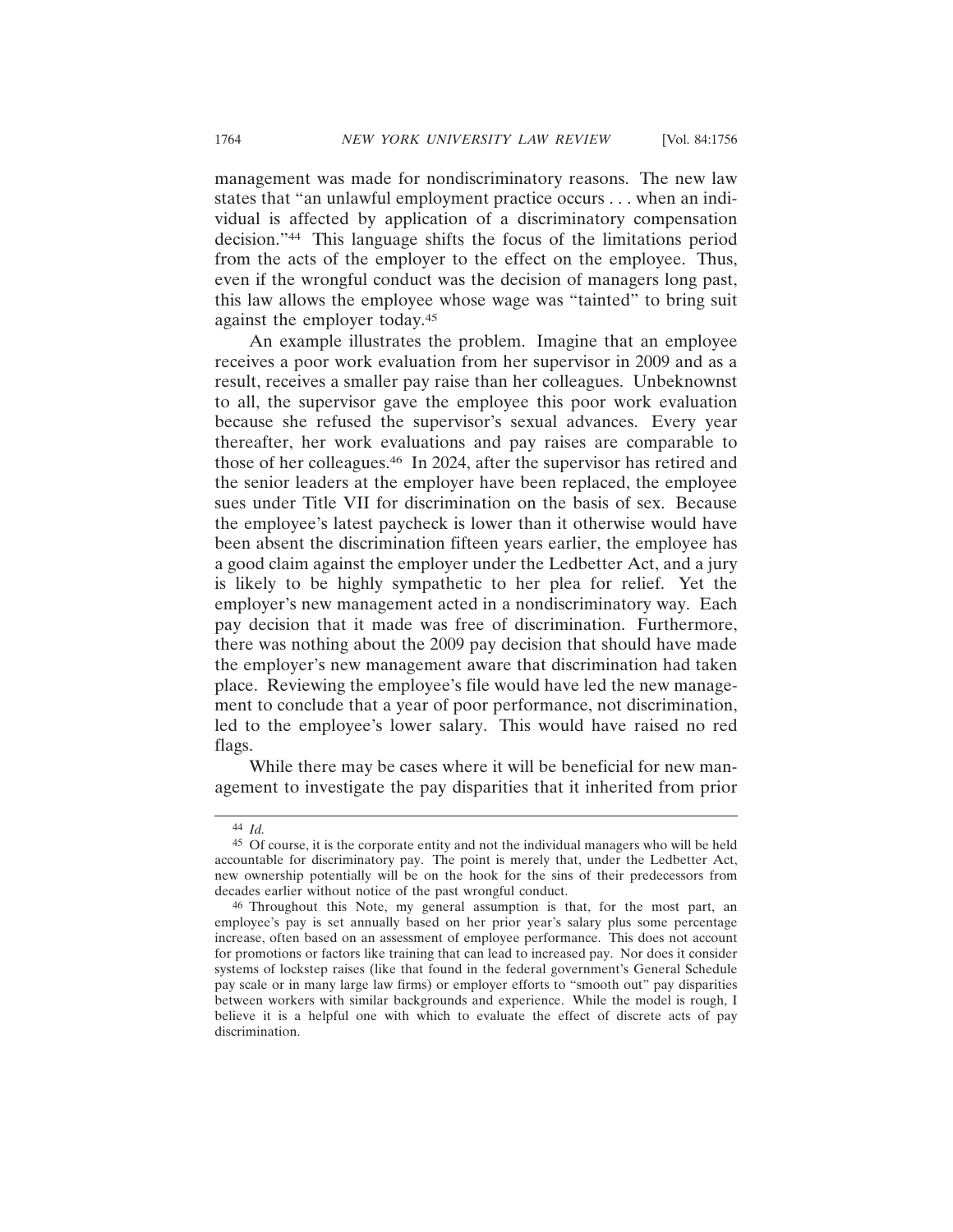management in order to ferret out past discrimination, the game might not be worth the candle. New managers will have to mine through years worth of data and reports in order to second guess the motivations of their distant predecessors. Far removed in time from the relevant events, they will be in a poor position to determine which pay decisions were legitimate and which were discriminatory. Arguably, almost no employer "prepare[s] or keep[s] the sort of detailed records that would permit them to explain why Employee A got a 3% increase twelve years earlier but Employee B received a 4% raise."47 Surely it makes more sense for challenges to the rationale of an employment decision to be made more contemporaneously to the decision itself, before the important actors disperse and memories of the surrounding events fade.48

Second, the paycheck accrual rule seriously undermines the societal interest in repose embodied in statutes of limitations. Justice Jackson gives perhaps the definitive statement on the purpose of such provisions:

Statutes of limitation . . . in their conclusive effects are designed to promote justice by preventing surprises through the revival of claims that have been allowed to slumber until evidence has been lost, memories have faded, and witnesses have disappeared. The theory is that even if one has a just claim it is unjust not to put the adversary on notice to defend within the period of limitation and that the right to be free of stale claims in time comes to prevail over the right to prosecute them.49

The paycheck accrual rule gives little credence to this interest in repose because it renews the limitations period for pay claims with each paycheck.50 Therefore, so long as a person is still employed by

<sup>47</sup> Geoff Weirich et al., *Congress Passes Ledbetter Fair Pay Act, but Defers Consideration of Paycheck Fairness Act*, STAY CURRENT (Paul, Hastings, Janofsky & Walker LLP, Los Angeles, Cal.), Jan. 2009, at 3 [hereinafter Paul Hastings Bulletin], *available at* http:// www.paulhastings.com/assets/publications/1172.pdf?wt.mc\_ID=1172.pdf.

<sup>48</sup> *See Justice Denied?*, *supra* note 31, at 21 (statement of Neal D. Mollen, on behalf of the U.S. Chamber of Commerce) ("When [discrimination claims are] raised promptly . . . most or all of the decisionmakers, witnesses, and human resources representatives [involved] are likely to still be working for the defendantemployer [sic] . . . . The employer's ability to muster a defense dwindles, however, as the challenged decision recedes into the past.").

<sup>49</sup> Order of R.R. Telegraphers v. Ry. Express Agency, 321 U.S. 342, 348–49 (1944); *see also* Am. Pipe & Constr. Co. v. Utah, 414 U.S. 538, 554 (1974) (quoting Order of R.R. Telegraphers).

<sup>50</sup> 155 CONG. REC. S673, S696 (daily ed. Jan. 21, 2009) (statement of Sen. Voinovich) ("[T]he Ledbetter legislation could allow for the filing of lawsuits long after someone knew they were subject to a discriminatory act, effectively eliminating the statue [sic] of limitations from [T]itle VII in many cases."). *See generally* ANDREW M. GROSSMAN, HERITAGE FOUNDATION, THE LEDBETTER ACT: SACRIFICING JUSTICE FOR "FAIR" PAY (2009),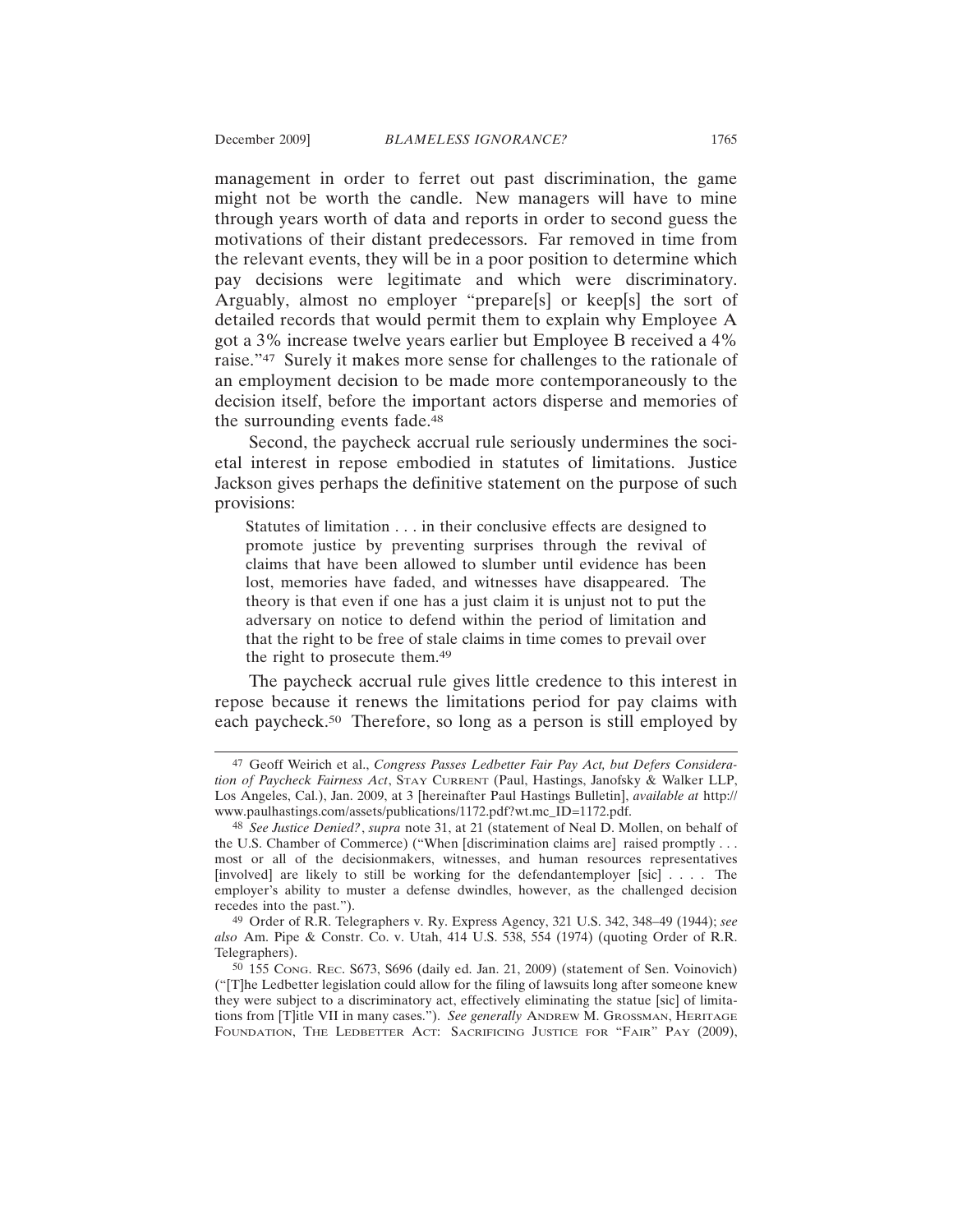his or her alleged discriminator, he or she need not worry about the limitations period for a pay discrimination claim since a fresh 180 or 300 days to file arrives with each paycheck.

## *B. The Paycheck Accrual Rule Protects Only a Limited Class of Discrimination Victims*

An additional problem with the Ledbetter Act's paycheck accrual rule is that it targets a select number of victims of discrimination—a group that prima facie is no more deserving of protection from harsh limitations periods than other victims of discrimination.<sup>51</sup> While Justice Ginsburg, dissenting in *Ledbetter*, rightly pointed out that wage discrimination is often secret,<sup>52</sup> it is not the only form of discrimination that is difficult to detect. The Ledbetter Act's paycheck accrual rule does nothing to help plaintiffs who want to bring claims alleging discrimination in employer decisions about, for example, bonuses. Imagine that Omega Inc. pays a one-time bonus to employees in 2009 ostensibly based on each employee's performance in the previous year. X, a woman, receives a bonus of \$500 while Y, a similarly situated man, receives \$1000. Unless X's subsequent wages are somehow tied to the amount of her bonus, she will only have 180 (or 300) days to charge her employer with discrimination. Her limitations period will not renew with each paycheck because these paychecks are not "tainted" by this one-time bonus payment. Thus, though X would have as much difficulty detecting discrimination in her bonus as she would in detecting discrimination in pay raise decisions, she receives more time to file charges in the latter than in the former.

The same is true for firings. Because the paycheck accrual rule ties the limitations period to a factor wholly unrelated to the discriminatory decision itself—the receipt of subsequent wages—only the fortuitous plaintiff still on the payroll benefits from the Ledbetter Act. The employee terminated for discriminatory reasons still has only 180

*available at* http://www.heritage.org/Research/LegalIssues/lm34.cfm (discussing purposes of statutes of limitation and arguing Ledbetter Act went too far in removal of limitations periods).

<sup>51</sup> *See* Kathryn A. Eidmann, Comment, Ledbetter *in Congress: The Limits of a Narrow Legislative Override*, 117 YALE L.J. 971, 973 (2008) ("Future courts, reading the Fair Pay Act to repudiate the principles of *Ledbetter* only with respect to pay discrimination, likely will continue to bar relief to similarly situated Title VII plaintiffs with non-wage-related claims.").

<sup>52</sup> *Ledbetter*, 550 U.S. at 649–50 (Ginsburg, J., dissenting) (discussing problem of concealed pay discrimination).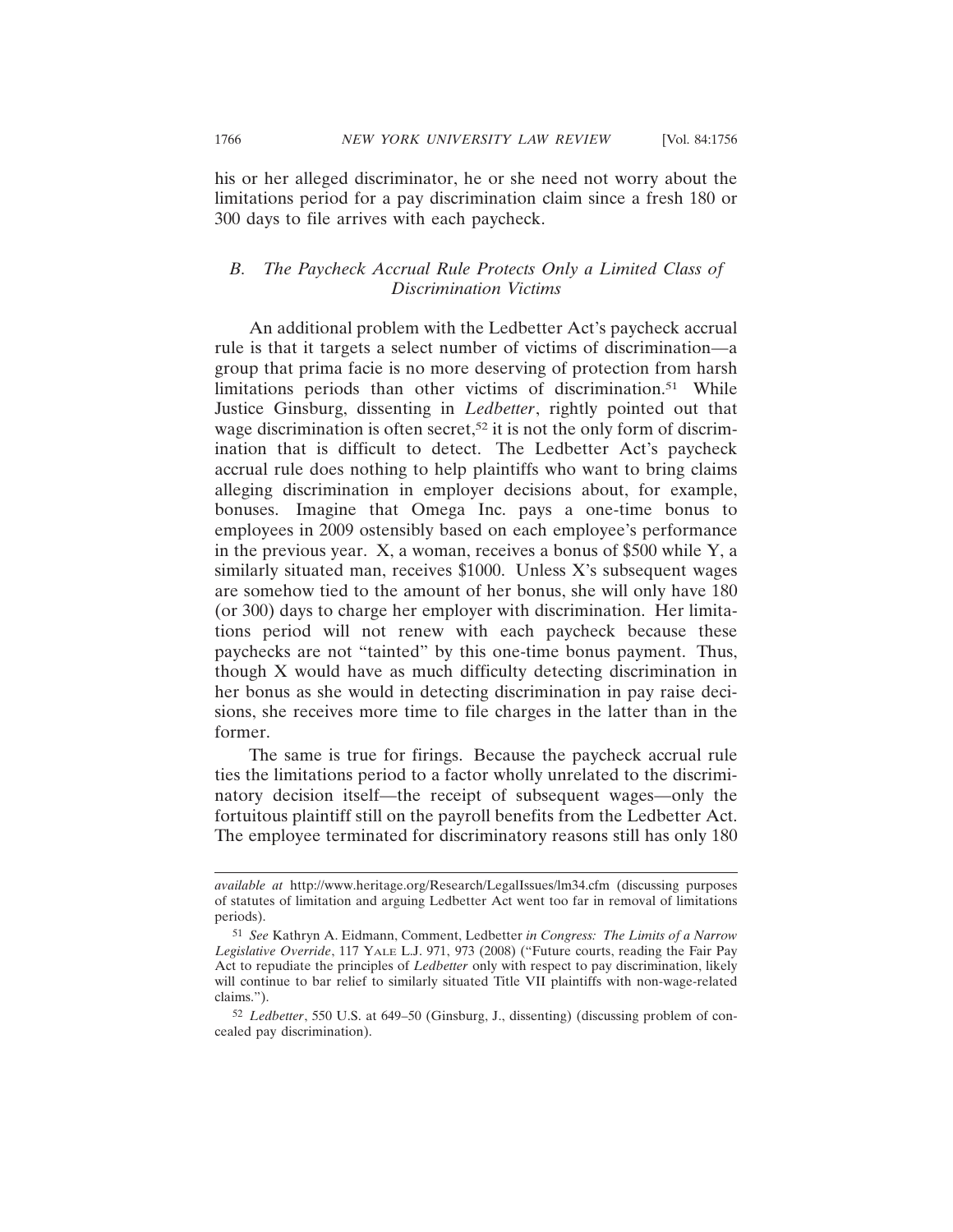or 300 days from the firing to file a charge of discrimination, though she is in no better position to discover the discrimination.<sup>53</sup>

Even the person who received discriminatorily low pay raises who has since voluntarily left the company will not be able to take advantage of the Act's more generous limitations period. Imagine three women—A, B, and C—all of whom work for Zelda Industries under the supervision of Q, a man. Each is a good employee, at least equal in every respect to Zelda's male employees. Q, however, is a sexist and treats his three female employees worse than he treats male employees. In 2009, he decides to give A and B lower pay raises than the men and fires C, saying simply that she is not a good fit for the organization. Shortly thereafter, B decides to leave Zelda Industries to work for its competitor. A stays on as a Zelda employee. Five years later, A, B, and C each are made aware that Q gave A and B lower pay raises than comparable men and that he fired C purely because of sexism. Under this hypothetical, B and C are time-barred from bringing a charge of discrimination, while A can still make a claim because she presently happens to be on Zelda's payroll. That is, only A has been subject to an "unlawful employment practice" within the last 180 or 300 days because only she has received a paycheck affected by past discrimination in that time period. Despite all being subject to discrimination, only the employee who still happens to be working for the discriminator has a live claim. It is unclear why the timeliness of these three women's claims should depend on the fortuity of whether the plaintiff remains under the employ of the defendant when she discovers the discrimination. It would thus seem that the Ledbetter Act's paycheck accrual rule fails to provide protection for many of the people it is designed to help.54

<sup>53</sup> Of course, the plaintiff who is fired is in a much better position to discover the fact that she has been *injured* than is the plaintiff who has been given a smaller bonus because of her sex. For a discussion of the important difference between discovery of *injury* (a factual determination) and discovery of *discrimination* (a legal determination), see *infra* notes 69–71 and accompanying text.

<sup>54</sup> It may be true that Congress felt that it was worth sacrificing some parity between employees in order to promote greater certainty in the law. That is, while employees like A and B in the example above may both suffer a similar type of harm and be unaware of its nefarious source, Congress may have felt that A, who feels the effect of the discrimination more than B, was more deserving of protection and that extending protection to employees like B would make the rule harder to administer. For example, applying an injury discovery rule, as discussed in Part III.A *infra*, might reduce some of the disparity between employees but be costly in terms of judicial resources. There is some evidence that Congress was concerned with establishing a "bright-line" rule for determining when the limitations period for Title VII claims begins to run. *See* 155 CONG. REC. S673, S707 (daily ed. Jan. 21, 2009) (statement of Sen. Klobuchar) (advocating bright-line rule); *id.* at S708 (statement of Sen. Mikulski) (same). However, Congress could have taken many paths to create a bright-line rule while still achieving parity between employees. For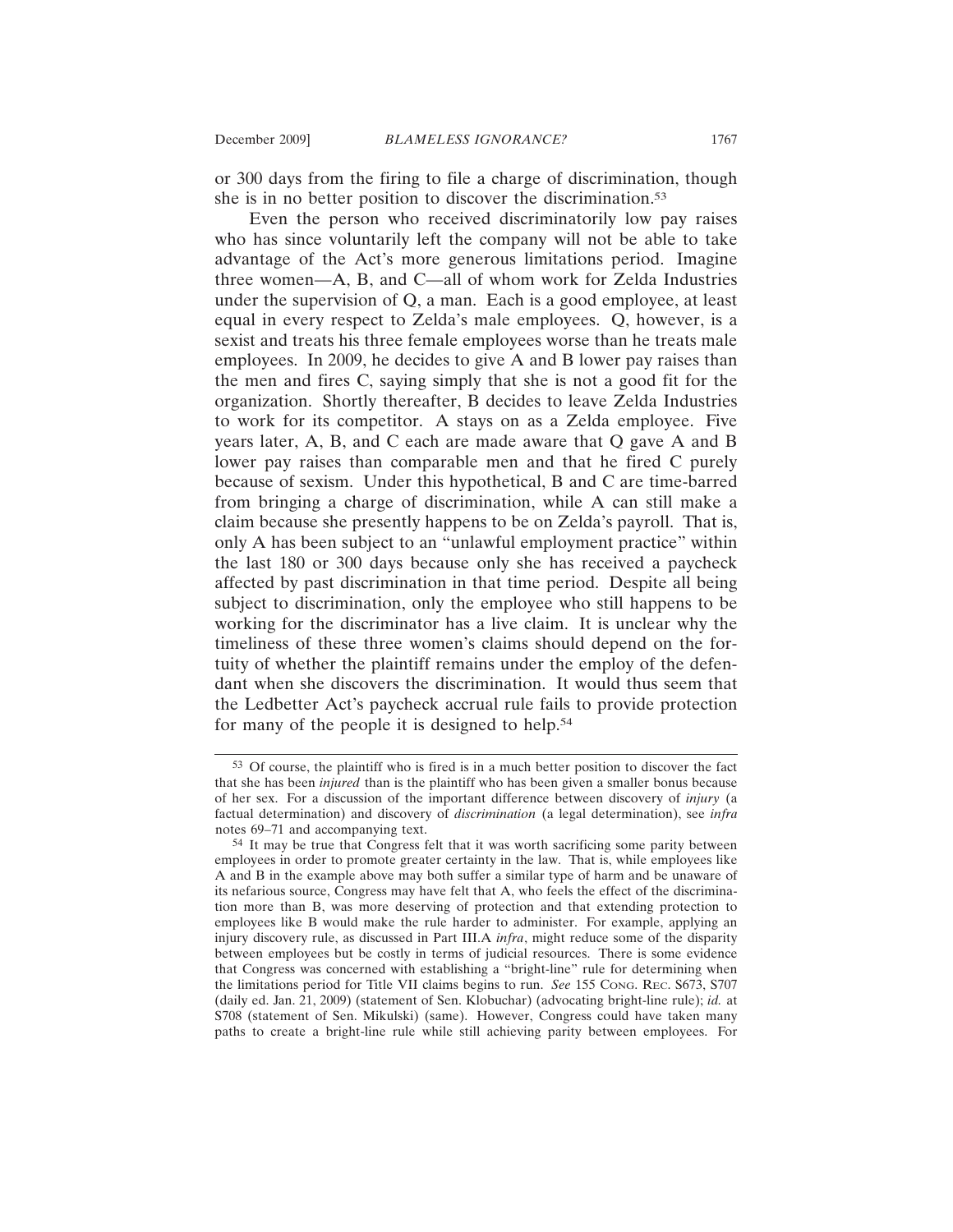## *C. The Paycheck Accrual Rule Gives a Strategic Advantage to Many Undeserving Individuals*

While Subpart II.B noted the many deserving plaintiffs who receive no protection from the Ledbetter Act, many undeserving plaintiffs also receive a windfall from the new law. The reason that the *Ledbetter* decision generated such uproar was the perception that it created unfairness for plaintiffs who were unaware of the fact that they had been victimized. However, the Ledbetter Act does not make the more generous limitations period subject to a plaintiff's ignorance of the discrimination against her. Even those who are fully aware that they have been the subject of discrimination receive the benefit of the law and receive a new limitations period each time they are paid.

This raises the concern that plaintiffs will unfairly use the more generous limitations period to their advantage, long after learning of the discrimination. Plaintiffs might, for example, strategically hold their suits in abeyance until "evidence has been lost, memories have faded, and witnesses have disappeared,"55 making the cases difficult for employers to defend.56 Certainly, there are safeguards against this kind of strategic gamesmanship: First, Title VII's two-year limit on back pay applies regardless of how long the discrimination has been ongoing;57 second, an employer can invoke the defense of laches if prejudiced by the employee's unreasonable delay in filing suit.58 Yet plaintiffs might find it to their strategic advantage to delay bringing

example, it might have simply lengthened the charge-filing period under Title VII or explicitly repudiated the Supreme Court's statutory interpretation that the present effects of past discrimination are not actionable if pursued after the charge-filing period for the original discrimination has expired. *See, e.g.*, Delaware State College v. Ricks, 449 U.S. 250, 258 (1980) (concluding that, notwithstanding present effects of past discrimination, limitations period commenced at time of original discriminatory act); *infra* notes 82–87 (discussing *Ricks*). I am grateful to Chris Terranova for bringing this issue to my attention.

<sup>55</sup> Order of R.R. Telegraphers v. Ry. Express Agency, 321 U.S. 342, 348–49 (1944).

<sup>56</sup> *See* Paul Hastings Bulletin, *supra* note 47, at 2 ("The Act thus allows an individual to file a charge of discrimination a decade—or longer—after originally being informed about the allegedly discriminatory pay decision  $\dots$ .").

<sup>57</sup> 42 U.S.C. § 2000e-5(g)(1) (2006); 155 CONG. REC. S673, S707 (daily ed. Jan. 21, 2009) (statement of Sen. Klobuchar) (noting that current two-year limit on back pay addresses concern that employees might consciously hide cases to collect additional back pay).

<sup>58</sup> *See* Ledbetter v. Goodyear Tire & Rubber Co., 550 U.S. 618, 657 (2007) (Ginsburg, J., dissenting) (arguing that laches would prevent abuse of paycheck accrual rule), *superseded by statute*, Lilly Ledbetter Fair Pay Act of 2009, Pub. L. No. 111-2 (codified as amended in scattered sections of 29 U.S.C. and 42 U.S.C.), 123 Stat. 5; *see also* Kansas v. Colorado, 514 U.S. 673, 687 (1995) (defining laches).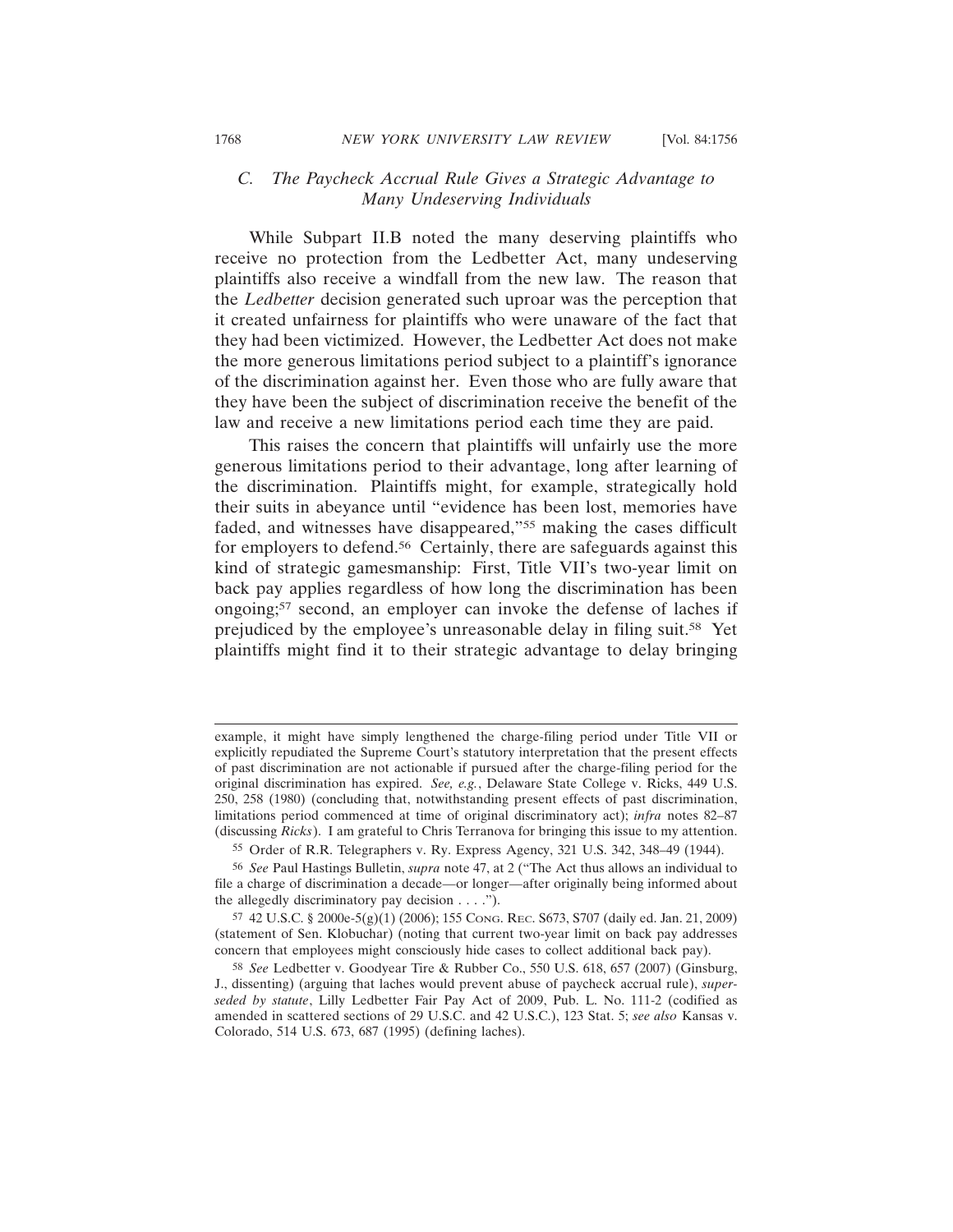suit if deteriorating evidence and fallible memories make the employer's defense harder to mount at some later date.59

Additionally, the paycheck accrual rule reduces employees' incentives to seek out and discover pay discrimination—an objective of statutes of limitations. Generally, we rely on plaintiffs to be reasonably diligent in investigating and vindicating their rights<sup>60</sup> because this serves several important societal goals. First, plaintiffs' affirmative steps to uncover wrongdoing help reduce discrimination overall.<sup>61</sup> Second, plaintiffs diligent about asserting their rights simplify litigation: It is easier and less expensive to try cases involving recent occurrences than those involving events from the distant past.62 Therefore, there is a societal interest in encouraging parties to take reasonable steps to determine whether discrimination has occurred. The threat of a time-bar, though occasionally harsh, encourages such affirmative steps; the Ledbetter Act, on the other hand, rewards idle plaintiffs by allowing them to file charges even if they unreasonably failed to take steps to unearth discrimination against them.

The Ledbetter Act thus overshoots its objective by allowing some undeserving plaintiffs additional time to file a claim. If the argument for a legislative response to *Ledbetter* was that pay discrimination is different because of its secretive nature, $63$  it seems odd that the legislative solution does not limit itself to those for whom pay discrimination was, in fact, a secret.<sup>64</sup>

63 *See supra* notes 29–30 (detailing argument for different treatment of pay discrimination because of its secrecy).

<sup>59</sup> In Lilly Ledbetter's case, for example, a key witness (Ledbetter's former supervisor) died between the alleged discrimination and the time Ledbetter brought suit. *Ledbetter*, 550 U.S. at 632 n.4.

<sup>60</sup> *See* Riddlesbarger v. Hartford Ins. Co., 74 U.S. (7 Wall.) 386, 390 (1868) ("The policy of these statutes [of limitations] is to encourage promptitude in the prosecution of remedies.").

<sup>61</sup> *See* Suzette M. Malveaux, *Statutes of Limitations: A Policy Analysis in the Context of Reparations Litigation*, 74 GEO. WASH. L. REV. 68, 78 (2005) ("Requiring plaintiff diligence may also have the collateral effect of deterring defendant misconduct.").

<sup>62</sup> *See Riddlesbarger*, 74 U.S. at 390 (arguing that statutes of limitation protect "parties from the prosecution of stale claims, when, by loss of evidence from death of some witnesses, and the imperfect recollection of others, or the destruction of documents, it might be impossible to establish the truth"); Malveaux, *supra* note 61, at 79–81 (setting forth efficiency argument for limitations periods).

<sup>64</sup> The Ledbetter Act has also been criticized for unnecessary vagueness and encouraging excessive litigation. The Act establishes that a new limitations period commences with respect to discrimination in compensation under Title VII whenever "an individual is affected by application of a discriminatory compensation decision or other practice . . . ." Lilly Ledbetter Fair Pay Act of 2009, Pub. L. No. 111-2, § 3(A), 123 Stat. 5, 5–6 (codified as amended in scattered sections of 29 U.S.C. and 42 U.S.C.). Senator Arlen Specter of Pennsylvania, for one, argued that the lack of a definition for the term "other practices" would lead to much litigation over congressional intent. 155 Cong. Rec. S673, S697 (daily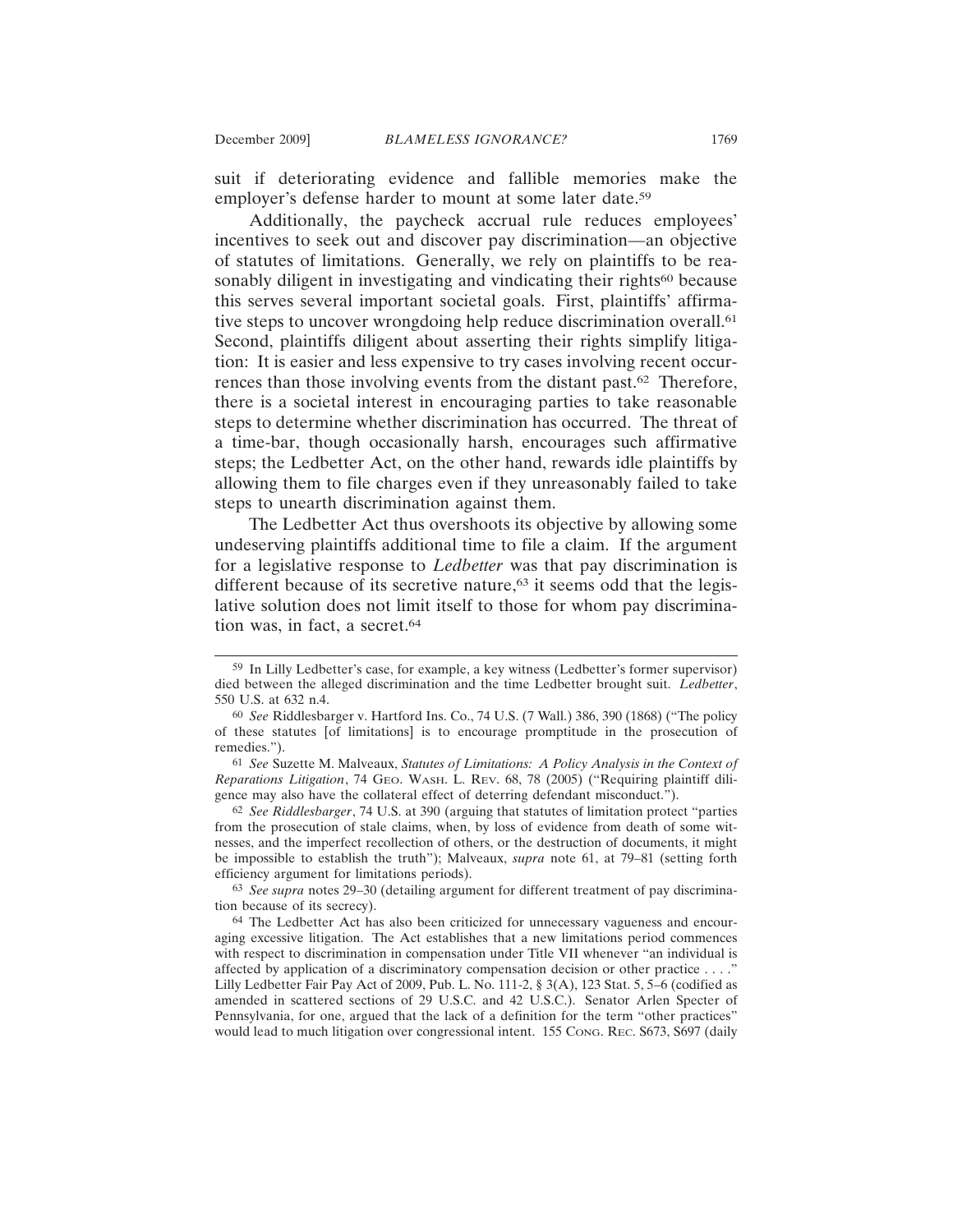#### III

## ALTERNATIVE APPROACHES TO THE PAYCHECK ACCRUAL RULE

In light of the shortcomings of the Ledbetter Act's paycheck accrual rule presented in Part II, it is worth considering alternatives that could address the problem of time-barring plaintiffs who were unaware, through no fault of their own, that they had been victimized. This Part discusses two such alternatives: (1) a so-called "injury discovery rule," in which the limitations period begins only when the plaintiff becomes aware that she has been injured, and (2) the doctrine of equitable tolling for cases in which an employer's fraud disguised the presence of pay discrimination. Each option addresses some of the shortcomings of the paycheck accrual rule and each arguably would have been available to courts even absent legislation. This Part analyzes the advantages these approaches have over the paycheck accrual rule and examines the role these alternative doctrines might play now that the Ledbetter Act is law*.*

#### *A. The Injury Discovery Rule*

In response to the perceived shortcomings of the Ledbetter bill's paycheck accrual rule, Senator Kay Bailey Hutchison of Texas introduced alternative legislation that would have started the limitations period only "when the person aggrieved has, or should be expected to have, enough information to support a reasonable suspicion of such discrimination."65 This proposal was essentially a call to codify into Title VII a legal concept commonly known as a "discovery rule."66 A discovery rule gives extra filing time to the plaintiff who, because of "blameless ignorance"67 of facts vital to her case, does not bring her claim until long after the complained-of conduct has occurred.68

ed. Jan. 21, 2009) (internal quotations omitted) (statement of Sen. Specter). This criticism is beyond the scope of this Note.

<sup>65</sup> 155 CONG. REC. S401, S588 (daily ed. Jan. 15, 2009). Senator Hutchinson's proposed amendment, dubbed the "Title VII Fairness Act," would have required the aggrieved individual to make a showing that he or she "did not have, and should not have been expected to have, enough information to support a reasonable suspicion" of discrimination in order to invoke the more generous limitations period. *Id.*

<sup>66</sup> *See* Adam Bain & Ugo Colella, *Interpreting Federal Statutes of Limitation*s, 37 CREIGHTON L. REV. 493, 496 (2004) (describing discovery rule).

<sup>67</sup> *See* Urie v. Thompson, 337 U.S. 163, 170 (1949) (noting legislation not intended to limit claims because of "blameless ignorance").

<sup>68</sup> *See* Nancy Zisk, *In the Wake of* Ledbetter v. Goodyear Tire & Rubber Company*: Applying the Discovery Rule To Determine the Start of the Limitations Period for Pay Discrimination Claims*, 16 DUKE J. GENDER L. & POL'Y 137, 151–53 (2009) (arguing that realities of workplace demand application of injury discovery rule in pay discrimination claims).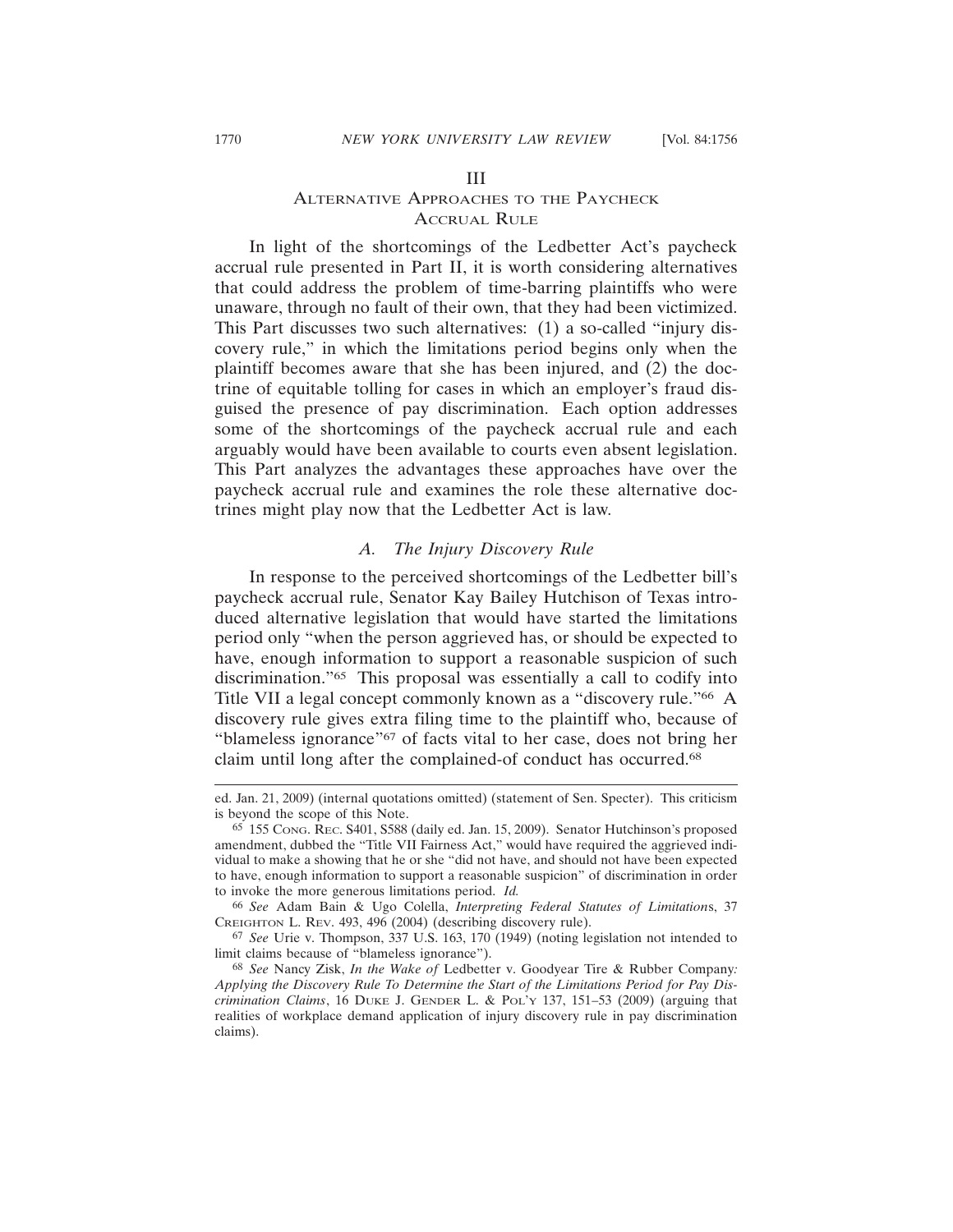A discovery rule addresses many of the concerns expressed by critics of the *Ledbetter* decision while avoiding some of the pitfalls of the paycheck accrual rule, such as failing to treat similar victims of discrimination equally and extending limitations periods indefinitely. It is important to note that there are several kinds of discovery rules, each of which sets the limitations period running based on the plaintiff's "discovery" of different facts. One possible form of discovery rule sets the limitations period running only when the plaintiff has or should have knowledge that she has an actionable complaint against the defendant.69 This tolls the limitations period until the plaintiff has sufficient knowledge of particular conduct, the source of the conduct, that the conduct has caused her harm, and that the conduct is potentially actionable.70

A more basic form of a discovery rule—the "injury discovery rule"—triggers the limitations period when the plaintiff discovers or should reasonably have discovered that she has been injured, without regard to her knowledge of who injured her or whether she has a cause of action for her injury.71 Courts could invoke an injury discovery rule in the context of pay discrimination when an employee discovers that she has received a lower pay raise than other similarly situated employees, not when she learns that the differential treatment was the product of sex discrimination. Even the less plaintifffriendly injury discovery rule protects deserving plaintiffs and better addresses the concerns Justice Ginsburg raised in her *Ledbetter* dissent, without the drawbacks of the paycheck accrual rule.

An injury discovery rule protects employees from having their suits time-barred when they do not know they have been victimized. While the paycheck accrual rule also protects the viability of many unknowing victims' claims, it encompasses fewer potential claims than

<sup>69</sup> *Cf.* Rotella v. Wood, 528 U.S. 549, 555–58 (2000) (rejecting argument that limitations period for Racketeer Influenced and Corrupt Organizations Act (RICO) claim does not begin until plaintiff discovers pattern of racketeering activity sufficient to support plaintiff's claim and leaving open possibility of injury discovery rule); United States v. Kubrick, 444 U.S. 111, 123 (1979) (rejecting argument that limitations period for medical malpractice claim under Federal Tort Claims Act does not begin until plaintiff discovers his injuries resulted from his doctor's negligence).

<sup>70</sup> In the pay discrimination context, such a rule would mean that the limitations period was tolled "until the plaintiff knew or had reason to know not only that an adverse action was taken against him but that it was taken for discriminatory reasons." Sullivan, *supra* note 22, at 17 n.105.

<sup>71</sup> *See* Amy Franklin et al., *Racketeer Influenced and Corrupt Organizations*, 45 AM. CRIM. L. REV. 871, 916 & nn.321–22 (2008) (discussing injury recovery rule generally and with respect to RICO).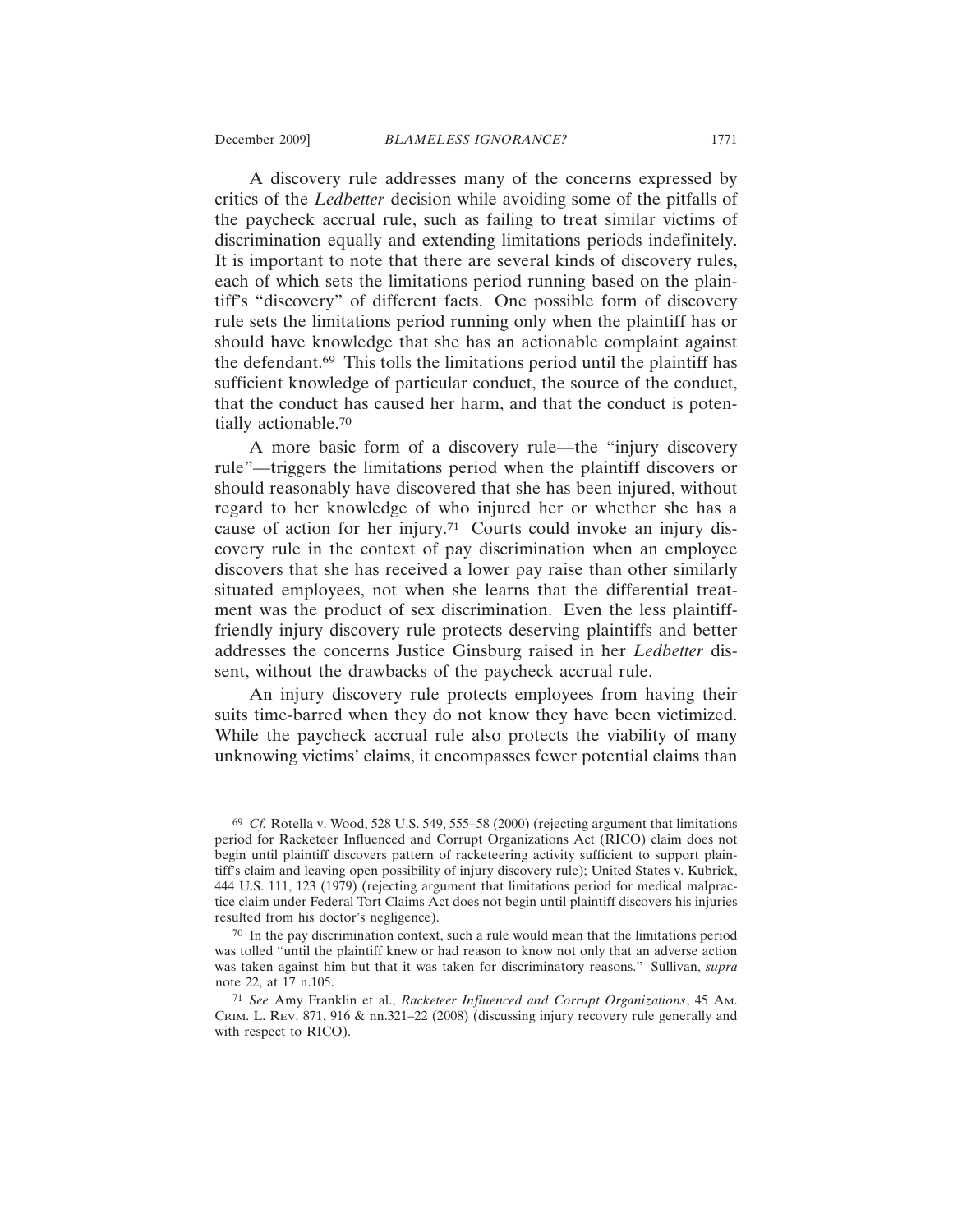the discovery rule.72 Recall the hypothetical case of the discriminatory bonuses paid by Omega Inc.73 Employees X and Y received bonuses, but X received less than Y because of her sex. As noted above, X would not be helped by the Ledbetter Act's paycheck accrual rule since no subsequent payment was "tainted" by the discriminatory bonus. However, if discrimination claims were instead subject to an injury discovery rule, the limitations period for X's claim would not begin until she knew (or should reasonably have known) that her bonus was smaller than those paid to comparable men.

An injury discovery rule would also prevent differential treatment of the victim who continues working for the discriminatory employer and the victim who resigns. Recall A and B from the Zelda Industries hypothetical above.74 Both women received low pay raises because of discrimination, but A remained on Zelda's payroll, while B had long since moved on by the time she discovered that comparable men received larger raises. While a paycheck accrual rule does not help B because she is no longer receiving paychecks from Zelda,<sup>75</sup> the victims receive equal treatment under an injury discovery rule. Since neither employee was aware that her pay raise was less than that received by comparably situated men, their respective limitations periods would not begin to run until they discovered or should reasonably have discovered the disparity.76

Furthermore, unlike the paycheck accrual rule, a discovery rule bars knowing plaintiffs from sleeping on their rights and bringing claims years later, at a time when the deterioration of evidence has disadvantaged the defendant's ability to defend a case.<sup>77</sup> An injury discovery rule encourages plaintiffs to take reasonable steps to unearth and challenge discrimination; if they fail to do so and a rea-

77 *See supra* Part II.C (noting that deterioration of evidence over time may disadvantage defendant's ability to mount case).

<sup>72</sup> *See supra* Part II.B (arguing paycheck accrual rule neglects to protect many of those it is designed to help).

<sup>73</sup> *See supra* Part II.B*.*

<sup>74</sup> *See supra* Part II.B*.*

<sup>75</sup> *See supra* text accompanying note 54 (noting reasons paycheck accrual rule does not assist former employees).

<sup>76</sup> The situation would probably be different for the hypothetical worker C who was fired but did not know it was for discriminatory purposes. Unlike A and B who were not even aware that they were harmed (namely, that they were paid less than men), C was aware that she was fired. Thus, she had knowledge of her injury and would not be helped by an injury discovery rule. She might, however, be helped by a more expansive discovery rule in which the limitations period did not begin to run until she was aware of facts that would suggest that the reason for the firing was discriminatory. Senator Hutchinson's proposed amendment to the Ledbetter bill was arguably such a discovery rule. *See supra* note 65 and accompanying text (discussing Sen. Hutchinson's amendment). For a discussion of different types of discovery rules, see *supra* notes 69–71 and accompanying text.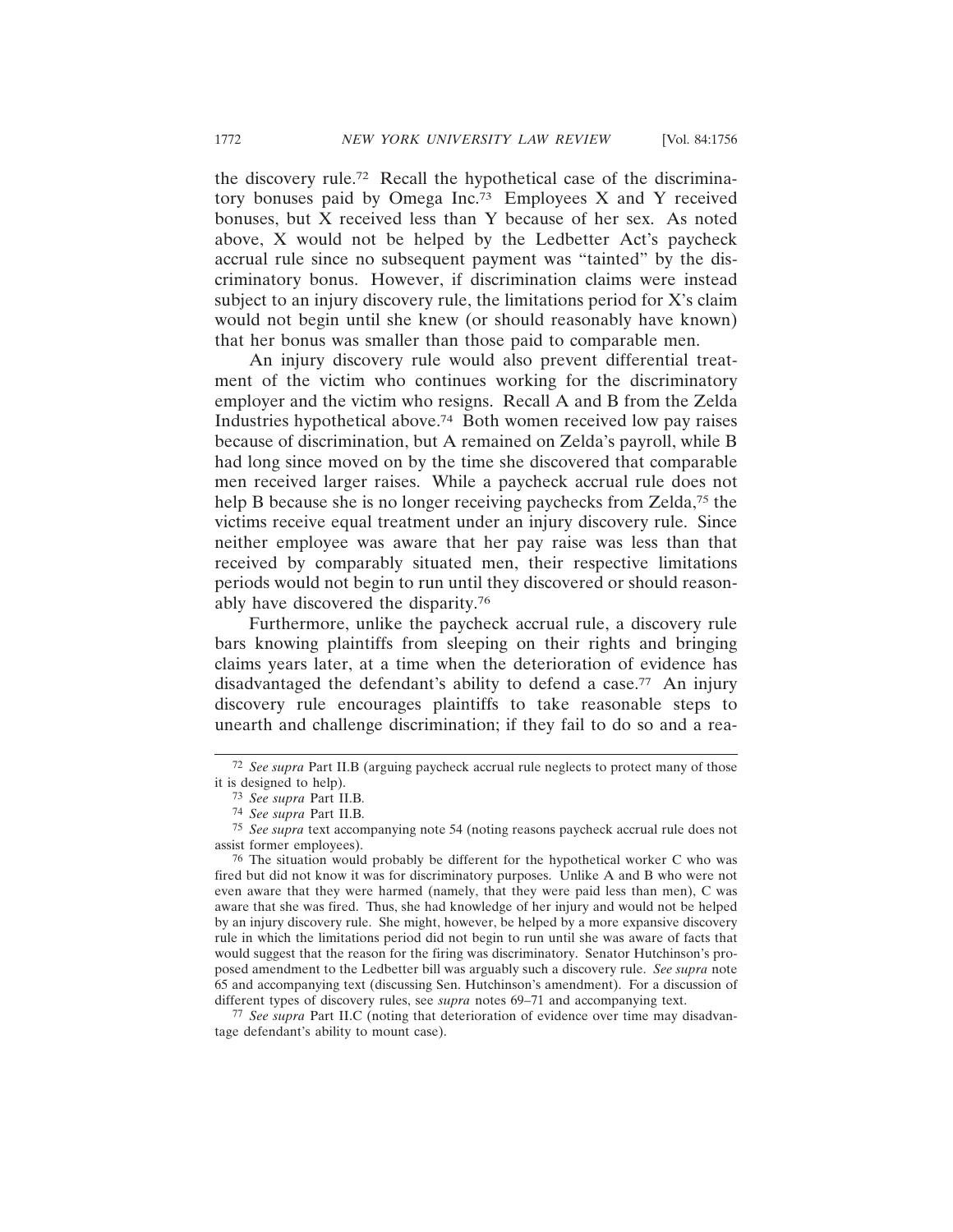sonable investigation would have uncovered the injury, a court could find that the case is time-barred. This yields societal benefits by potentially reducing discrimination and bringing claims into court while they are still fresh.<sup>78</sup>

## *1. Could Courts Read an Implicit Discovery Rule into Title VII to Fill the Gaps Left by the Ledbetter Act?*

While Senator Hutchison's amendment failed,<sup>79</sup> a discovery rule may still apply to Title VII. Arguably, a discovery rule has always been implicit in Title VII and is now available to fill in the gaps left by the Ledbetter Act. The question of whether a discovery rule can be implicitly read into Title VII was clearly on the Supreme Court's radar before the Ledbetter Act passed. The Court has raised the question without answering it—on three separate occasions in the past decade.80 It is now possible that the question will reemerge as courts are left with the seeming injustice the Ledbetter Act creates.<sup>81</sup> This subpart explores whether judges may read an implicit discovery rule into Title VII to avoid the Act's apparent inequity.

Judge Richard Posner, relying on the United States Supreme Court's decision in *Delaware State College v. Ricks*, 82 was an early proponent of the argument that a discovery rule was implicit in Title VII.83 In *Ricks*, Delaware State College denied tenure to a Liberian college professor, instead offering him a one-year "terminal contract."84 The professor, Ricks, believed the college made its decision based on his national origin in violation of Title VII.85 The Supreme Court held that "the only alleged discrimination occurred—and the filing limitations period therefore commenced—at the time the tenure decision was made and communicated to Ricks."86 Since Ricks had

81 *See supra* Part II (discussing various problems created by Ledbetter Act).

<sup>78</sup> *See supra* Part II.C (noting societal benefits of efficiently brought claims).

<sup>79</sup> 155 CONG. REC. S733, S744–45 (daily ed. Jan. 22, 2009).

<sup>80</sup> *See* Ledbetter v. Goodyear Tire & Rubber Co., 550 U.S. 618, 642 n.10 (2007) (declining to resolve question of whether charge-filing period for Title VII begins when injury occurs or when injury reasonably should have been discovered), *superseded by statute*, Lilly Ledbetter Fair Pay Act of 2009, Pub. L. No. 111-2, 123 Stat. 5 (codified as amended in scattered sections of 29 U.S.C. and 42 U.S.C.); Nat'l R.R. Passenger Corp. v. Morgan, 536 U.S. 101, 114 n.7 (2002) (same); TRW, Inc. v. Andrews, 534 U.S. 19, 27 (2001) ("We have also observed that lower federal courts generally apply a discovery accrual rule when a statute is silent on the issue. But we have not adopted that position as our own." (internal quotation marks and citations omitted)).

<sup>82</sup> 449 U.S. 250 (1980).

<sup>83</sup> *See* Cada v. Baxter Healthcare Corp., 920 F.2d 446, 450 (7th Cir. 1990) (quoting *Ricks*).

<sup>84</sup> *Ricks*, 449 U.S. at 252–53.

<sup>85</sup> *Id.* at 254.

<sup>86</sup> *Id.* at 258.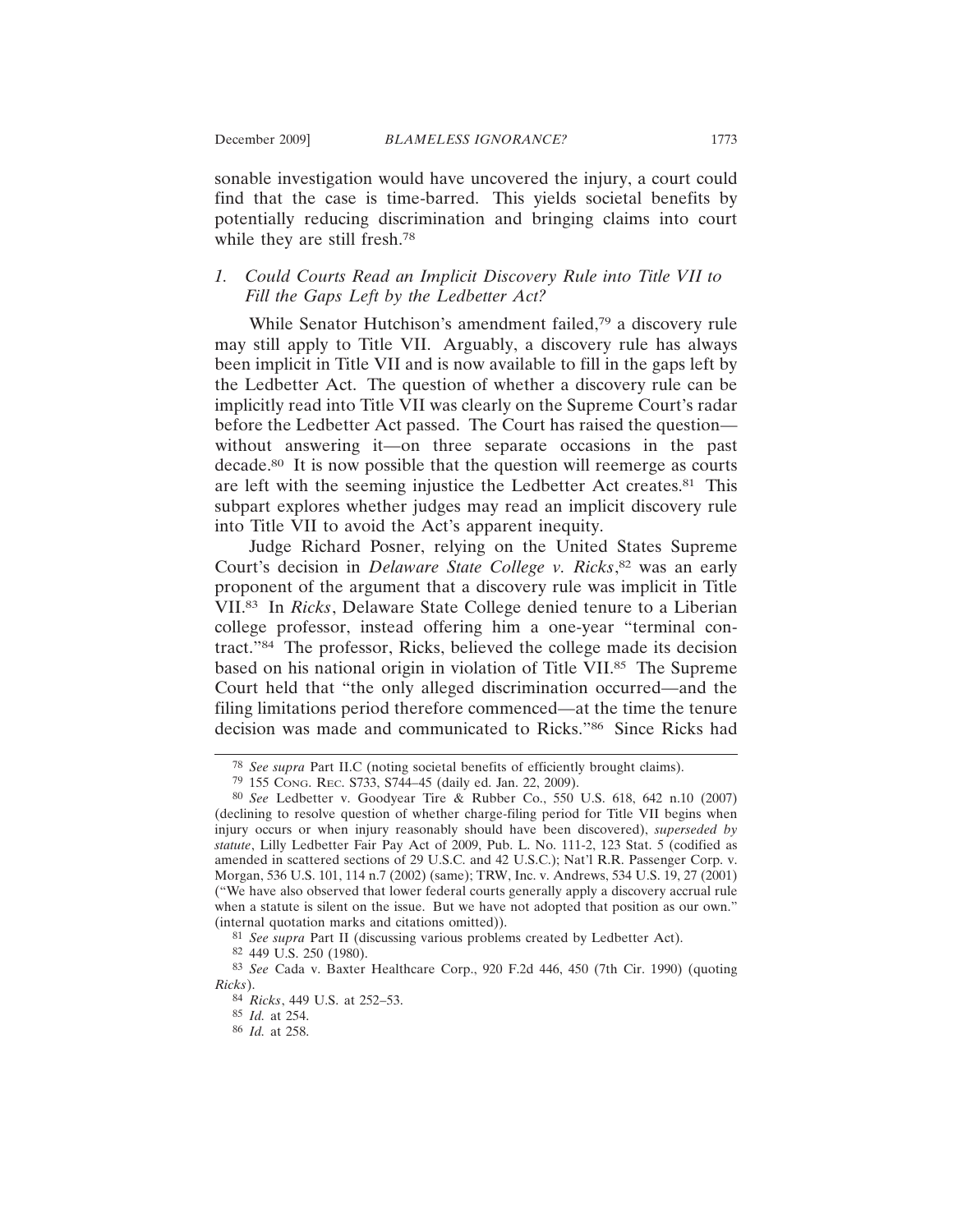not filed a complaint within the requisite time after that event occurred, the Court held that his claim was time-barred.87 Judge Posner, interpreting the Court's holding ten years later in *Cada v. Baxter*, relied heavily on the *Ricks* Court's language stating that the limitations period began to run when the tenure decision was "made *and communicated* to Ricks."88 According to Judge Posner, that the Court mentioned the fact that the college notified Ricks of its decision demonstrates that the limitations period does not begin to run until the plaintiff discovers his injury.89

Justice Sandra Day O'Connor also registered her support for an implicit discovery rule in Title VII: "I see no need to resolve fully the application of the discovery rule to [Title VII] claims based on discrete discriminatory acts. I believe, however, that some version of the discovery rule applies to discrete-act claims."90 She cited a treatise which contends that *Ricks* and other Court precedent "establish a relatively simple 'notice' rule as to when discrimination 'occurs' (so as to start the running of the charge-filing period)."91

For years, the lower federal courts, on the whole, took this one step further, saying that an injury discovery rule is implicit in federal statutes of limitations unless Congress has expressed otherwise.92

91 *Id.* at 123–24 (citing 2 BARBARA LINDEMANN & PAUL GROSSMAN, EMPLOYMENT DISCRIMINATION LAW 1349 (3d ed. 1996)).

92 *See, e.g.*, Connors v. Hallmark & Son Coal Co., 935 F.2d 336, 343 (D.C. Cir. 1991) (Ginsburg, Ruth B., J.) (applying injury discovery rule); Dixon v. Anderson, 928 F.2d 212, 215 (6th Cir. 1991) ("The statute of limitations commences to run when the plaintiff knows or has reason to know of the injury which is the basis of his action. A plaintiff has reason to know of his injury when he should have discovered it through the exercise of reasonable diligence." (quoting Sevier v. Turner, 742 F.2d 262, 273 (6th Cir. 1984))); *Cada*, 920 F.2d at 450 (Posner, J.) ("[T]he 'discovery rule' of federal common law . . . is read into statutes of limitations in federal-question cases . . . in the absence of a contrary directive from Congress."); Corn v. City of Lauderdale Lakes, 904 F.2d 585, 588 (11th Cir. 1990) ("A federal claim is generally considered to accrue when the plaintiff knows or has reason to know of the injury which is the basis of the action."); Alcorn v. Burlington N. R.R. Co., 878 F.2d 1105, 1108 (8th Cir. 1989) ("A limitations period accrues when a claimant knows, or should know through an exercise of reasonable diligence, of the acts constituting the alleged violation."); Keystone Ins. Co. v. Houghton*,* 863 F.2d 1125, 1127 (3d Cir. 1988) ("It is generally the case that a claim accrues in a federal cause of action as soon as a potential claimant either is aware, or should be aware, of the existence of and source of injury  $\dots$ "); Jensen v. Snellings, 841 F.2d 600, 606 (5th Cir. 1988) ("Under federal law, the limitations period commences when the aggrieved party has either knowledge of the violation or

<sup>87</sup> *Id.* at 261–62.

<sup>88</sup> *Cada*, 920 F.2d at 450 (quoting *Ricks*, 449 U.S. at 258).

<sup>89</sup> *Id.* Also making this argument is Nancy Zisk, *supra* note 68, at 153.

<sup>90</sup> Nat'l R.R. Passenger Corp. v. Morgan, 536 U.S. 101, 123 (2002) (O'Connor, J., concurring in part and dissenting in part) (citation omitted). On this point Justice O'Connor was writing for Chief Justice Rehnquist and Justice Breyer. *Id.* The issue in *Morgan* was the charge-filing period for allegations of a "hostile work environment" under Title VII. *Id.* at 104–05.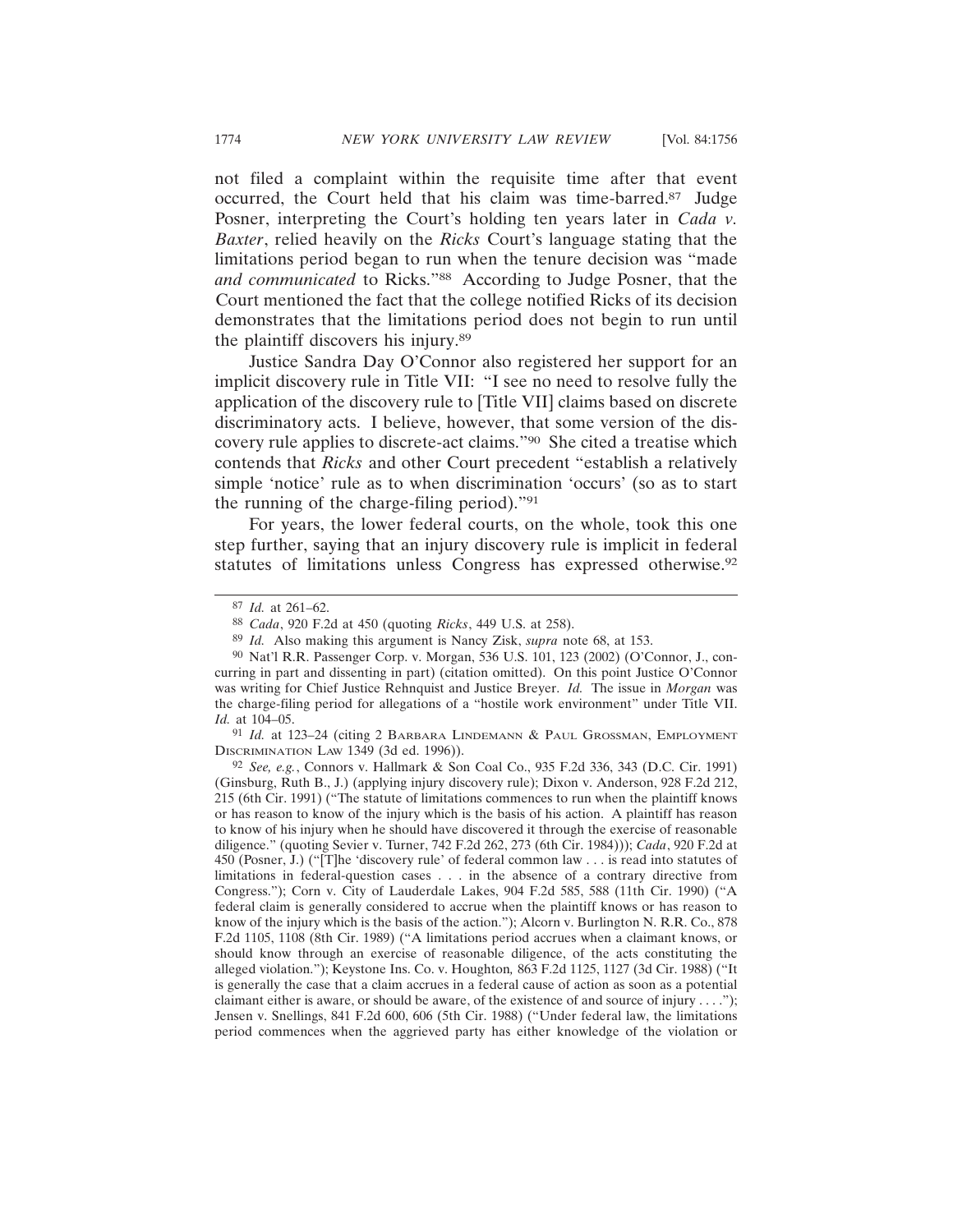Judge Posner went so far as to describe the injury discovery as a part of "federal common law," meaning that such a rule will be read into federal statutes unless disclaimed by Congress.93 Even the Supreme Court has acknowledged that lower courts generally presume, as a baseline, that an injury discovery rule applies to federal statutes.<sup>94</sup> The Supreme Court, however, has never adopted that position as its own, instead reserving judgment on the question.95

Several factors suggest the Court might be hostile to the argument that an implicit discovery rule should be read into Title VII. First, the Court has stated that the "standard rule [is] that the limitations period commences when the plaintiff has 'a complete and present cause of action.'"<sup>96</sup> A cause of action is "complete and present" (that is, a plaintiff could rightfully walk into court to sue) when the injurious act has occurred; it does not depend on her knowledge of the injury.97

Next, there is the language of Title VII itself. Title VII requires that prospective plaintiffs file a charge with the EEOC within a certain period<sup>98</sup> "after the alleged unlawful employment practice occurred."99 Following the canon of statutory construction that "[i]n the absence of an indication to the contrary, words in a statute are assumed to bear their 'ordinary, contemporary, common meaning,'"100 the Court has applied a plain-sense interpretation of the word "occurred," reasoning that an unlawful employment prac-

93 *Cada*, 920 F.2d at 450.

94 Rotella v. Wood, 528 U.S. 549, 555 (2000) ("Federal courts, to be sure, generally apply a discovery accrual rule when a statute is silent on the issue . . . .").

95 *See supra* note 80 and accompanying text (noting Supreme Court has raised issue of, but not decided, whether injury discovery rule can be read into Title VII).

96 Bay Area Laundry & Dry Cleaning Pension Trust Fund v. Ferbar Corp. of Cal., 522 U.S. 192, 201 (1997) (quoting Rawlings v. Ray, 312 U.S. 96, 98 (1941)).

97 *Id.* (citing Reiter v. Cooper, 507 U.S. 258, 267 (1993)).

99 42 U.S.C. § 2000e-5(e)(1) (2006).

100 Walters v. Metro. Educ. Enters., 519 U.S. 202, 207 (1997) (quoting Pioneer Inv. Servs. Co. v. Brunswick Assocs., 507 U.S. 380, 388 (1993)).

notice of facts which, in the exercise of due diligence, would have led to actual knowledge thereof." (internal quotation marks omitted)); Alexopulos v. S.F. Unified Sch. Dist., 817 F.2d 551, 555 (9th Cir. 1987) ("Under federal law a cause of action accrues, and the statute of limitations begins to run, when a plaintiff knows or has reason to know of the injury that is the basis of the action."); Singleton v. City of New York, 632 F.2d 185, 191 (2d Cir. 1980) ("[F]ederal law . . . establishes as the time of accrual that point in time when the plaintiff knows or has reason to know of the injury which is the basis of his action." (internal quotation marks omitted)).

<sup>98</sup> This period is either 180 or 300 days, depending on whether a state or local investigatory body exists in the plaintiff's state. *See supra* note 16 (discussing charge-filing period under Title VII).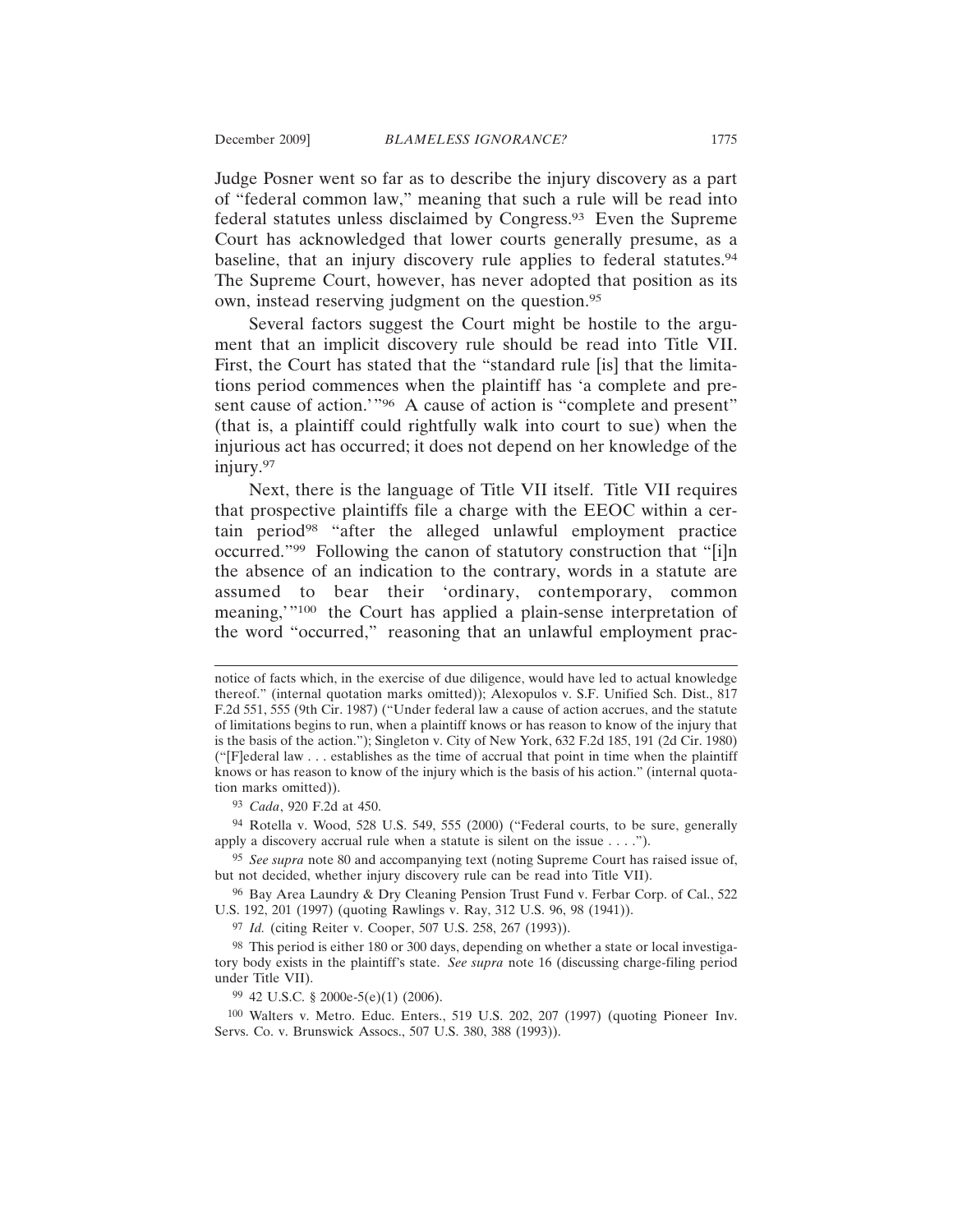tice "occurred" on the day that it "happened."101 The plain language of the statute suggests that the limitations period begins to run once the unlawful employment practice has been completed, regardless of whether the plaintiff knows or should know about it. Under the "ordinary meaning" analysis, then, it seems unlikely that an unlawful employment practice has not "occurred" until the plaintiff has been made aware of it.102

Additionally, because the word "occurred" in Title VII's limitations provision is a nontechnical term, it makes sense that courts should apply its common meaning. This is in contrast to the word "accrued," which is the operative word in many limitations provisions.<sup>103</sup> Lower courts that have suggested that an injury discovery rule is inherent in federal statutes have latched on to the vagueness of the word "accrue" to suggest that it embodies not just the occurrence of an unlawful act but also the awareness of the prospective plaintiff that he has been injured.104 That Title VII's limitations provision uses the word "occurred" instead of "accrued"105 may suggest that Congress did not intend for an injury discovery rule to apply to Title VII claims.

In addition to the language of the Title VII charge-filing provision, the existence of explicit statutory injury discovery rules elsewhere in the United States Code argues against reading an implicit discovery rule into Title VII.106 Many federal statutes contain explicit instructions from Congress that the limitations period is not to commence until the plaintiff has discovered, or should reasonably have

103 *See, e.g.*, 28 U.S.C. § 2401(b) (2006) (establishing that under Federal Tort Claims Act, limitations period begins when "such claim accrues").

104 *See, e.g.*, Connors v. Hallmark & Son Coal Co., 935 F.2d 336, 342 (D.C. Cir. 1991) (describing injury discovery rule as "the general accrual rule in federal courts").

105 42 U.S.C. § 2000e-5(e)(1) (2006).

106 *See Hamilton*, 928 F.2d at 88 (noting that "when Congress has intended a discovery rule, it has proven capable of writing one" and listing examples of explicit statutory injury discovery rules in United States Code).

<sup>101</sup> Nat'l R.R. Passenger Corp. v. Morgan, 536 U.S. 101, 109 & n.5, 110 (2002). *Morgan* held that employees can recover on a hostile work environment theory of discrimination for acts occurring outside of the charge-filing period so long as the acts were part of the hostile work environment and at least one occurred within the charge-filing period. *Id.* at 104–05.

<sup>102</sup> This was exactly the point that the Fourth Circuit made in rejecting an injury discovery rule in the Age Discrimination in Employment Act (ADEA) context. *See* Hamilton v. 1st Source Bank, 928 F.2d 86, 87–88 (4th Cir. 1990) (en banc) ("The 'discovery' rule that [plaintiff] would have us adopt completely abandons the statute. . . . [W]e decline to append to [the ADEA] what Congress did not place there."). Like Title VII, ADEA's charge-filing provision begins to run "after the alleged unlawful practice occurred." 29 U.S.C. § 626(d) (2006).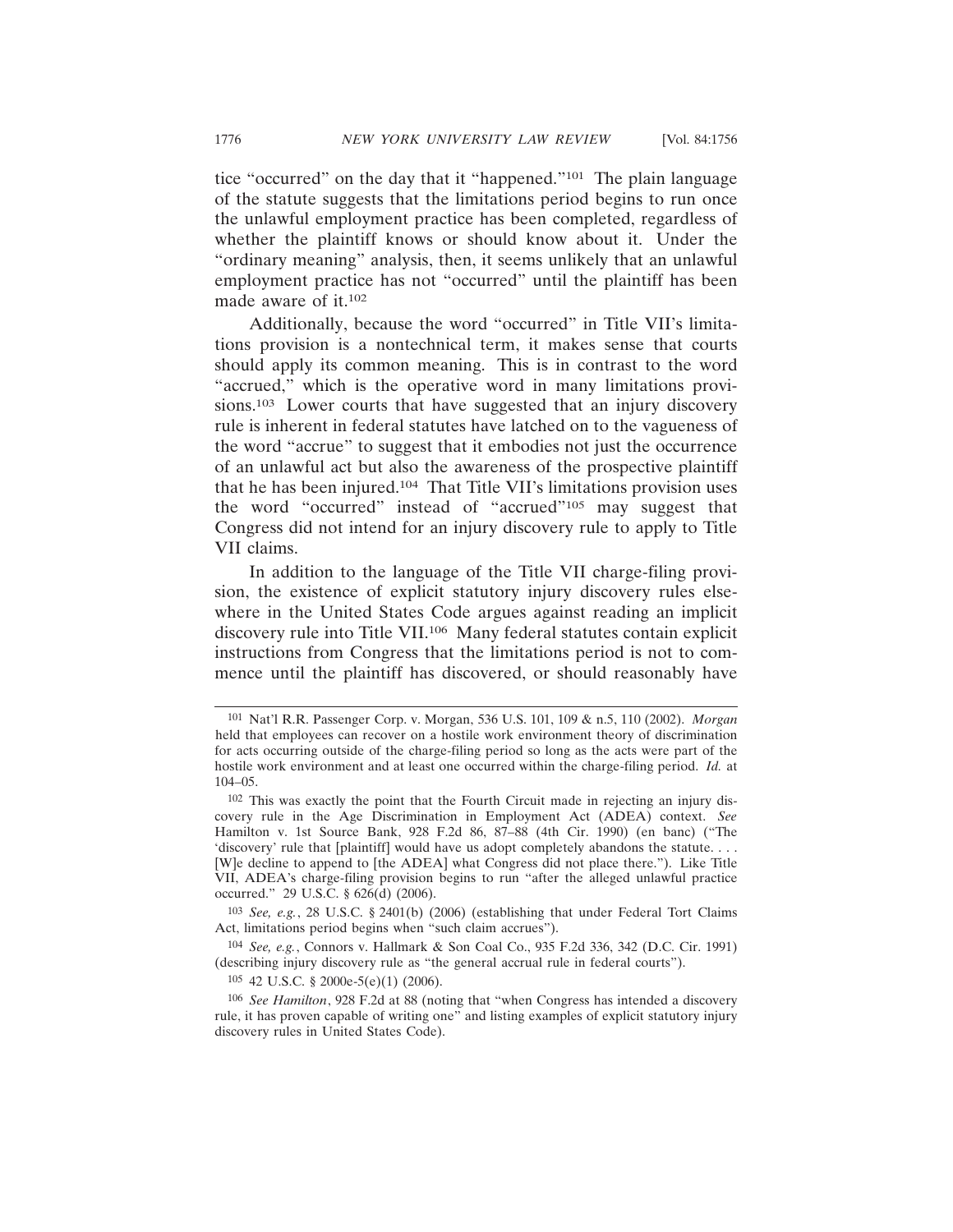discovered, the fact of his injury.107 The inference from this fact is that Congress knows how to prescribe a discovery rule when it wants one and that if the statute does not explicitly call for a discovery rule then courts should not infer that one applies.<sup>108</sup>

Furthermore, the Court tends to interpret limitations periods literally and reject attempts to construe the language of limitations provisions liberally in order to give plaintiffs more time to bring their claims. In *Mohasco Corp. v. Silver*, 109 for example, the Court held that a plaintiff's Title VII suit was time-barred despite the fact that he had sent a letter to the EEOC complaining of discrimination within the limitations period.110 Because the plaintiff did not file his charge with the appropriate state agency in a timely way as prescribed by the law, his claim was time-barred, despite the fact that the plaintiff alerted the EEOC of his charge within 300 days of being fired.111 This, the Court stated, was Congress's design: "By choosing what are obviously quite short deadlines, Congress clearly intended to encourage the prompt processing of all charges of employment discrimination."112 The Court responded to the argument that it should interpret flexibly the literal language of the statute in the interest of fairness by concluding that "experience teaches that strict adherence to the procedural requirements specified by the legislature is the best guarantee of evenhanded administration of the law."113 The same thing might be said in response to exhortations for the Court to interpret Title VII to include an injury discovery rule: Any inequity in Title VII's procedural requirement (before or after the Ledbetter Act) is Congress's doing and fairness can only be maintained if courts follow the language of Congress's procedural requirements rather than allowing some courts to apply them flexibly and others more strictly.

<sup>107</sup> *See, e.g.*, 15 U.S.C. § 77m (2006) (specifying discovery rule in statute's limitations provision); 18 U.S.C. § 1030(g) (2006) (same); 22 U.S.C. § 4134(a) (2006) (same); 41 U.S.C. § 55(b) (2006) (same); 15 U.S.C. § 1681p (2006) (same); 42 U.S.C. § 9612(d)(2) (2006) (same).

<sup>108</sup> *See* TRW, Inc. v. Andrews, 534 U.S. 19, 38 (2001) (Scalia, J., concurring) (noting that Congress has spoken clearly about when it wants courts to apply discovery rule); *Hamilton*, 928 F.2d at 87–88 (noting that Congress clearly stated in ADEA that statute of limitations starts running after "occurrence" of alleged violation and declining to adopt discovery rule).

<sup>109</sup> 447 U.S. 807 (1980).

<sup>110</sup> *Id.* at 812–15.

<sup>111</sup> *Id.* at 816–17.

<sup>112</sup> *Id.* at 825.

<sup>113</sup> *Id.* at 826.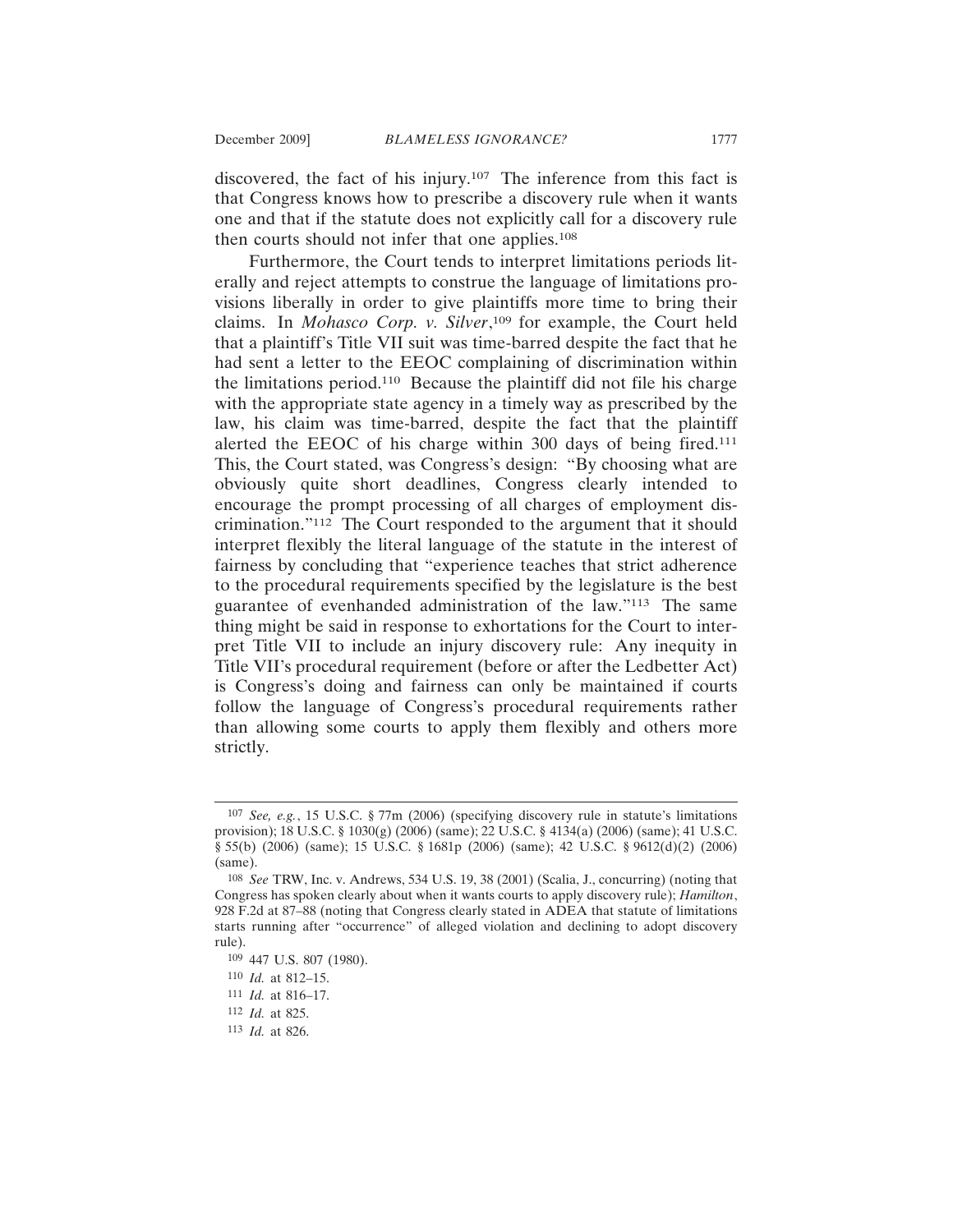The Court's holding in *TRW, Inc. v. Andrews*<sup>114</sup> gives further reason to be skeptical of the application of the injury discovery rule in this context. The issue in *TRW* was whether a discovery rule governed section 1681p of the Fair Credit Reporting Act (FCRA).115 The case raised, but ultimately did not answer, the larger question of whether "all federal statutes of limitations, regardless of context, incorporate a general discovery rule unless Congress has expressly legislated otherwise."116 The Court did not reach the larger question because it believed that the case was resolved by the language and structure of the statute.117 Since the limitations provision in the statute specifically stated that a discovery rule applied in cases involving willful misrepresentation of material information but said nothing about a discovery rule in other cases,<sup>118</sup> the Court invoked the canon of *expressio unius est exclusio alterius*119 to say that Congress meant for the discovery rule to apply only to cases involving willful misrepresentation of material information.120

Despite the narrow grounds of the holding, the Court, in emphatic language, clearly distanced itself from the Ninth Circuit's holding that discovery rules are implicit unless Congress disclaims them: "[B]eyond doubt, we have never endorsed the Ninth Circuit's view that Congress can convey its refusal to adopt a discovery rule only by explicit command  $\dots$ ."<sup>121</sup>

In his concurrence, Justice Scalia, joined by Justice Thomas, was more explicit in his views, writing that he had very little doubt that the notion that federal statutes presumptively carry a discovery rule is

119 Under this canon of statutory interpretation, which means "the [expression] of one thing suggests the exclusion of all others," the specific application of a discovery rule in one part of a statute suggests that a discovery rule was not intended for conduct other than that covered in that specific part of the statute. WILLIAM N. ESKRIDGE ET AL., LEGISLATION AND STATUTORY INTERPRETATION 263 (2d ed. 2006) (discussing *expressio unius*).

<sup>114</sup> 534 U.S. 19 (2001).

<sup>115</sup> 15 U.S.C. § 1681p (2006); *TRW*, 534 U.S. at 26 (noting that Court granted certiorari to resolve conflict over whether FCRA incorporates "a general discovery rule").

<sup>116</sup> *TRW*, 534 U.S. at 27 (internal quotation marks omitted).

<sup>117</sup> *Id.* at 27–28 (describing question of whether presumptive discovery rule applies as "a matter this case does not oblige us to decide").

<sup>118</sup> At the time of the case, FCRA had a two-year statute of limitations, except in those cases where a defendant materially and willfully misrepresented any material information required under the Act, in which case, an action could be brought "within two years after [the plaintiff's] discovery . . . of the misrepresentation." *Id.* at 22 (alterations in original). Congress has since amended the FCRA to provide that the statute of limitations is the earlier of two years after the discovery of a violation or five years from the occurrence of the violation. Fair and Accurate Credit Transaction Act of 2003, Pub. L. 108-159, § 156, 117 Stat. 1952 (codified at 15 U.S.C. § 1681p (2006)).

<sup>120</sup> *TRW*, 534 U.S. at 28–29.

<sup>121</sup> *Id.* at 27.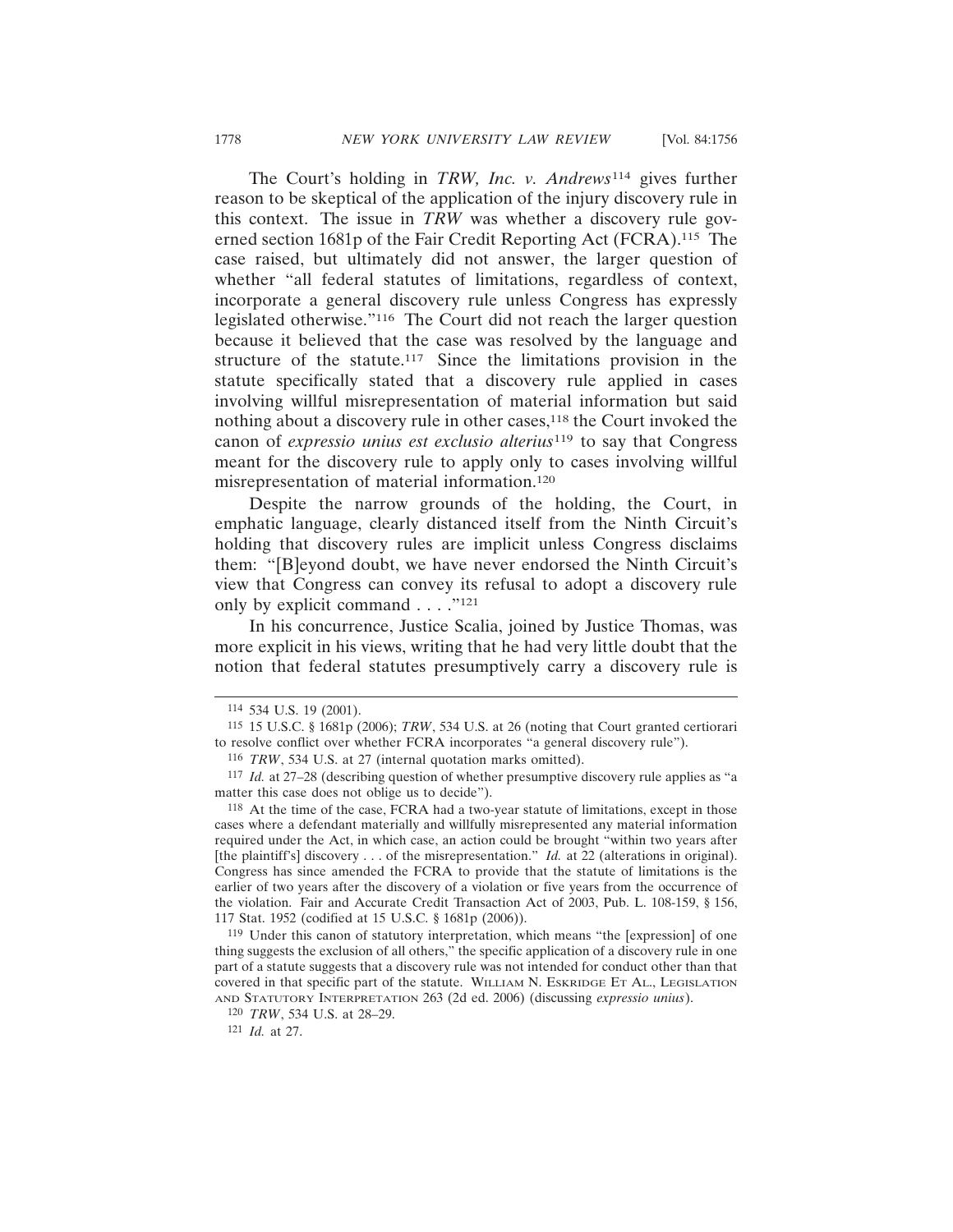wrong.122 "The injury-discovery rule," Scalia proclaimed, "is bad wine of recent vintage."123 He argued that the presumptive rule is that the limitations period begins to run when the plaintiff has "a complete and present cause of action."124 When Congress wanted a discovery rule, he noted, it explicitly called for one in the statute.125

## *2. Could Courts Read an Implicit Discovery Rule into Title VII Pay Discrimination Claims To Fill in the Gaps Left by the Ledbetter Act?*

Part III.A.1 suggests that the Supreme Court would be hostile to arguments that judges should read a discovery rule into Title VII to help deserving plaintiffs who are not protected by the Ledbetter Act's paycheck accrual rule. However, an argument could be made that, even if there is no presumptive discovery rule for federal statutes generally or Title VII specifically, the courts should apply a discovery rule to cases of pay discrimination in particular. This argument draws upon the one context in which the Supreme Court has recognized the existence of a discovery rule despite a lack of explicit statutory language calling for one: tort claims for latent diseases.126

In *Urie v. Thompson*, 127 the Court applied an injury discovery rule to the federal tort claims of a railroad worker who developed a

127 337 U.S. 163 (1949).

<sup>122</sup> *Id.* at 35–36 (Scalia, J., concurring).

<sup>123</sup> *Id.* at 37.

<sup>124</sup> *Id.* at 36 (quoting Bay Area Laundry & Dry Cleaning Pension Trust Fund v. Ferbar Corp. of Cal., 522 U.S. 192, 201 (1997)).

<sup>125</sup> *Id.* at 38.

<sup>126</sup> The Court arguably has also implicitly recognized a discovery rule for medical malpractice claims under the Federal Tort Claims Act. 28 U.S.C. § 1346(b) (2006) (providing district courts with jurisdiction over claims against United States for harms caused by federal government workers within scope of their employment). In *United States v. Kubrick*, 444 U.S. 111 (1979), the Court presented the issue as "whether [a Federal Tort Claims Act] claim 'accrues' within the meaning of the Act when the plaintiff knows both the existence and the cause of his injury or at a later time when he also knows that the acts inflicting the injury may constitute medical malpractice." *Id.* at 113. The Third Circuit had held that the limitations period does not begin to run until the plaintiff discovers that his doctor's actions constituted malpractice. *Id.* at 121. The Supreme Court rejected this, stating "[w]e thus cannot hold that Congress intended that 'accrual' of a claim must await awareness by the plaintiff that his injury was negligently inflicted." *Id.* at 123. Although the *Kubrick* Court gave no affirmative endorsement of the injury discovery rule in the medical malpractice context, in later cases the Court has presumed that injury discovery sets the clock running in medical malpractice cases and lower courts have acted accordingly. *See TRW*, 534 U.S. at 27 (citing *Kubrick* for proposition that Court has applied injury discovery rule in medical malpractice cases); *see also* Valdez *ex rel.* Donely v. United States, 518 F.3d 173, 177 (2d Cir. 2008) (applying *Kubrick*'s injury discovery rule); Rakes v. United States, 442 F.3d 7, 19 (1st Cir. 2006) (same); Massey v. United States, 312 F.3d 272, 276 (7th Cir. 2002) (same); RESTATEMENT (SECOND) OF TORTS § 899 cmt. e (1979) (describing use of discovery rule by lower courts in medical malpractice context).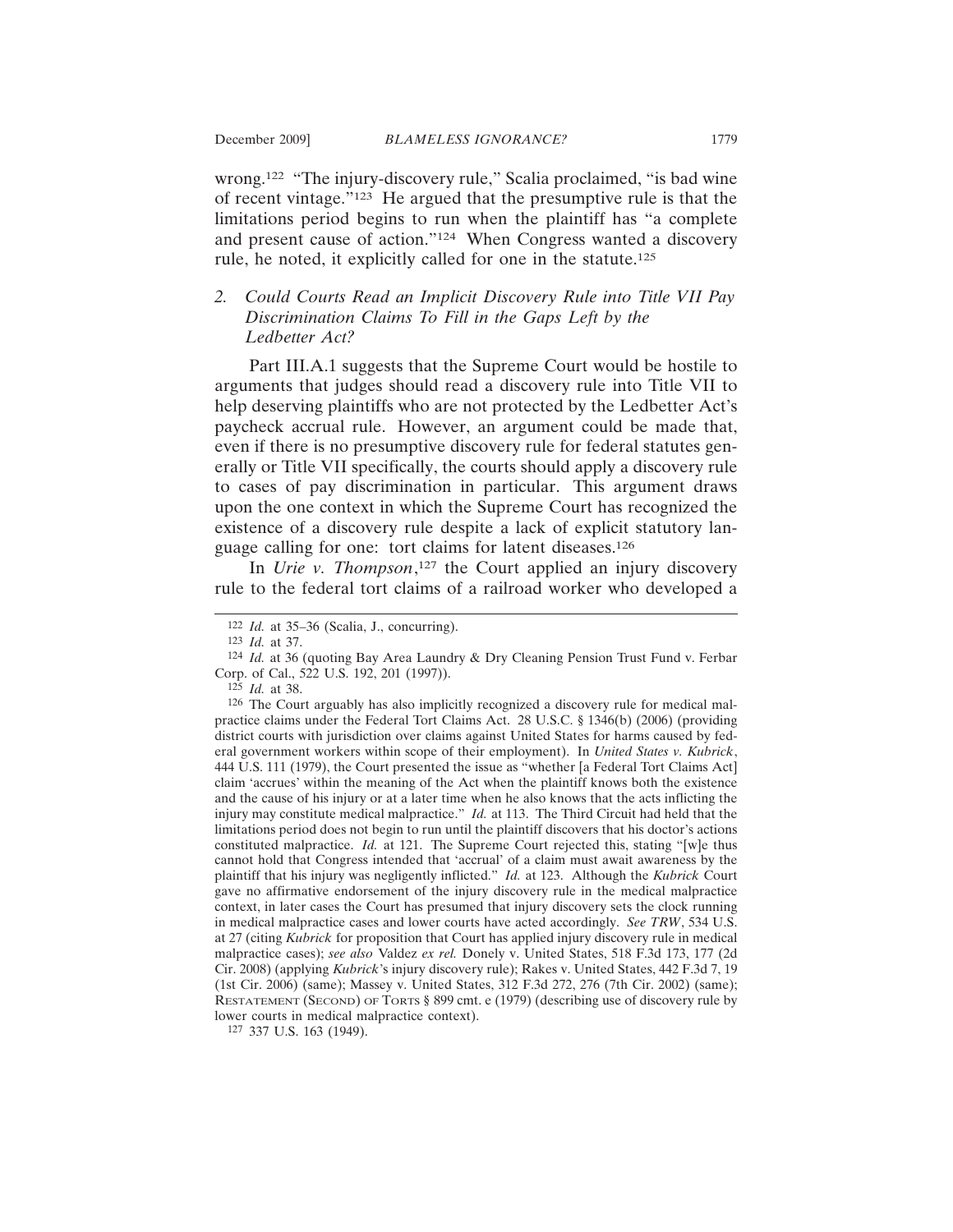debilitating disease from breathing in dangerous particles at work. In *Urie*, petitioner sued the trustee of the Missouri Pacific Railroad under the Federal Employers' Liability Act (FELA),<sup>128</sup> alleging that in his thirty years of employment on the railroad line, he breathed in air from the trains which, because of his employer's negligence, contained high levels of silicon, causing him slowly over time to develop silicosis, a debilitating lung disease.<sup>129</sup>

The Court rejected the defendant's argument that Urie's claim was barred by FELA's three-year statute of limitations.130 The Court wrote, "We do not think the humane legislative plan intended such consequences to attach to blameless ignorance."131 Injuries such as Urie's, according to the Court, "are the product of a period of time rather than a point of time; consequently the afflicted employee can be held to be 'injured' only when the accumulated effects of the deleterious substance manifest themselves."132 Thus, the Court seemed to say that the limitations period does not begin to run against a plaintiff who was injured by incremental exposure to harm until that harm accumulates to the point that the plaintiff knows he has been injured.

Understanding that the Supreme Court has recognized an implicit injury discovery rule in the context of latent disease in *Urie*, 133 pay discrimination plaintiffs who do not receive the benefit of the Ledbetter Act's paycheck accrual rule might try to draw comparisons between pay discrimination and latent disease in urging that an injury discovery rule should apply to their cases as well.

Assume that one group of workers is hired at a slightly lower starting salary or given a lower annual pay adjustment than another group of workers based on race, color, religion, sex, or national origin.134 Though this difference in pay is not large, over time, as each group of workers receives percentage pay raises over their former

<sup>128</sup> 45 U.S.C. § 51 (2006).

<sup>129</sup> *Urie*, 337 U.S. at 165–66.

<sup>130</sup> The defendant's theory was that Urie's slow-developing injury was the result of inhalations long in the past and hence was time-barred. *Id.* at 169. An alternative argument was that Urie could only sue for the aggravation to his injuries caused by the "dusty breath[s]" he took within the three years prior to his suit. *Id.* at 170.

<sup>131</sup> *Id.*

<sup>132</sup> *Id.* (quoting Associated Indem. Corp. v. State Indus. Accident Comm'n, 12 P.2d 1075, 1076 (Cal. Dist. Ct. App. 1932)).

<sup>133</sup> *See supra* notes 127–32 and accompanying text (discussing *Urie*).

<sup>134</sup> *Cf.* Ledbetter v. Goodyear Tire & Rubber Co., 550 U.S. 618, 645 (2007) (Ginsburg, J., dissenting) (noting that pay disparities often occur in small increments), *superseded by statute*, Lilly Ledbetter Fair Pay Act of 2009, Pub. L. No. 111-2, 123 Stat. 5 (codified as amended in scattered sections of 29 U.S.C. and 42 U.S.C.); LINDA BABCOCK & SARA LASCHEVER, WOMEN DON'T ASK: NEGOTIATION AND THE GENDER DIVIDE 1–5 (2003) (citing one study in which men earned starting salaries 7.6% higher than women with equal credentials).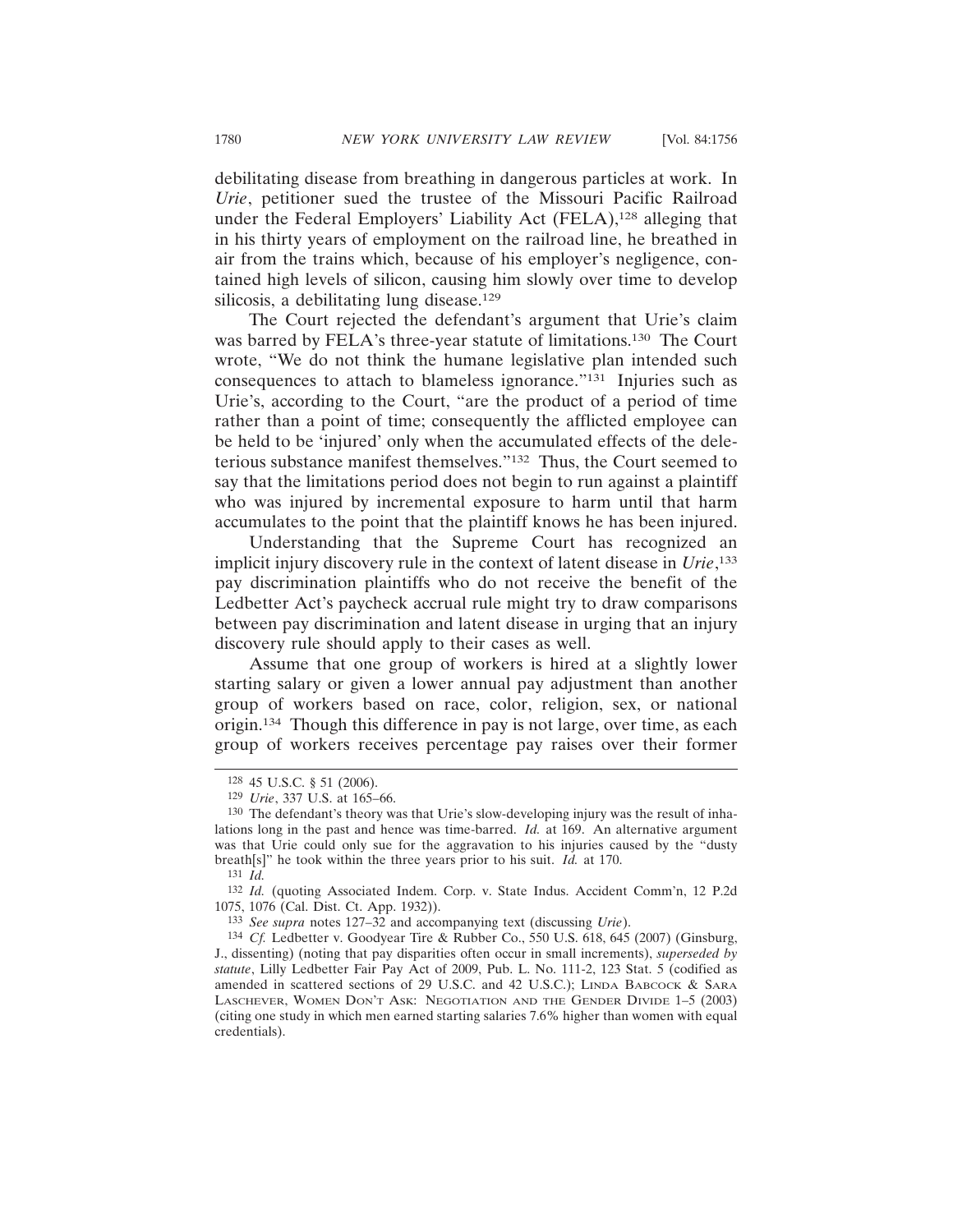salary, the initial disparity rises in absolute terms.<sup>135</sup> With the passage of time, what was once a minimal difference in pay grows into a large wage gap.

Plaintiffs might argue that this is analogous to the latent disease in *Urie* and therefore should be treated similarly, with the limitations period beginning only after the plaintiff discovers the harm. Just as the inhalation of dangerous particles might initially only cause irritation of the lungs but can, over time, grow to become a debilitating disease,136 the effect of discriminatory pay might start out as de minimis but develop into a more expansive wage gap. Just as we would not expect people to file suit every time they are exposed to irritants in the air, the argument goes, we would not expect plaintiffs to run to court because they received a fractionally smaller pay raise compared to people outside of their protected class.

The argument, however, likely fails for two reasons: Unlike Urie, the pay discrimination plaintiff (1) suffers a discrete harm and (2) arguably has adequate notice of the fact that she has been injured.

The harm recognized in *Urie* was the lung disease itself, not the individual instances of exposure to unhealthy particles.137 Individually, "each intake of dusty breath" was not an actionable harm138 only when combined together to form a debilitating disease did they add up to a claim for relief.139 Pay discrimination, in contrast, is a "complete and present cause of action":140 Once an employer has decided to pay an employee less than other employees because of race, color, religion, sex, or national origin, that employee has a cogni-

<sup>135</sup> *See* BABCOCK & LASCHEVER, *supra* note 134, at 1–5 (illustrating how small initial disparities in pay compound over time); VIRGINIA VALIAN, WHY SO SLOW?: THE ADVANCEMENT OF WOMEN 3 (1999) ("Very small differences in treatment can, as they pile up, result in large disparities in salary, promotion, and prestige.").

<sup>136</sup> *Cf. Urie*, 337 U.S. at 165–66 (discussing how plaintiff developed silicosis after inhaling silica dust over thirty-year period).

<sup>137</sup> *See id.* at 170 (rejecting idea that each breath of harmful air constituted new legally cognizable harm).

<sup>138</sup> *Id.*

<sup>139</sup> In this way, Urie's tort claim was akin to a "hostile work environment" claim, which is composed of "a series of separate acts that collectively constitute one unlawful employment practice." Nat'l R.R. Passenger Corp. v. Morgan, 536 U.S. 101, 117 (2002) (internal quotation marks and citations omitted). Like a hostile work environment action, Urie's claim was "based on the cumulative effect of individual acts." *Id.* at 115. Since the harm is the ongoing exposure to the harm rather than individual instances, it does not matter in those cases for the purpose of the limitations period if some of those acts fall outside of the limitations period so long as "an act contributing to the claim occurs within the filing period." *Id.* at 117.

<sup>140</sup> Bay Area Laundry & Dry Cleaning Pension Trust Fund v. Ferbar Corp. of Cal., 522 U.S. 192, 201 (1997).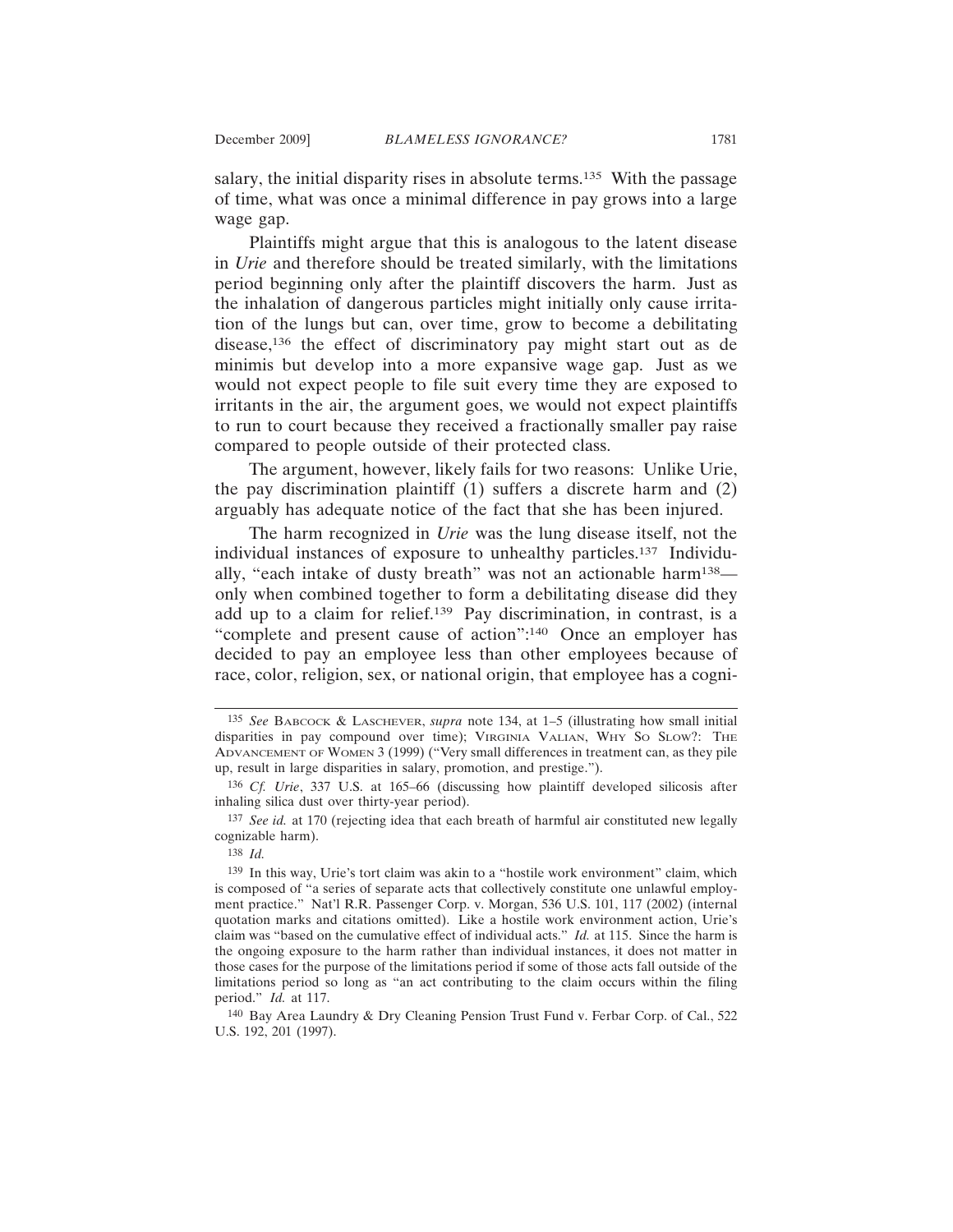zable Title VII claim. Regardless of how minimal the harm, the plaintiff can sue under Title VII.<sup>141</sup>

The victim of pay discrimination in the hypothetical example above suffers a discrete harm at one moment, rather than a gradual exposure to harm that over time manifests itself in injury. This hypothetical employee's injury certainly worsens with time, but the tortious behavior occurred at only one point, meaning that the limitations period should begin to run at that time.142 For purposes of limitations periods, it does not matter that the impact of the past discrimination is felt (or even magnified) in the present. Absent a statute like the Ledbetter Act,<sup>143</sup> the limitations period begins to run when the discriminatory act occurs and is not renewed by nondiscriminatory acts that make the plaintiff feel the effects of the past discrimination.144 Therefore, individuals who receive no benefit from the Ledbetter Act (for example, those victimized by an employer's discrimination in the past but who have long since left that employer) are unlikely to be able to analogize to *Urie* and get the benefit of an injury discovery rule.

Furthermore, there is a significant difference between Urie and the hypothetical employee discussed above when one considers each

143 As one commentator has noted, the Ledbetter Act will likely be interpreted by courts as a limitations rule for pay claims rather than an admonition by Congress to the courts to reframe the judicial approach towards limitations periods generally. Eidmann, *supra* note 51, at 979.

144 *See* Ledbetter v. Goodyear Tire & Rubber Co., 550 U.S. 618, 628 (2007) ("A new violation does not occur, and a new charging period does not commence, upon the occurrence of subsequent nondiscriminatory acts that entail adverse effects resulting from the past discrimination."), *superseded by statute*, Lilly Ledbetter Fair Pay Act of 2009, Pub. L. No. 111-2, 123 Stat. 5 (codified as amended in scattered sections of 29 U.S.C. and 42 U.S.C.); *see also* Lorance v. AT&T Techs., Inc., 490 U.S. 900, 906 (1989) (holding that present effects of past discrimination are not actionable if pursued after charge-filing period for original discrimination has expired); Delaware State College v. Ricks, 449 U.S. 250, 258 (1980) (same); United Air Lines, Inc. v. Evans, 431 U.S. 553, 558 (1977) (same).

Were this employee subjected, year after year, to discriminatorily low pay raises because of sex, she might be able to argue that her employer's treatment of her was "a series of separate acts that collectively constitute one unlawful employment practice," *Morgan*, 536 U.S. at 117 (internal quotation marks and citations omitted), and that the charge-filing period for the entire pay pattern should therefore reset each time the employer gives her a pay increase according to this practice. However, this rationale is unlikely to assist plaintiffs like Lilly Ledbetter who claim isolated and targeted instances of pay discrimination.

<sup>141</sup> No matter how small the harm, a plaintiff can recover punitive damages against an employer who engaged in intentional discrimination "with malice or with reckless indifference" to the employee's Title VII rights. 42 U.S.C. § 1981a(b) (2006).

<sup>142</sup> One commentator makes the argument that pay discrimination claims are analogous to hostile work environment claims and should be treated similarly. Zisk, *supra* note 68, at 149–50. However, this comparison ignores that each instance of pay discrimination is itself an actionable harm.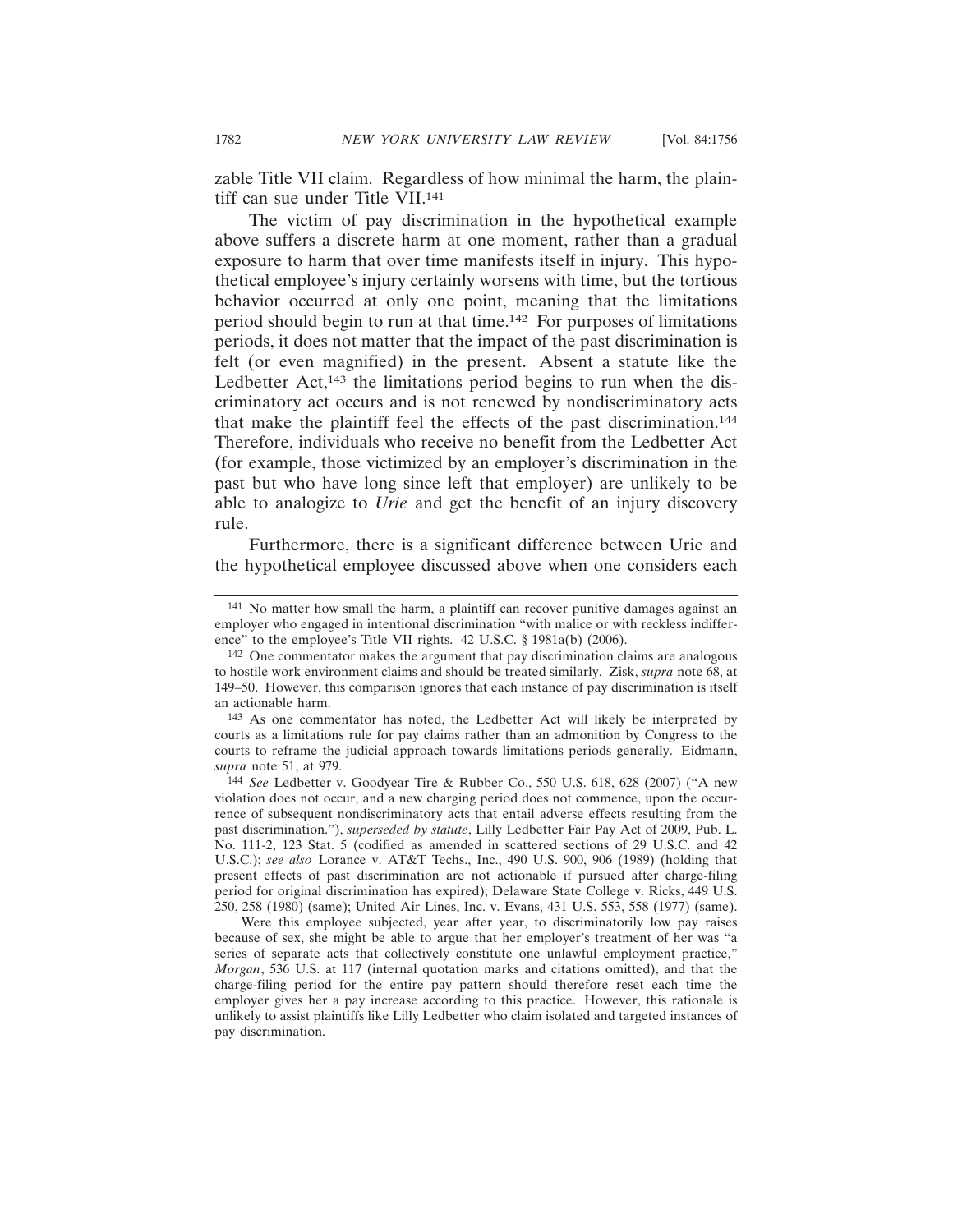plaintiff's ability to determine that he or she has suffered harm. In cases where plaintiffs have alleged that their failure to file a charge within the limitations period was due to a lack of notice that their rights had been violated, the Supreme Court has tended to disagree, saying that despite no *actual* notice of harm, the plaintiffs were on *constructive*145 or *inquiry*<sup>146</sup> notice sufficient to set the limitations clock running.147 Presumably, Urie was not on constructive notice nothing about breathing at work alerts a person to investigate whether he has come down with a rare but potentially harmful disease. Even if the circumstances of Urie's employment would lead a reasonable person to get tested for silicosis, unless he was constantly testing himself, it is unlikely that he would discover the slow-developing disease until years later.148 In contrast, a pay increase or decrease is a discrete decision—one which the Court would likely consider sufficient to prompt a reasonable employee to talk with colleagues to determine whether her raise was comparable to that of her co-workers or instead based on unlawful considerations.

All of this leads to the conclusion that courts are unlikely to find that a discovery rule is implicit in Title VII for pay discrimination cases and that Congress has failed to explicitly provide for a discovery rule in such contexts. Therefore, despite its advantages—providing blamelessly ignorant plaintiffs adequate time to file their claims, treating undiscoverable discrimination the same regardless of whether the victim is still employed by the once discriminating employer, and not allowing plaintiffs the chance strategically to delay filing—a discovery rule does not appear to be, at present, a viable substitute to the flawed paycheck accrual rule codified in the Ledbetter Act, nor an option to remedy the gaps left by the new statute.

<sup>145</sup> Constructive notice is "[n]otice arising by presumption of law from the existence of facts and circumstances that a party had a duty to take notice of . . . ." BLACK'S LAW DICTIONARY 1090 (8th ed. 2004).

<sup>146</sup> Inquiry notice is "[n]otice attributed to a person when the information would lead an ordinarily prudent person to investigate the matter further . . . ." *Id.* at 1091.

<sup>147</sup> For example, in *United States v. Kubrick*, the Court held that although plaintiff did not know whether his doctor's treatment constituted malpractice, he knew that he had been injured by his doctor and this should have prompted him to seek out medical and legal advice to determine if he was in fact the victim of malpractice. 444 U.S. 111, 122 (1979). In *Rotella v. Wood*, the Court was satisfied that when a plaintiff is injured by an organization, he is on notice to investigate whether the organization has engaged in a pattern of racketeering sufficient to support a RICO claim. 528 U.S. 549, 555–57 (2000).

<sup>148</sup> *See supra* note 129 and accompanying text (discussing silicosis).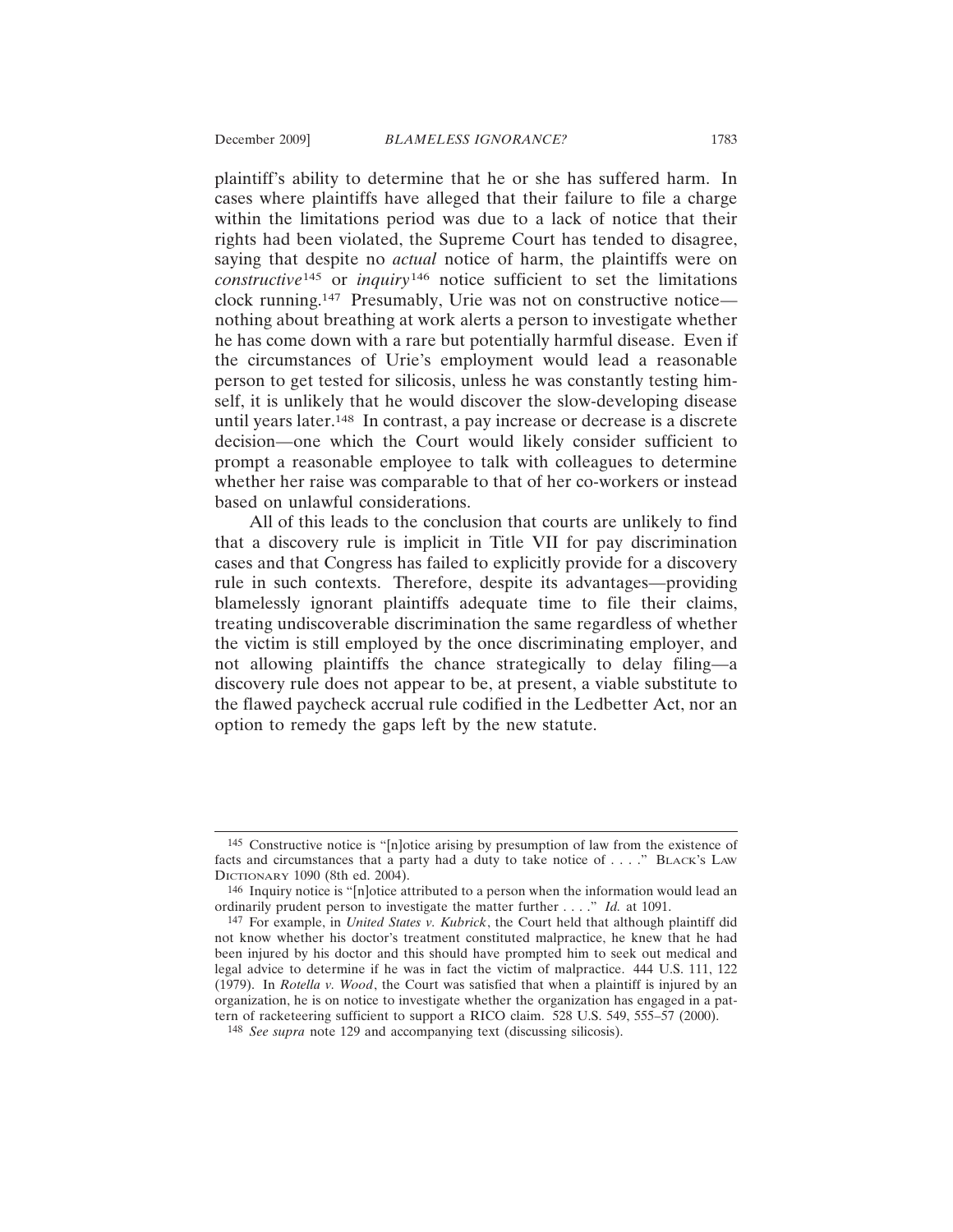#### 1784 *NEW YORK UNIVERSITY LAW REVIEW* [Vol. 84:1756

### *B. Equitable Tolling/Fraudulent Concealment*

Another option for giving deserving pay discrimination plaintiffs sufficient time to file while avoiding the unfairness to employers inherent in the paycheck accrual rule is the use of the concept of equitable tolling, a familiar principle in the common law149 and in Supreme Court jurisprudence.<sup>150</sup> This doctrine halts the running of the limitations period when, through an act of fraud, the defendant prevents the plaintiff from filing a claim in a timely manner.151 If an employer, through "fraud or concealment of the existence of a claim," prevents an employee from discovering pay discrimination, the doctrine of equitable tolling allows for suspension of the limitations period "until the fraud or concealment is, or should have been, discov-

150 The U.S. Supreme Court first recognized the doctrine in *Bailey v. Glover*, where the Court noted that "in suits in equity," the prevailing rule is:

88 U.S. (21 Wall.) 342, 348 (1874); *see also* Exploration Co. v. United States, 247 U.S. 435, 446 (1918) (affirming *Bailey* rule). More than seventy years later, Justice Frankfurter reaffirmed the *Bailey* Court's holding, stating that "[t]his equitable doctrine is read into every federal statute of limitation" and calling the matter "settled." Holmberg v. Armbrecht, 327 U.S. 392, 397 (1946). More than forty years thereafter, Justice Blackmun described this as a "venerable principle." Lampf, Pleva, Lipkind, Prupis & Petigrow v. Gilbertson, 501 U.S. 350, 363 (1991).

151 *See* Bain & Colella, *supra* note 66, at 504–07 (defining fraudulent concealment). Equitable tolling was initially a doctrine only invoked when the underlying offense charged was fraud. SCHOALES & LEFROY, *supra* note 149, at 634. However, courts soon learned that even when the underlying offense was not fraud, a defendant could cover up its conduct via acts of fraud, thereby calling upon the same policy reasons that inspired the equitable tolling rule for cases of underlying fraud. *See* Bain & Colella, *supra* note 66, at 515 n.91 (noting that some courts have extended equitable tolling to cases where concealment of wrongdoing is fraudulent); John P. Dawson, *Fraudulent Concealment and Statutes of Limitation*, 31 MICH. L. REV. 875, 879–80 (1933) (noting that courts emphasize defendant's affirmative misconduct in obstructing discovery under fraudulent concealment doctrine); Note, *Developments in the Law: Statutes of Limitation*, 63 HARV. L. REV. 1177, 1220 (1950) ("When the defendant fraudulently conceals from the plaintiff the existence of a cause of action, postponement of the limitations period is as equitable as in the fraud exception, for the only difference is that the wrong in this case, although concealed, exists independently of the fraud.").

<sup>149</sup> *See* Sherwood v. Sutton, 21 F. Cas. 1303, 1304–05 (C.C.D.N.H. 1828) (No. 12,782) (examining application of equitable tolling in English courts of equity). As Lord Redesdale of the High Court of Chancery stated over two centuries ago: "[A]s fraud is a secret thing, and may remain undiscovered for a length of time, during such time the statute of limitations shall not operate; because until discovery, the title to avoid it does not completely arise." 2 JOHN SCHOALES & THOMAS LEFROY, REPORTS OF CASES ARGUED AND DETERMINED IN THE HIGH COURT OF CHANCERY IN IRELAND, DURING THE TIME OF LORD REDESDALE 634 (1811).

<sup>[</sup>W]here the party injured by the fraud remains in ignorance of it without any fault or want of diligence or care on his part, the bar of the statute does not begin to run until the fraud is discovered, though there be no special circumstances or efforts on the part of the party committing the fraud to conceal it from the knowledge of the other party.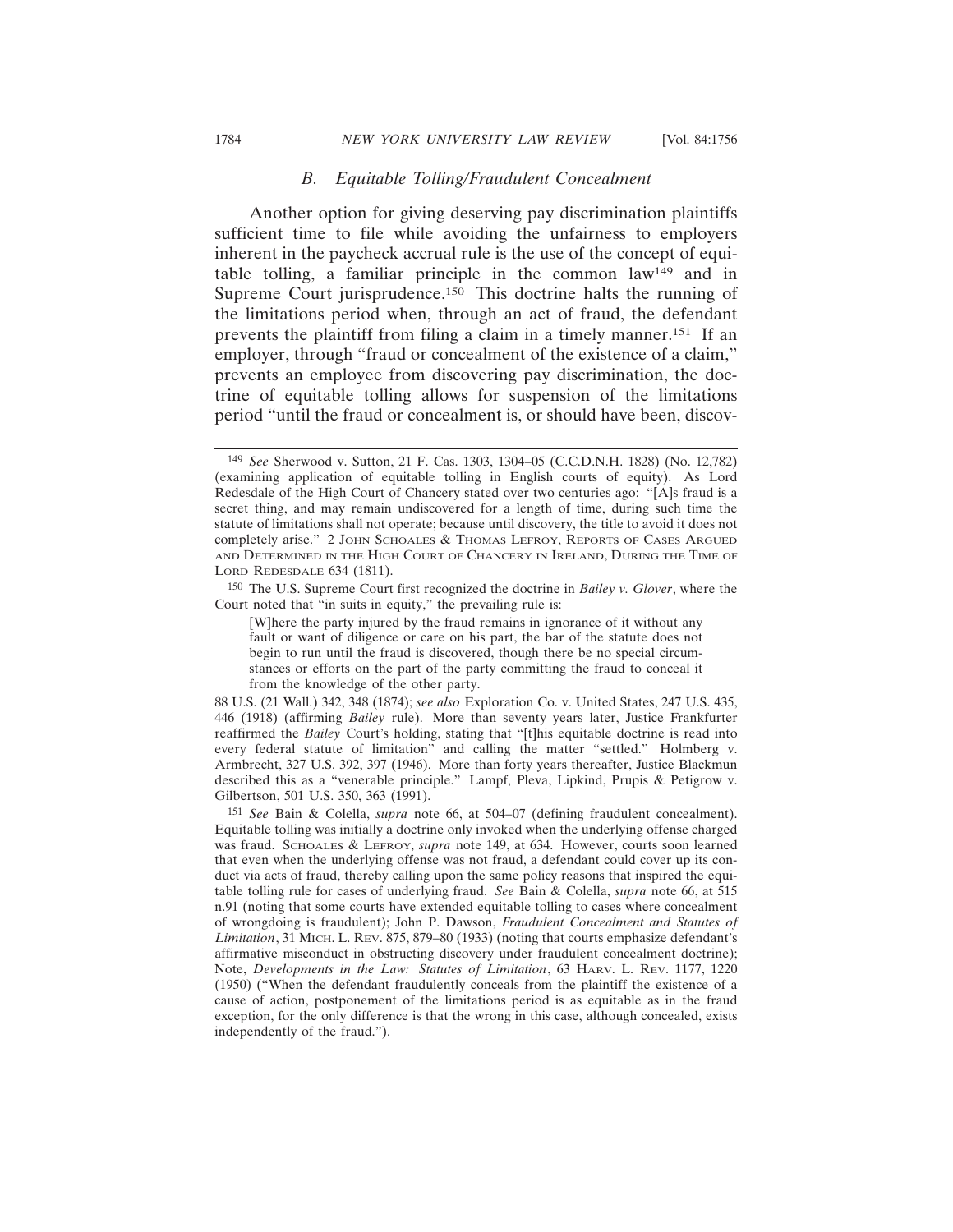ered . . . ."152 This doctrine, I argue, is superior to the paycheck accrual rule in addressing Justice Ginsburg's concern that rigid limitations periods keep deserving but blamelessly ignorant plaintiffs out of court. Thus, while I recognize that the paycheck accrual rule is now the law, courts should complement it by drawing upon their common law authority to apply equitable tolling where the paycheck accrual rule falls short.

The doctrine of equitable tolling protects deserving plaintiffs who are diligent about their rights but face obstacles to bringing suit without, as the paycheck accrual rule does, rewarding plaintiffs who sit on their rights. This provides the right incentives to plaintiffs by encouraging them to be mindful of investigating and protecting their rights, since a failure to do so could lead a court to find their claim time-barred, even if they were unaware that they had been injured. At the same time, it does not subject employers to endless limitations periods. An equitable tolling regime, unlike a paycheck accrual system, allows an employer who does not engage in fraud to achieve repose as to events falling outside the limitations period.

In the context of pay discrimination,<sup>153</sup> plaintiffs might assert that employers have committed fraud by covering up the fact that an employee or group of employees is being paid less because of race, color, religion, sex, or national origin.154 Application of equitable tolling would be appropriate where an employee had discovered a pay disparity, confronted her employer about it, and been told (falsely) that the disparity resulted from a nondiscriminatory rationale.155

<sup>152</sup> Iavorski v. INS, 232 F.3d 124, 134 (2d Cir. 2000). The concept of equitable tolling is often confused with equitable estoppel, in which a court will find a defendant estopped from asserting a defense of untimeliness when the defendant took actions that prevented the plaintiff from complying with the statute of limitations. Bain & Colella, *supra* note 66, at 505–06; Bruce A. McGovern, *The New Provision for Tolling the Limitations Periods for Seeking Tax Refunds: Its History, Operation and Policy, and Suggestions for Reform*, 65 MO. L. REV. 797, 809 (2000). It "ultimately serve[s] little purpose" to attempt to differentiate the two doctrines. *Id.* at 810. The important point is that in both cases, conduct by the defendant prevents application of the limitations period to defeat the claim of a plaintiff who could not have been expected reasonably to uncover the claim.

<sup>153</sup> The Supreme Court has made clear that equitable doctrines can be applied to the Title VII charge-filing period. Zipes v. Trans World Airlines, 455 U.S. 385, 393 (1982) ("We hold that filing a timely charge of discrimination with the EEOC is not a jurisdictional prerequisite to suit in federal court, but a requirement that, like a statute of limitations, is subject to waiver, estoppel, and equitable tolling.").

<sup>154</sup> *See* Eric Posner, *Pay Equity and the Ledbetter Act*, SLATE, Apr. 27, 2008, http:// www.slate.com/blogs/blogs/convictions/archive/2008/04/27/pay-equity-and-the-ledbetteract.aspx (comparing pay discrimination to fraud); *see also* 155 CONG. REC. S673, S698 (daily ed. Jan. 21, 2009) (statement of Sen. Durbin) (recognizing exception to stringent application of limitations law in cases of fraud and concealment).

<sup>155</sup> *See, e.g.*, Reeb v. Econ. Opportunity Atlanta, Inc., 516 F.2d 924 (5th Cir. 1975). In *Reeb*, the plaintiff was told that her monthly employment contract would not be renewed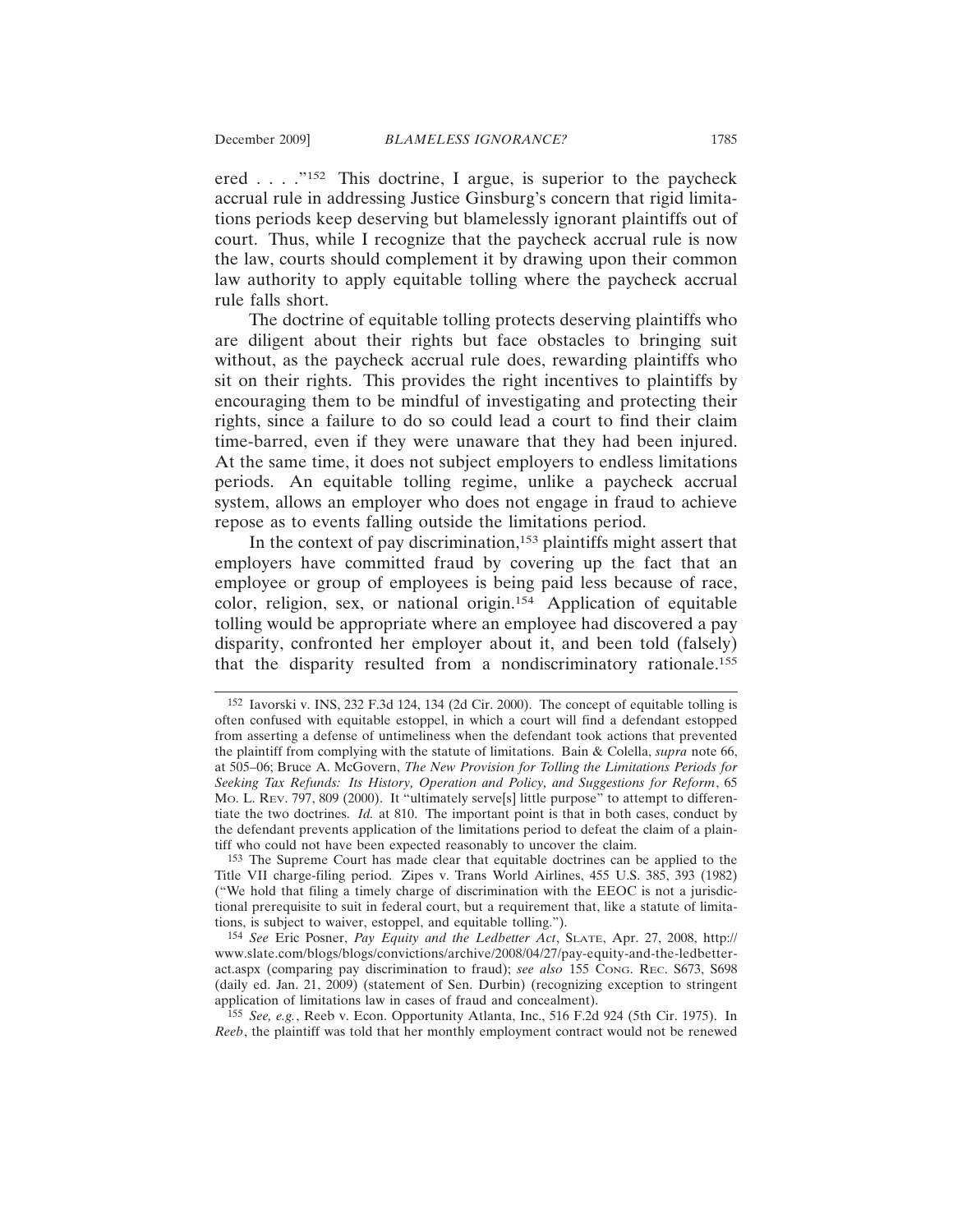Equitable tolling would also be appropriate in cases where the plaintiff was entirely unaware of the existence of the pay disparity because of an employer's efforts to conceal it. As Justice Ginsburg pointed out in her dissent in *Ledbetter*, such disparities "are often hidden from sight."<sup>156</sup> In addition to the reluctance of American workers to discuss their compensation,157 employers are increasingly adopting policies that bar employees from discussing their pay with co-workers.158 Though the National Labor Relations Board<sup>159</sup> and courts<sup>160</sup> have struck down workplace pay secrecy rules as violations of employees' right "to engage in . . . concerted activities for the purpose of . . . mutual aid or protection"161 under section 7 of the National Labor Relations Act, these rules persist.162

156 Ledbetter v. Goodyear Tire & Rubber Co., 550 U.S. 618, 649 (2007) (Ginsburg, J., dissenting), *superseded by statute*, Lilly Ledbetter Fair Pay Act of 2009, Pub. L. No. 111-2, 123 Stat. 5 (codified as amended in scattered sections of 29 U.S.C. and 42 U.S.C.).

157 *See id.* at 649–50 ("It is not unusual . . . for employees to keep private their own salaries."); Leonard Bierman & Rafael Gely, *"Love, Sex and Politics? Sure. Salary? No Way": Workplace Social Norms and the Law*, 25 BERKELEY J. EMP. & LAB. L. 167, 175–81 (2004) (noting employee reluctance to discuss pay and analyzing reasons therefor).

158 *See* Bierman & Gely, *supra* note 157, at 168 (noting that one-third of private sector employers have adopted such pay secrecy rules); Adrienne Colella et al., *Exposing Pay Secrecy*, 32 ACAD. MGMT. REV. 55, 57 (2007) (same).

159 *See, e.g.*, Fredericksburg Glass & Mirror, Inc., 323 N.L.R.B. 165, 165 (1997) (finding workplace rule that barred discussion of earnings with co-workers unlawful).

160 *See, e.g.*, NLRB v. Main St. Terrace Care Ctr., 218 F.3d 531, 537 (6th Cir. 2000) ("A rule prohibiting employees from communicating with one another regarding wages, a key objective of organizational activity, undoubtedly tends to interfere with the employees' right to engage in protected concerted activity."); Jeannette Corp. v. NLRB, 532 F.2d 916, 919–20 (3d Cir. 1976) (upholding NLRB determination that prohibiting employees from discussing wages violated National Labor Relations Act).

161 29 U.S.C. § 157 (2006).

162 *See* Bierman & Gely, *supra* note 157, at 173 (noting persistence of pay secrecy and confidentiality rules despite illegality); Colella et al., *supra* note 158, at 56 ("[S]ome form of pay secrecy is prevalent in many organizations, despite its potential illegality.").

because of financial considerations. Only later did she find out that the position was filled by an allegedly less qualified male, whereupon she immediately filed charges of sex discrimination under Title VII. *Id.* at 925–26. Judge Wisdom, writing for the Fifth Circuit panel, articulated the rule that the Act's charge-filing requirement should be subject to "the familiar equitable modification to statutes of limitation: the statute does not begin to run until the facts which would support a cause of action are apparent or should be apparent to a person with a reasonably prudent regard for his rights." *Id.* at 930. While the facts of *Reeb* suggest that the court was simply applying the equitable tolling doctrine, the language of its holding suggests the court may have been articulating a discovery rule. *See* ESTREICHER & HARPER, *supra* note 40, at 1088 (noting confusion over *Reeb*). Regardless, *Reeb* proved to be enormously influential in the federal circuit courts. *See, e.g.*, Oshiver v. Levin, Fishbein, Sedran & Berman, 38 F.3d 1380, 1389 (3d Cir. 1994) (adopting *Reeb* rule); Wolfolk v. Rivera, 729 F.2d 1114, 1117 (7th Cir. 1984) (same); Nelson v. U.S. Steel Corp., 709 F.2d 675, 677 n.3 (11th Cir. 1983) (following *Reeb* rule); Wilkerson v. Siegfried Ins. Agency, Inc., 683 F.2d 344, 345–46 (10th Cir. 1982) (applying *Reeb* rule); Aronsen v. Crown Zellerbach, 662 F.2d 584, 593 (9th Cir. 1981) (implementing equitable tolling in ADEA suit).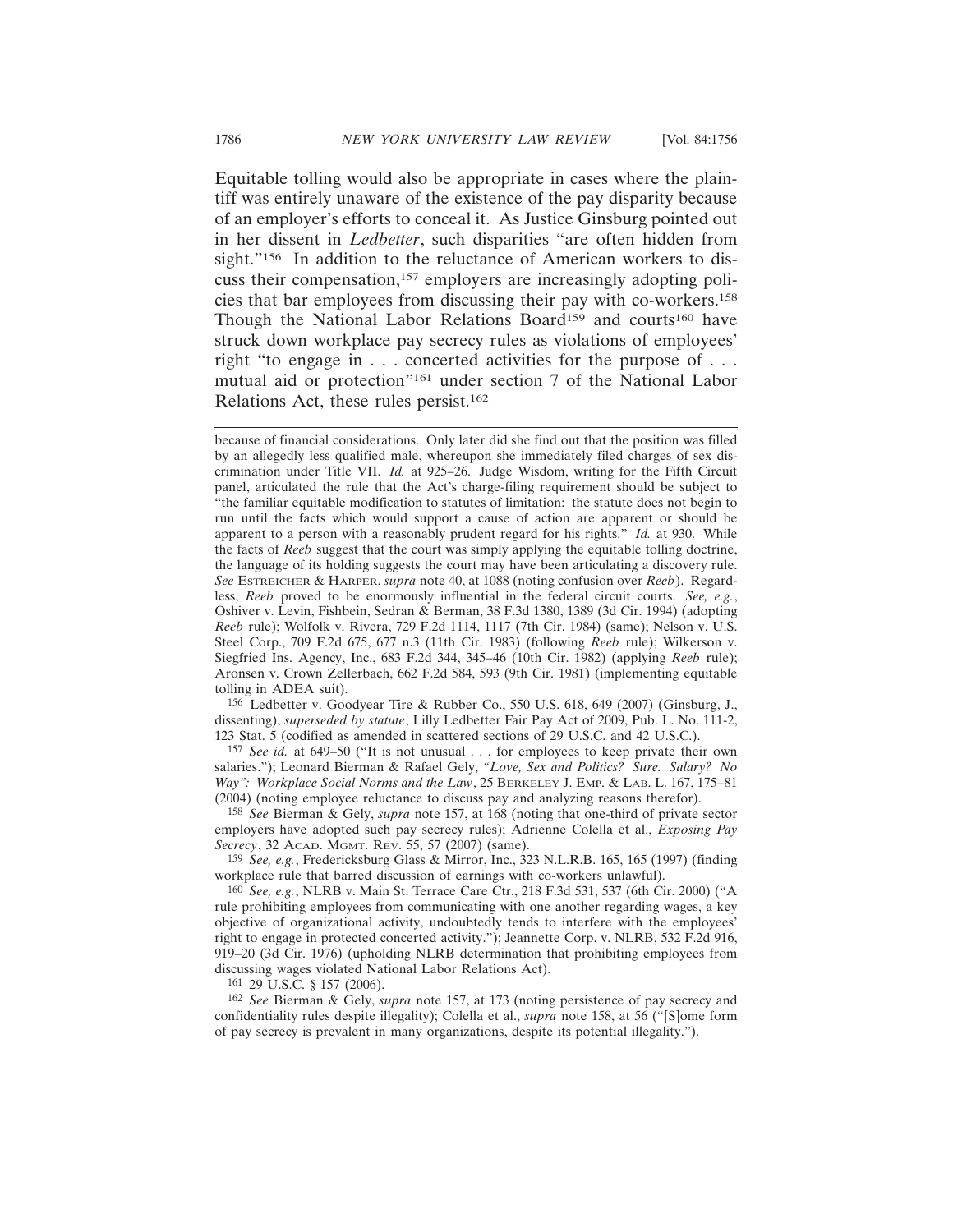Such workplace rules, I argue, should be considered fraud, as they effectively prevent employees from discovering that they have been the victims of pay discrimination. As such, the Title VII chargefiling period for employees subjected to pay discrimination in workplaces with such pay secrecy rules should be tolled until they discover (or reasonably should discover) that they have been victimized. Unlike the Ledbetter Act's paycheck accrual rule, this doctrine could reach any employee who was discriminated against and whose employer took steps to block her from discovering that fact. Therefore, courts could use equitable tolling to assist employees who, because of an employer's attempt to conceal the discriminatory acts, were discriminated against in a one-time bonus payment and those who only discovered the fact that they were paid less because of their membership in a protected class long after switching jobs or retiring.

Though the doctrine of fraudulent concealment generally applies to the sale of goods or securities, it is equally applicable in the context of workplace pay discrimination. According to the Second Circuit, "[u]nder the doctrine of fraudulent concealment, the statute of limitations will be tolled if [plaintiffs] prove three elements: (1) wrongful concealment by [defendants], (2) which prevented [plaintiff's] discovery of the nature of the claim within the limitations period, and (3) due diligence in pursuing the discovery of the claim."163

Similarly, section 550 of the Restatement (Second) of Torts recognizes a claim for fraudulent concealment: "One party to a transaction who by concealment or other action intentionally prevents the other from acquiring material information is subject to the same liability to the other, for pecuniary loss as though he had stated the nonexistence of the matter that the other was thus prevented from discovering."164 As comment (b) of section 550 notes, one of the common ways in which fraudulent concealment is effectuated is "when the defendant successfully prevents the plaintiff from making an investigation that he would otherwise have made, and which, if made, would have disclosed the facts; or when the defendant frustrates an investigation."165

When an employer tells an employee that she cannot discuss her salary nor inquire about how much others earn, on pain of reprimand or discharge,166 it prevents the employee from making an inquiry and

<sup>163</sup> *In re* Merrill Lynch Ltd. P'ships Litig., 154 F.3d 56, 60 (2d Cir. 1998).

<sup>164</sup> RESTATEMENT (SECOND) OF TORTS § 550 (1977).

<sup>165</sup> *Id.* § 550 cmt. b.

<sup>166</sup> *See* Fredericksburg Glass & Mirror, Inc., 323 N.L.R.B. 165, 168 (1997) (quoting employer-issued handbook stating that discussion of earnings with fellow co-workers "will result in dismissal and/or disciplinary action at the supervisor's discretion").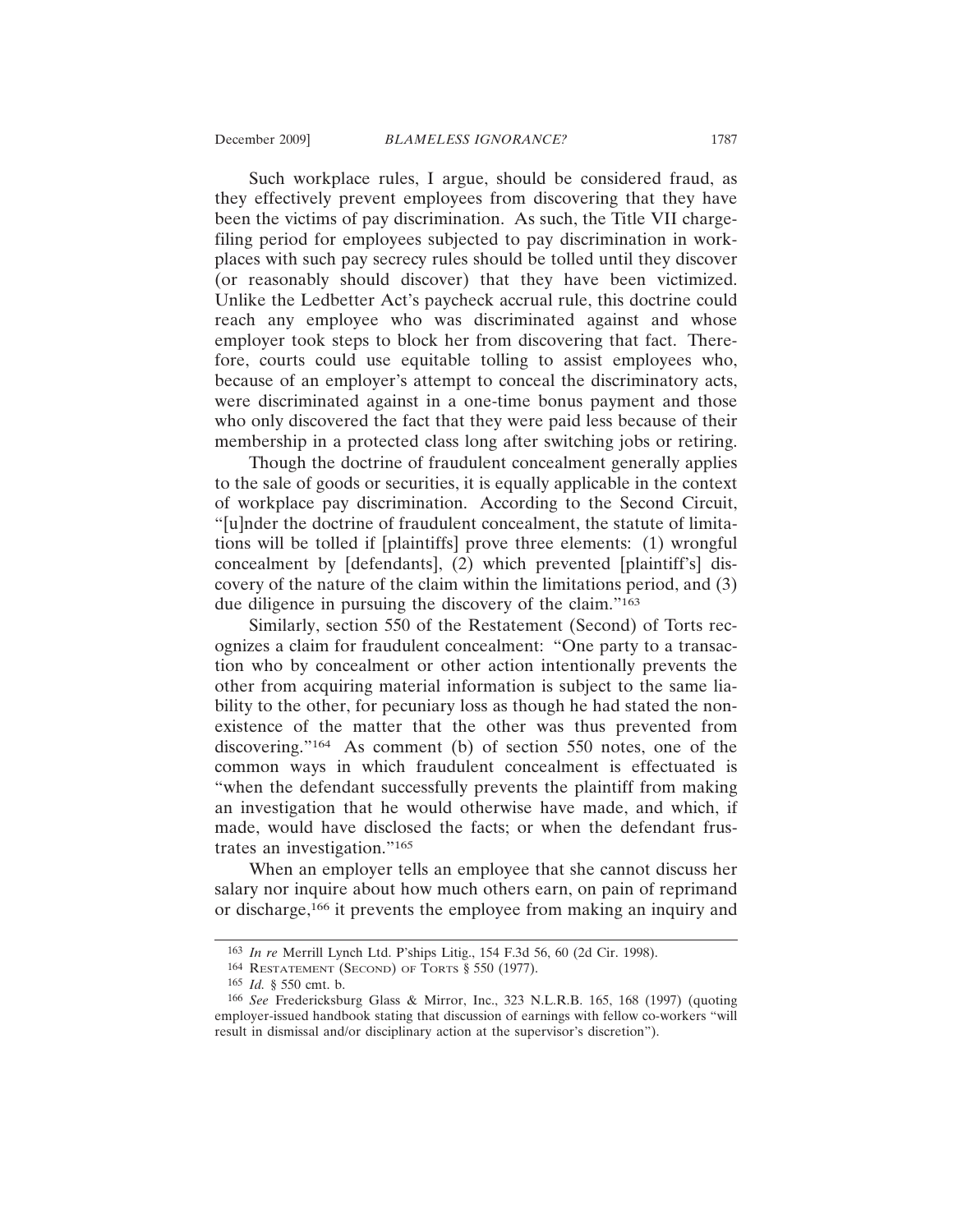keeps her from discovering that she earns less than her male counterparts. This is undoubtedly material information for an individual trying to determine if her rights have been violated by discriminatory pay decisions.

Critics of this argument might contend that equitable tolling requires "*active misleading* by the defendant"<sup>167</sup> and that absent some affirmative misleading statement by an employer (for example, "We are terminating your employment because of financial considerations, not because of your race"),<sup>168</sup> there is no fraud. While this argument rightly recognizes that the employer has no duty to disclose to an employee information about what others earn,<sup>169</sup> it misunderstands the nature of the employer's wrongful conduct in threatening to punish employees who discuss pay with their co-workers. The reason courts maintain that equitable tolling requires active misleading or affirmative conduct is to demonstrate that an employer does not commit fraud when it merely stays silent about its allegedly discriminatory practices or denies the allegations.170 The wrongful conduct addressed here is not the employer's failure to disclose this information, but rather its obstruction of an employee's inquiry into whether she is a victim of pay discrimination. Thus, this analysis does not suggest that an employer commits fraud—and that the limitations period is therefore tolled—every time it engages in pay discrimination and fails to inform the employee thereof. Rather, the employer perpetrates fraud when it "frustrates [the employee's] investigation"171 by placing roadblocks in the way of her efforts to uncover pay discrimination.

This proposed claim raises a question about intent: For a fraudulent concealment claim to prevail, must the employer have adopted the pay secrecy rule with the *intent* of obstructing an employee's

<sup>167</sup> Forbes v. Eagleson, 228 F.3d 471, 487 (3d Cir. 2000); *see also* Rutledge v. Boston Woven Hose & Rubber Co., 576 F.2d 248, 250 (9th Cir. 1978) ("[T]he plaintiff must allege facts showing affirmative conduct upon the part of the defendant which would, under the circumstances of the case, lead a reasonable person to believe that he did not have a claim for relief."); Deborah L. Brake & Joanna L. Grossman, *The Failure of Title VII as a Rights-Claiming System*, 86 N.C. L. REV. 859, 875 (2008) ("Courts generally refuse to toll the limitations period based on the employee's lack of information unless the employer actively concealed relevant facts or actively misled the employee into believing she did not have a claim.").

<sup>168</sup> *See, e.g.*, *supra* note 155 and accompanying text (discussing affirmative, untruthful statements that mislead plaintiffs into believing they have no pay discrimination claim).

<sup>169</sup> The employer-employee relationship is not one that normally creates a duty to disclose. *See* RESTATEMENT (SECOND) OF TORTS § 551 (1977) (listing situations in which parties have disclosure obligations).

<sup>170</sup> *See, e.g.*, *Rutledge*, 576 F.2d at 250 (contrasting "affirmative conduct" designed to mislead with "a simple denial of wrongdoing").

<sup>171</sup> RESTATEMENT (SECOND) OF TORTS § 550 cmt. b (1977).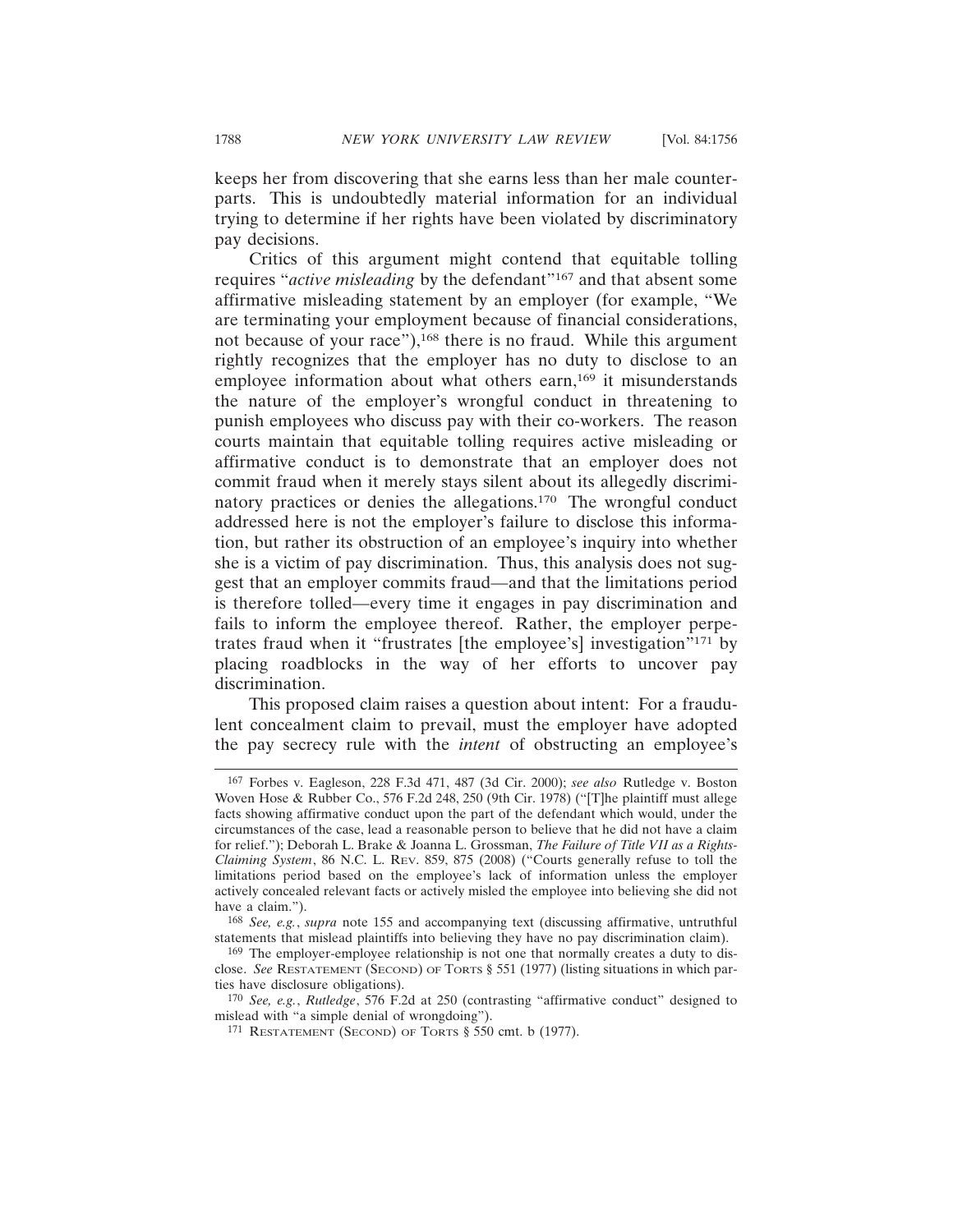inquiry into potential pay discrimination, or is the mere fact that the rule interferes with such an inquiry sufficient to toll the running of the limitations period? I would argue that specific intent to obstruct an investigation of pay discrimination is not necessary so long as the employer adopted the rule with a general intent to discourage discussions about pay. According to the Restatement (Second) of Torts, for fraud to be actionable, the fraud must be "for the purpose of inducing another to act or to refrain from action in reliance upon it."172 Where employers impose pay secrecy rules, they clearly intend to induce employees to refrain from discussing pay. A benign motive (that is, not wanting employees who earn less to feel inferior to higher earners) is insufficient for a pay secrecy rule to survive scrutiny under the National Labor Relations Act,<sup>173</sup> nor should it be enough to allow such a rule to effectively block a plaintiff from uncovering material information regarding her possible Title VII pay discrimination claim.

Once one appreciates the extent to which employer rules prevent an individual from determining that she has been the victim of unlawful pay discrimination, it becomes clear that equitable tolling of the Title VII charge-filing period is appropriate. It is insufficient to respond that an employee is on inquiry notice of the fact that she has been discriminated against.174 Even if some event in the workplace spurs an employee to investigate whether she had been the victim of unlawful pay discrimination,<sup>175</sup> workplace pay secrecy rules will effectively block her from uncovering the illegal conduct. The case law demonstrates that plaintiffs frequently do not discover that they have been victimized until years later, and then often only by chance or anonymous tip.176 Therefore, a judicial rule that victims of pay discrimination are on inquiry notice that their rights have been violated

176 *See, e.g.*, Goodwin v. Gen. Motors Corp., 275 F.3d 1005, 1008–09 (10th Cir. 2002) (noting that African-American plaintiff was unaware that her starting salary had been set lower than her co-workers' salaries until she received anonymous listing of salaries seven years later); McMillan v. Mass. Soc. for the Prevention of Cruelty to Animals, 140 F.3d 288,

<sup>172</sup> *Id.* § 525.

<sup>173</sup> *See supra* notes 159–60 and accompanying text (noting that workplace restrictions on pay discussions violate National Labor Relations Act).

<sup>174</sup> *See supra* note 146 (discussing inquiry notice).

<sup>175</sup> It will often be the case that an employee will suffer from pay discrimination without ever having reason to believe that she was victimized. Imagine, for example, a discretionary pay raise given only to men, or only to whites, or only to Christians. If no one mentions the pay raise to others, those denied the benefit would have no reason to know that their rights had been violated. *Cf.* Ledbetter v. Goodyear Tire & Rubber Co., 550 U.S. 618, 649–50 (2007) (Ginsburg, J., dissenting) ("The problem of concealed pay discrimination is particularly acute where the disparity arises not because the female employee is flatly denied a raise but because male counterparts are given larger raises."), *superseded by statute*, Lilly Ledbetter Fair Pay Act of 2009, Pub. L. No. 111-2, 123 Stat. 5 (codified as amended in scattered sections of 29 U.S.C. and 42 U.S.C.).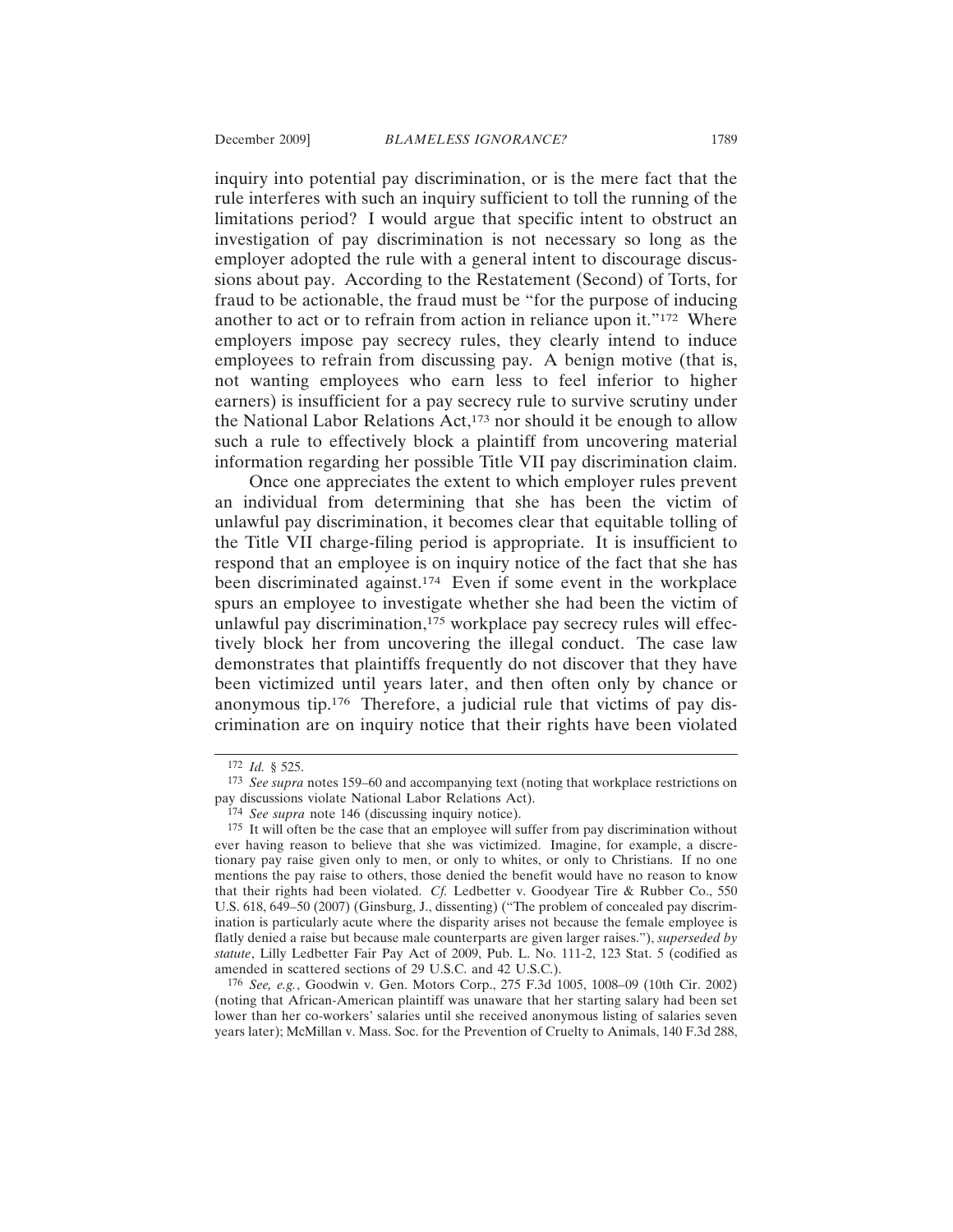stretches a legal fiction past its breaking point. Instead, courts (at least in cases where the Ledbetter Act's paycheck accrual rule does not apply)<sup>177</sup> should use the doctrine of equitable tolling when an employee uses due diligence to discover the existence of a pay discrimination claim and is obstructed in her inquiry by a workplace rule that punishes discussions of pay. In those cases, the limitations period should be tolled until the employee discovers (or reasonably should discover) that she received less pay than similarly situated men.

This inquiry will not always be easy. Courts applying the doctrine of equitable tolling in this context will always have to address many difficult questions: What constitutes due diligence in discovering one's claim? Need one actually have talked with others about pay and been subjected to or warned of discipline from the employer? Alternatively, would an affidavit from the employee stating that she would have inquired about co-worker wages but for her fear of employer discipline be adequate? And of course, the question of when a reasonable person should have discovered the existence of a claim is always difficult to answer.178 But these are questions that courts have tackled for a long time in the context of the many discovery rules in the United States Code179 and are perfectly capable of addressing. As cases are decided, the relevant standards of conduct will become clearer for litigants.

The equitable tolling doctrine protects the most worthy plaintiffs, those who are diligent about their rights, against the stringency of Title VII's short limitations period, without creating the problems of the paycheck accrual rule—overprotecting certain plaintiffs who do not deserve such protection<sup>180</sup> and underprotecting others who do.<sup>181</sup> While equitable tolling on its own does not cover all victims of pay discrimination—applying only to those whose employer engaged in fraud that blocked them from discovering the fact that they had been subject to discrimination—it helps those most in need without incen-

179 *See supra* note 107 (listing statutory discovery rules).

<sup>296 (1</sup>st Cir. 1998) (noting that plaintiff for years had been unaware that her salary was lower than that of her male peers until peers' salaries were printed in newspaper).

<sup>177</sup> *See supra* Part II.B. (arguing that paycheck accrual rule fails to protect some victims of pay discrimination).

<sup>178</sup> *See* 155 CONG. REC. S673, S708 (daily ed. Jan. 21, 2009) (statement of Sen. Mikulski) (criticizing amendment to bill that would have required courts to look to when plaintiff should reasonably have discovered cause of action as judicially burdensome).

<sup>180</sup> *See supra* Part II.C (discussing how paycheck accrual rule could encourage strategic behavior by undeserving individuals or incentivize inattention to discrimination).

<sup>181</sup> *See supra* Part II.B (discussing how paycheck accrual rule only protects limited class of discrimination victims).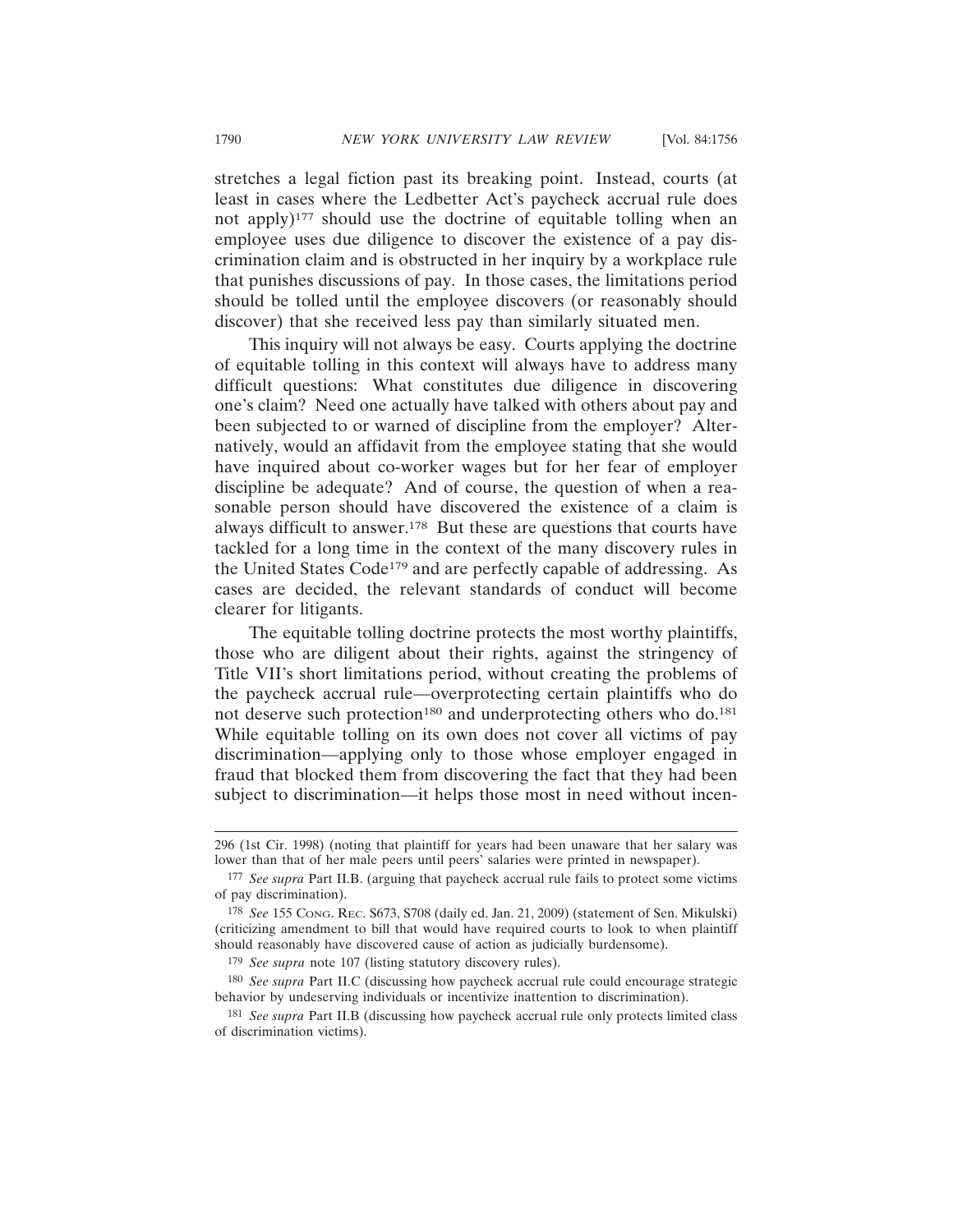tivizing the stale suits that will likely accompany the Ledbetter Act's paycheck accrual rule.

Critics of this proposal might contend that it does not do enough to help those who are afraid of "rocking the boat" by challenging an employer's pay practice. However, a balance must be struck between giving employees an opportunity to seek redress and allowing employers to achieve repose for events in the distant past. I argue that equitable tolling does a far better job balancing all relevant interests—protecting against discrimination, encouraging repose, and ensuring that parties are diligent about protecting their rights—than the Ledbetter Act does. It sends a message that employees have an obligation to be diligent about protecting their rights, both to discourage discrimination and to promote societal repose. At the same time, it assures employees that they will not be denied access to judicial redress when they have done everything right, but have been stymied by their employer's efforts to keep them from discovering how their pay compares to that of their colleagues. While Congress has seemingly chosen its desired remedy for the problem created by the *Ledbetter* opinion, equitable tolling can be utilized to prevent substantial injustice to those left behind by the paycheck accrual rule.

#### **CONCLUSION**

This Note discusses the Ledbetter Act and highlights the implications of its paycheck accrual rule, which resets the limitations period for pay discrimination claims with each paycheck an employee receives, provided the paycheck reflects some past discriminatory decision. It has argued that this rule is a poor solution to the problem highlighted by the Supreme Court's decision in *Ledbetter v. Goodyear Tire & Rubber*: the difficulty that victims of pay discrimination face in detecting discrimination and bringing suit within 180 or 300 days of the discriminatory act. Specifically, this Note demonstrates that the Ledbetter Act gives inadequate weight to the societal interest in repose and protects select victims of pay discrimination without offering anything to other victims who are equally, if not more, deserving of extended filing time. The Note then proposed two alternative rules that would better address the problem of pay discrimination: a discovery rule wherein the limitations period would only begin to run once a plaintiff discovered or should reasonably have discovered that her pay raise was lower than that given to others; and a fraudulent concealment rule wherein individuals whose employers prevented them from discussing pay with their co-workers have their limitations period tolled until they discovered, or reasonably should